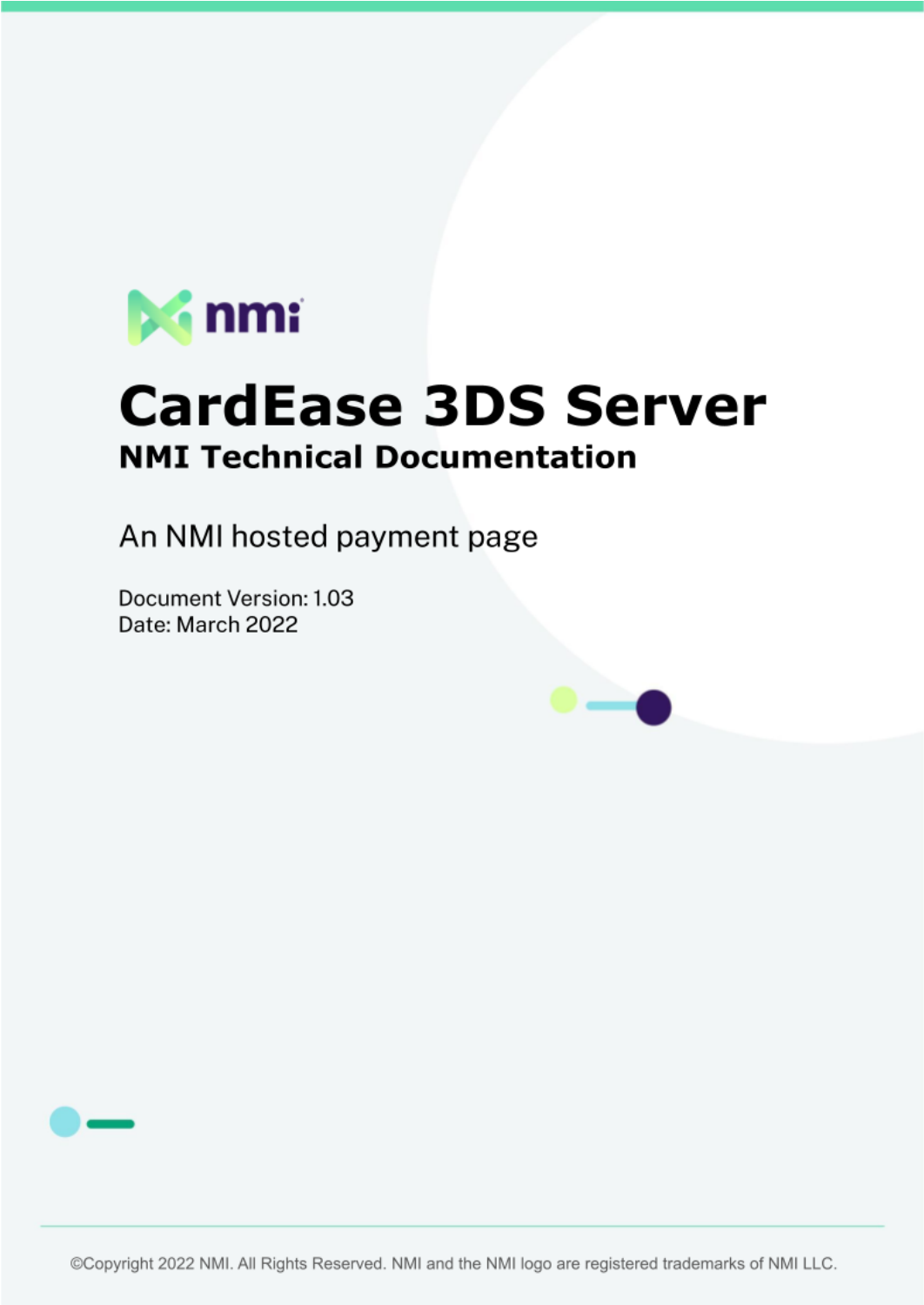# <span id="page-1-0"></span>**Table of Contents**

| <b>Table of Contents</b>               | 1                       |
|----------------------------------------|-------------------------|
| <b>Document Control</b>                | 5                       |
| <b>CardEase 3DS Server Integration</b> | 6                       |
| <b>Introduction</b>                    | 6                       |
| <b>Pre-requisites</b>                  | $\overline{\mathbf{z}}$ |
| <b>Test Platform Merchant Details</b>  | 7                       |
| <b>Authentication Flow</b>             | 9                       |
| <b>Step-By-Step</b>                    | 9                       |
| <b>Frictionless Flow</b>               | 11                      |
| <b>Challenge Flow</b>                  | 12                      |
| <b>Authentication</b>                  | 13                      |
| <b>Authentication Error</b>            | 13                      |
| <b>End-Points &amp; Models</b>         | 14                      |
| <b>Test Domain</b>                     | 14                      |
| <b>Live Domain</b>                     | 14                      |
| <b>Cardholder Enrollment Check</b>     | 15                      |
| Path                                   | 15                      |
| <b>Models</b>                          | 15                      |
| <b>Request</b>                         | 15                      |
| <b>Response</b>                        | 15                      |
| <b>Initialise Authentication</b>       | 16                      |
| Path                                   | 16                      |
| <b>Models</b>                          | 16                      |
| <b>Request</b>                         | 16                      |
| <b>Response</b>                        | 16                      |
| <b>Authentication</b>                  | 18                      |



**1**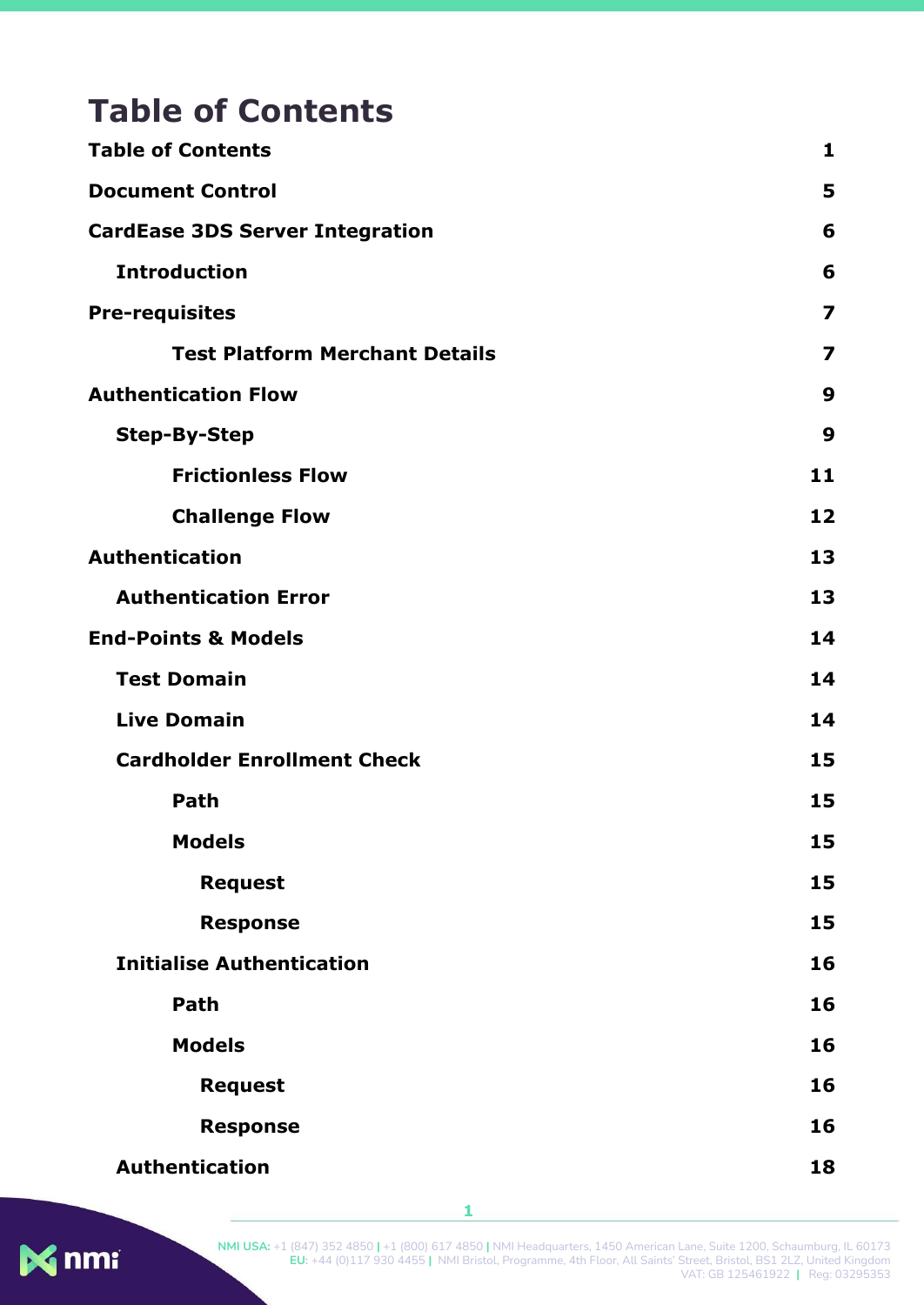| <b>End-Point</b>                      | 18 |
|---------------------------------------|----|
| <b>Models</b>                         |    |
| <b>Request</b>                        | 18 |
| <b>Top Level</b>                      | 18 |
| <b>Account Information</b>            | 23 |
| <b>Authentication Information</b>     | 26 |
| <b>Card Holder Information</b>        | 27 |
| <b>Phone Number</b>                   | 31 |
| <b>Merchant Risk Indicator</b>        | 32 |
| <b>Response</b>                       | 34 |
| <b>Retrieve Results (GET request)</b> | 36 |
| Path                                  | 36 |
| <b>Example</b>                        | 36 |
| <b>Models</b>                         | 36 |
| <b>Request</b>                        | 36 |
| <b>Response</b>                       | 36 |
| <b>Event Callback</b>                 | 39 |
| <b>POST Parameters</b>                | 39 |
| <b>Events</b>                         | 39 |
| <b>3DSMethodFinished</b>              | 39 |
| <b>3DSMethodSkipped</b>               | 39 |
| <b>InitAuthTimedOut</b>               | 40 |
| <b>AuthResultReady</b>                | 40 |
| <b>Callback Example (PHP)</b>         | 41 |
| <b>API Error Response</b>             | 42 |
| <b>Error Response</b>                 | 42 |
| <b>Appendix A: API Values</b>         | 44 |



**2**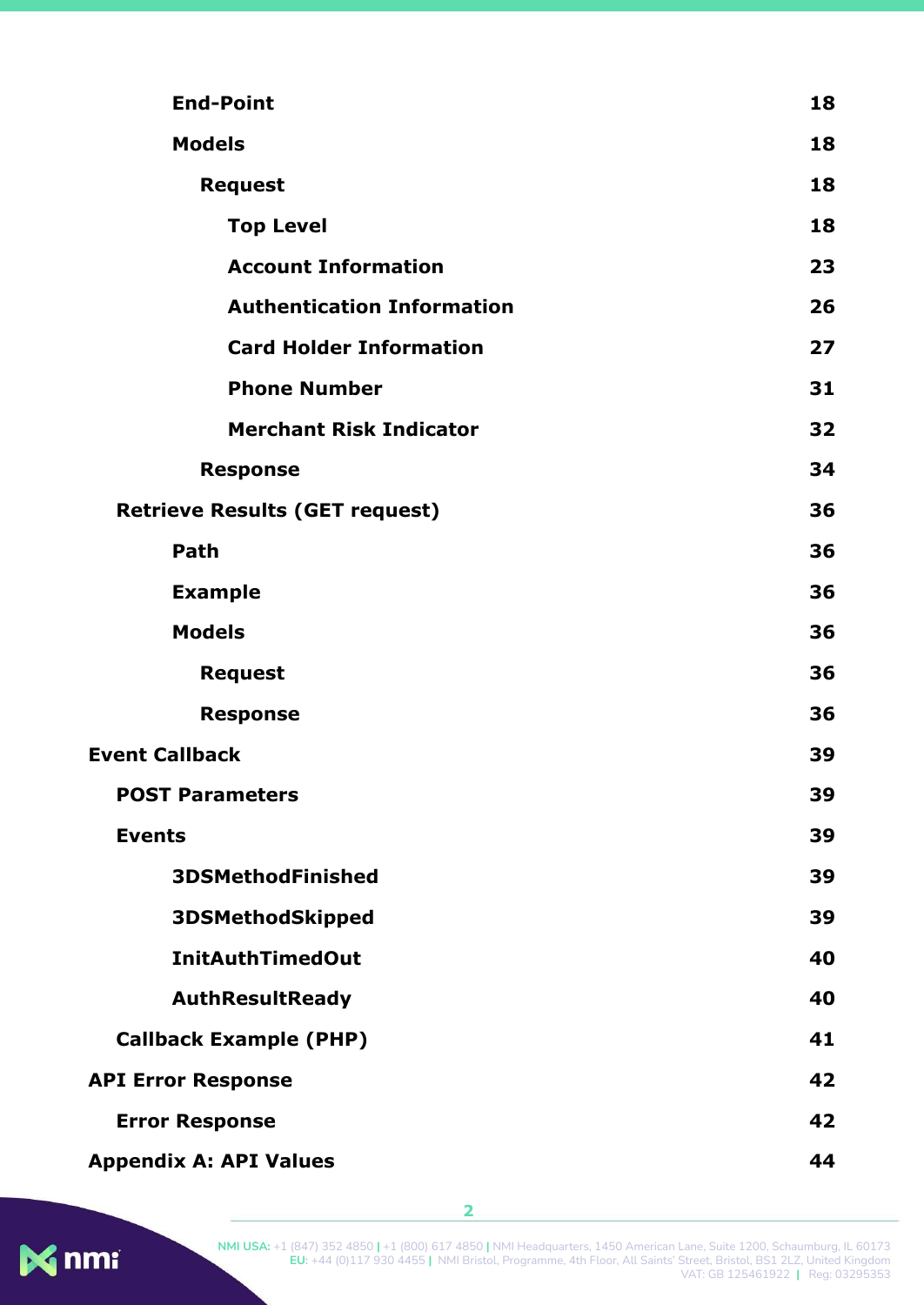| <b>TransStatus</b>                                 | 44 |
|----------------------------------------------------|----|
| <b>TransStatusReason</b>                           | 45 |
| <b>Account Type</b>                                | 47 |
| <b>Authentication Indicator</b>                    | 48 |
| AuthenticationType                                 | 49 |
| ChallengeInd                                       | 50 |
| <b>TransType</b>                                   | 51 |
| ThreeDSReqAuthMethod                               | 52 |
| ShipIndicator                                      | 53 |
| <b>Error Codes</b>                                 | 54 |
| <b>3DS Error Codes</b>                             | 54 |
| <b>Transaction Error Codes</b>                     | 56 |
| <b>General Error Codes</b>                         | 57 |
| <b>Appendix B: Glossary</b>                        | 58 |
| <b>Appendix C: Test Platform Details</b>           | 61 |
| <b>Test Merchant</b>                               | 61 |
| <b>Test Cards</b>                                  | 61 |
| <b>Expiry Date / Cardholder Name</b>               | 61 |
| <b>Successful Frictionless Flow Authentication</b> | 62 |
| <b>Successful Challenge Flow Authentication</b>    | 63 |
| <b>Authentication Attempted</b>                    | 64 |
| <b>Authentication Failed</b>                       | 65 |
| <b>Authentication Unavailable</b>                  | 66 |
| <b>Authentication Rejected</b>                     | 67 |

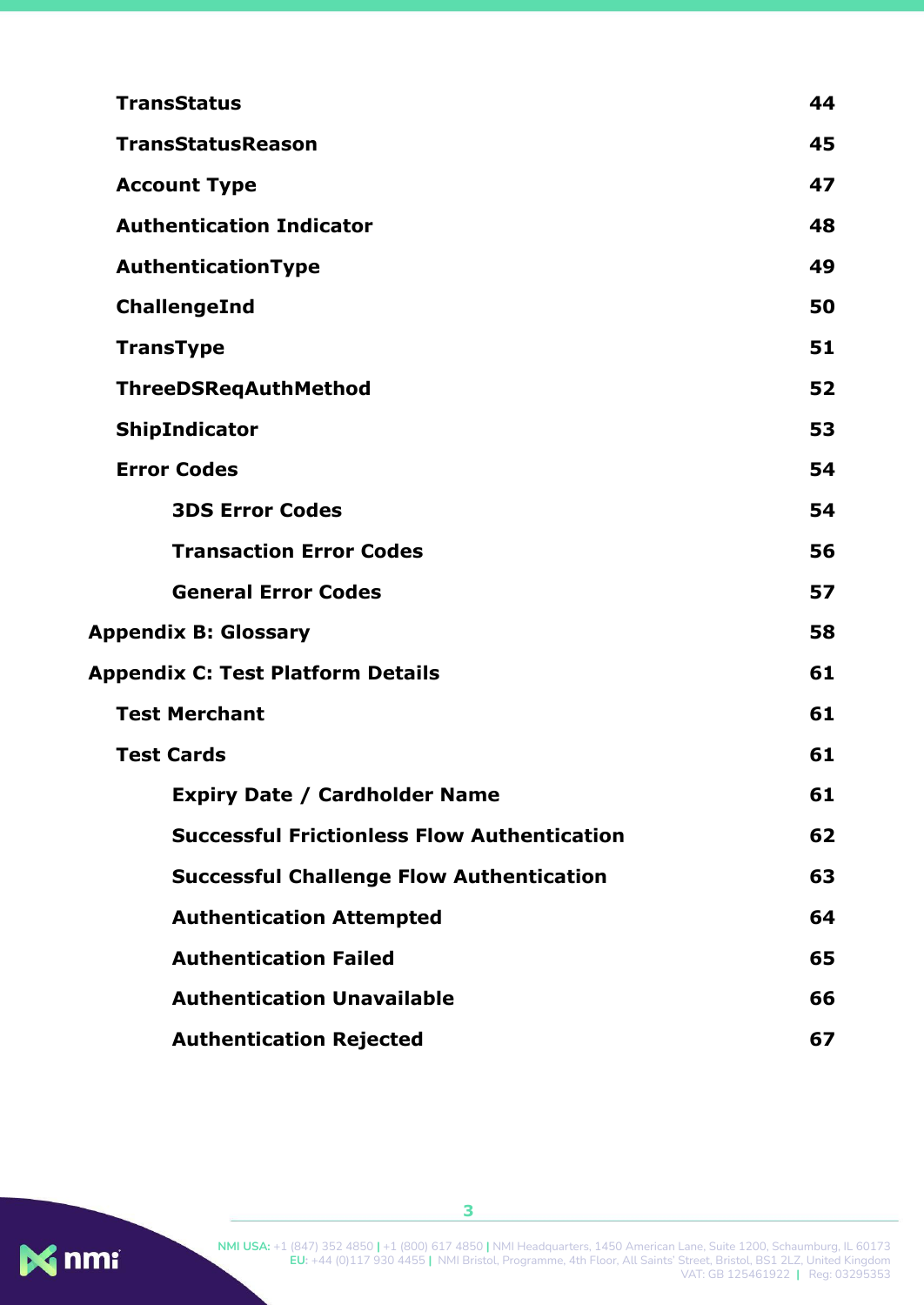# <span id="page-4-0"></span>**Document Control**

| <b>Version</b> | <b>Author</b>                | <b>Date</b> | <b>Pages</b><br><b>Changed</b> | <b>Summary of</b><br><b>Changes</b>                                                                                                                                                                                                                                                                                                                   |
|----------------|------------------------------|-------------|--------------------------------|-------------------------------------------------------------------------------------------------------------------------------------------------------------------------------------------------------------------------------------------------------------------------------------------------------------------------------------------------------|
| 1.0.0          | <b>Jarrett</b><br>Chamberlin | 2021-07-15  | All                            | Initial Draft for EMV<br>3DS 2.1.0                                                                                                                                                                                                                                                                                                                    |
| 1.0.1          | <b>Jarrett</b><br>Chamberlin | 2021-08-24  | 19                             | Added a required field<br>to the Authentication<br>call - transType is<br>mandatory for Visa<br>3DS2 so this has been<br>made clear.                                                                                                                                                                                                                  |
| 1.0.2          | <b>Jarrett</b><br>Chamberlin | 2021-11-15  | 18, 27, 61                     | Made it clear that<br>cardholderName is a<br>required field within the<br>Authentication models.<br>Added a few notes<br>regarding the<br>carcapitalisation<br>differences between<br>cardHolderInfo and<br>the cardholderName<br>contained within it.<br>Test card section<br>updated to make name<br>and expiry date<br>requirements more<br>clear. |
| 1.0.3          | <b>Jarrett</b><br>Chamberlin | 2021-03-21  | 15, 17, 20                     | Added details about<br>how to perform 3DS2<br>authentications when<br>using CardEase tokens<br>(cardGuid / cardHash).                                                                                                                                                                                                                                 |



**NMI USA:** +1 (847) 352 4850 **|** +1 (800) 617 4850 **|** NMI Headquarters, 1450 American Lane, Suite 1200, Schaumburg, IL 60173 **EU:** +44 (0)117 930 4455 **|** NMI Bristol, Programme, 4th Floor, All Saints' Street, Bristol, BS1 2LZ, United Kingdom VAT: GB 125461922 **|** Reg: 03295353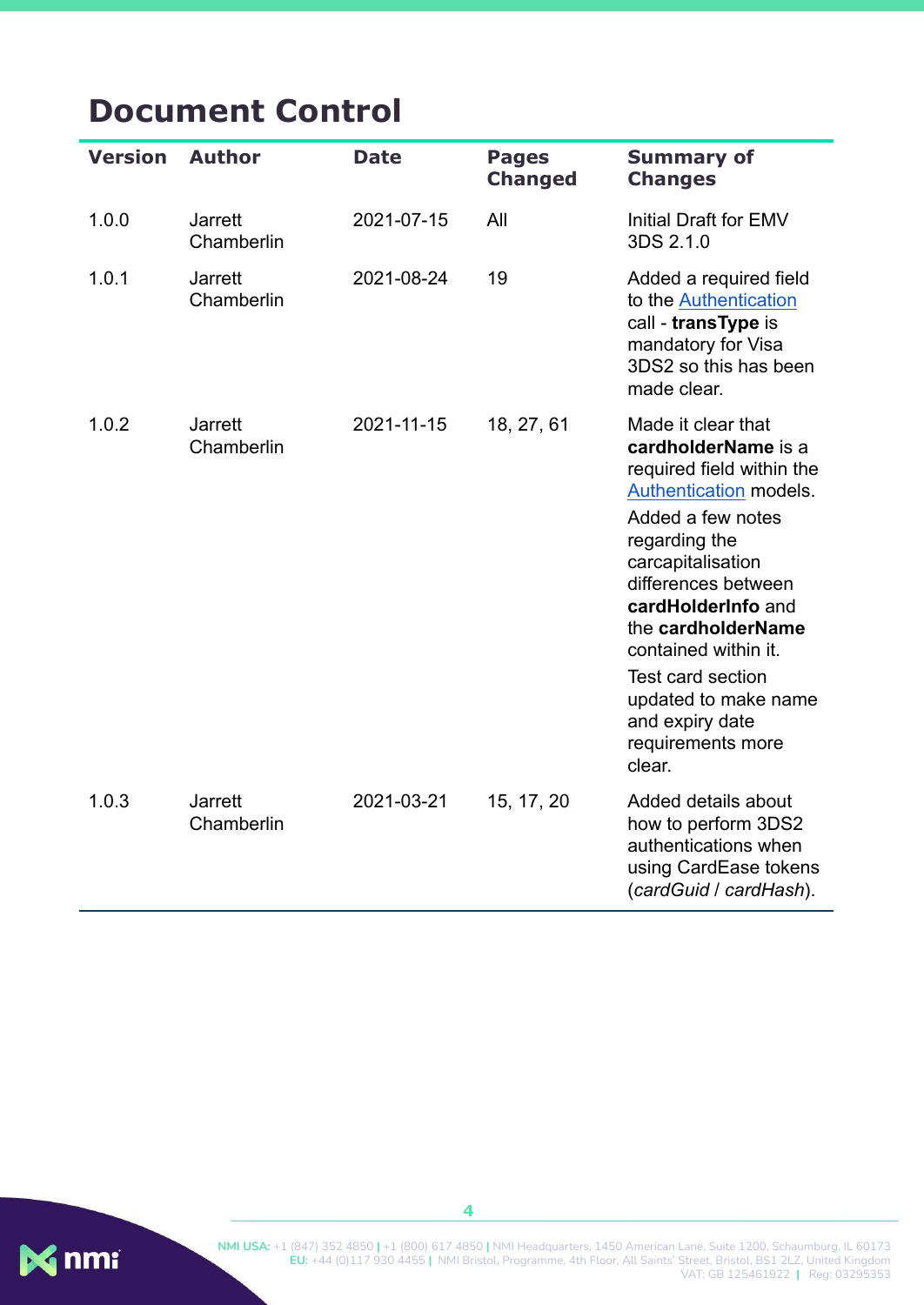# <span id="page-5-0"></span>**CardEase 3DS Server Integration**

## <span id="page-5-1"></span>Introduction

The CardEase 3DS Server is a hosted 3-D Secure Server (3DS Server) that allows for E-Commerce sites to accept and process Visa Secure, Mastercard Identity Check, Amex SafeKey 2.0 and Discover ProtectBuy 2.0 authentications.

The result of these authentications can then be used during the payment authorisation process providing conformance with card scheme rules and greater liability shift for the merchant.

There's a lot more additional data able to be collected as a part of the EMV 3DS flow. Many of these fields are gathered during the [Authenticate](#page-19-0) step.

**Most of these fields are not considered mandatory, however you are encouraged to include as much data as possible.**

**By providing more data, the issuer has more to draw upon when deciding whether they need to initiate a challenge step up or to allow the authentication process to follow the frictionless flow.**

The CardEase 3DS Server makes use of the HTTP protocol using various methods (GET / POST) in order to perform cardholder authentication via the EMV 3DS 2.1 protocol.

Detailed below are the specifics on how to integrate with the CardEase 3DS Server in order to perform Browser Based EMV 3DS 2.1 authentication.

This includes going over the ideas of a "3DS Web Adapter" and a "3DS Requestor" which are considered two key parts of your integration.

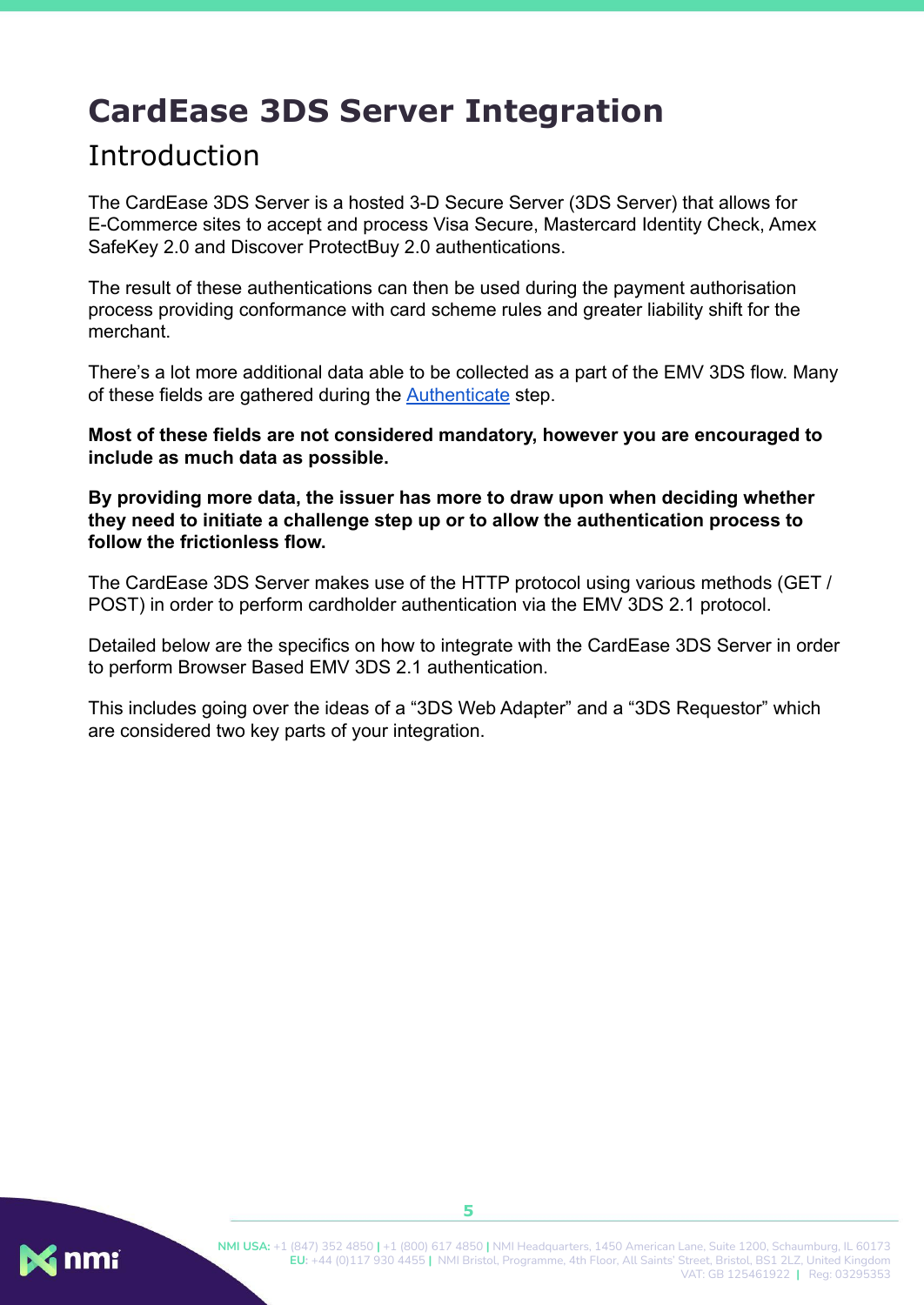# <span id="page-6-0"></span>**Pre-requisites**

This documentation assumes that you already have a merchant boarded onto our 3DS Server.

Once an EMV 3-D Secure enabled merchant has been boarded to CardEase, you'll need the following fields:

- Merchant ID
- Merchant Name
- Merchant Token

These can be supplied by NMI once the boarding has been completed.

<span id="page-6-1"></span>Test Platform Merchant Details

For details of our test platform merchant details, please see [Appendix C.](#page-59-0)

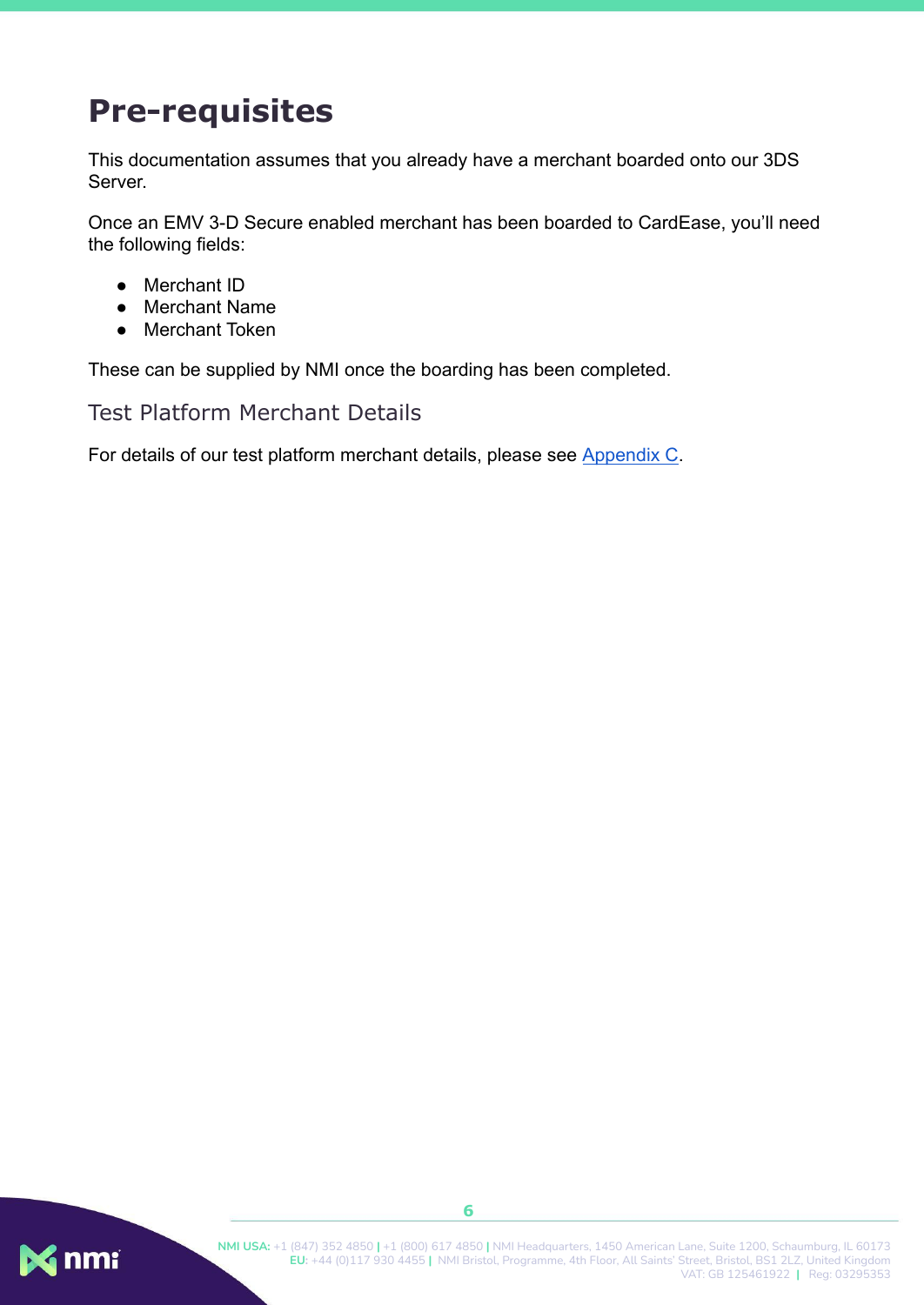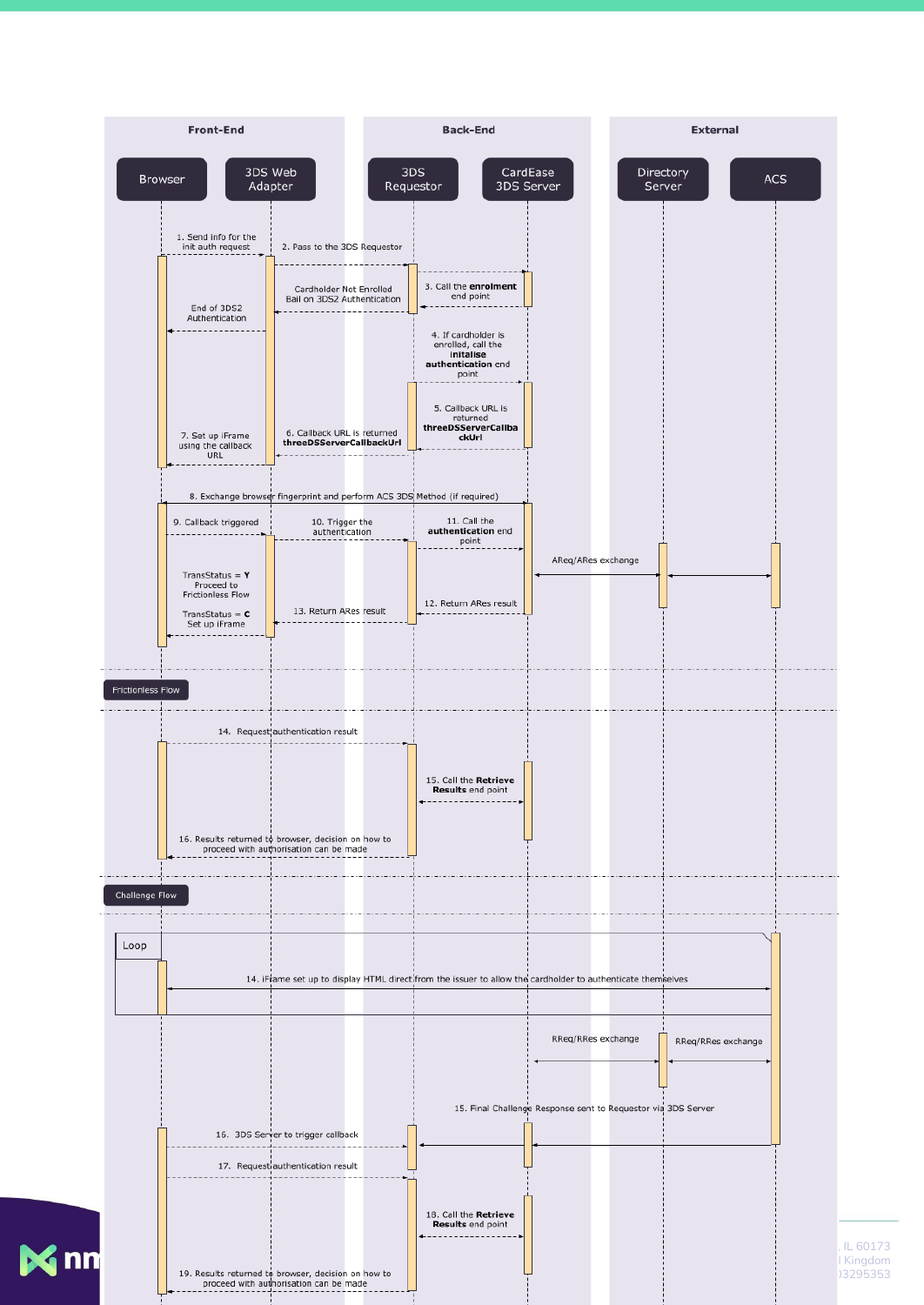# <span id="page-8-0"></span>**Authentication Flow**

# <span id="page-8-1"></span>Step-By-Step

- 1. The browser sends an "initialise authentication" request via the 3DS Web Adapter
	- The 3DS Web Adapter is a Javascript component/application written by the integrator that interacts with the 3DS Requestor via asynchronous calls from the browser.
- 2. The 3DS Web Adapter passes on the request to the 3DS Requestor.
	- $\circ$  The 3DS Requestor is a server-side component written by the integrator that receives requests from the 3DS Web Adapter and interacts with the 3DS Server.
- 3. The 3DS Requestor performs an enrolment check by sending a request to the [Cardholder Enrolment Check](#page-14-0) end-point
	- If the card is not enrolled, the 3DS Requestor shall not continue with the 3DS2 authentication
- 4. The 3DS Requestor formulates and sends an "initialise authentication" request to the 3DS Server to the [Initialise Authentication](#page-16-0) end-point
	- **Important:** eventCallBackUrl will be used by the 3DS Server in order to send requests from 3DS Server to the 3DS Requestor.
	- **Important:** authUrl is the URL to be used to execute the auth call
	- **Important:** monUrl is the URL to be used in the event of a timeout with the ACS. This should be set up in it's own iFrame.
- 5. The 3DS Server will respond with a **threeDSServerCallbackUrl** to the 3DS Requestor
- 6. The 3DS Requestor returns this Callback URL to the 3DS Web Adapter
- 7. The 3DS Web Adapter sets up an iFrame in the Browser with the returned callback URL as its source
- 8. The iFrame will automatically perform browser finger-printing and post the data to the necessary places
	- This will always be posted to the 3DS Server
	- $\circ$  If there is a "3DS Method URL" assigned to the card range, this is the point at which any browser data will be posted to the necessary 3DS Access Control Server (3DS ACS)
- 9. Once fingerprinting has been completed, the 3DS Server will trigger a callback to the 3DS Requestor via the 3DS Web Adapter

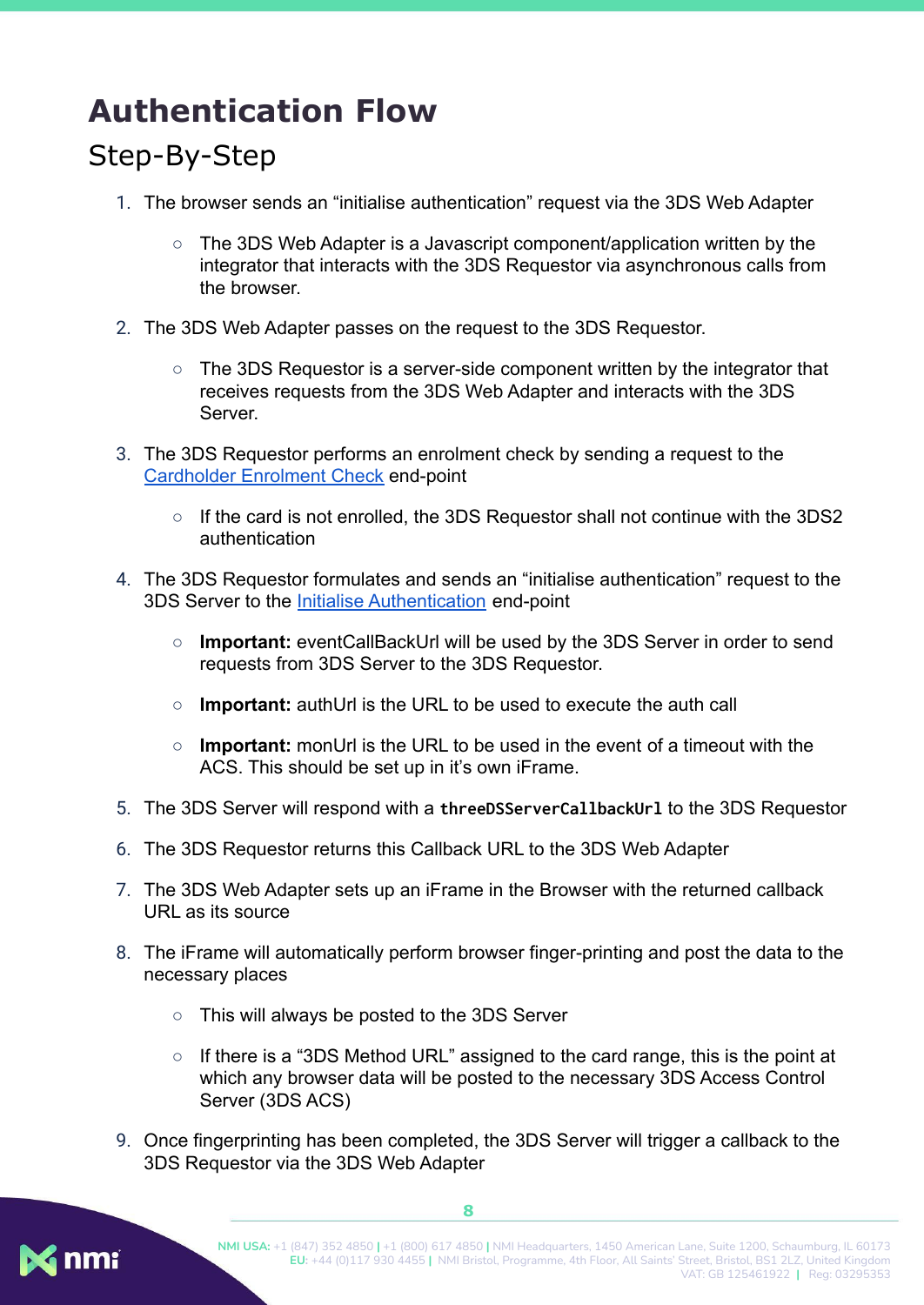- See [Event Callback](https://docs.google.com/document/d/1dOFVNRoNxJx0mJdwZx4__xLGfRcrfHiArS3JVmgy5c0/edit#heading=h.ltbm5ys5tkbw) section below for what will be sent alongside the request here
- **Important:** The **param** parameter value provided in the Event Callback contains some data that **must** be provided verbatim to the Authentication call in the next step.
- 10.The 3DS Web Adapter then sends the Authentication call to the 3DS Requestor
	- This can be done via Javascript / AJAX
	- **Important:** The **browserInfo** field of this request **must** be provided as it is received in the previous step.
- 11.The 3DS Requestor then formulates the Authentication request to be sent to the 3DS Server via the [Authentication](#page-19-0) end-point
	- 3DS Server will perform the AReq / ARes part of the EMV 3DS process with the scheme directory servers
- 12.The 3DS Server will then send the results of the ARes call back to the 3DS Requestor, including a transStatus indicator.
- 13.The 3DS Requestor then sends this response back to the 3DS Web Adapter

What happens now depends on the value of **transStatus**.

If the value is **Y** - please view the steps for the Frictionless Flow below.

If the value is **C** - please view the steps for the Challenge flow below.

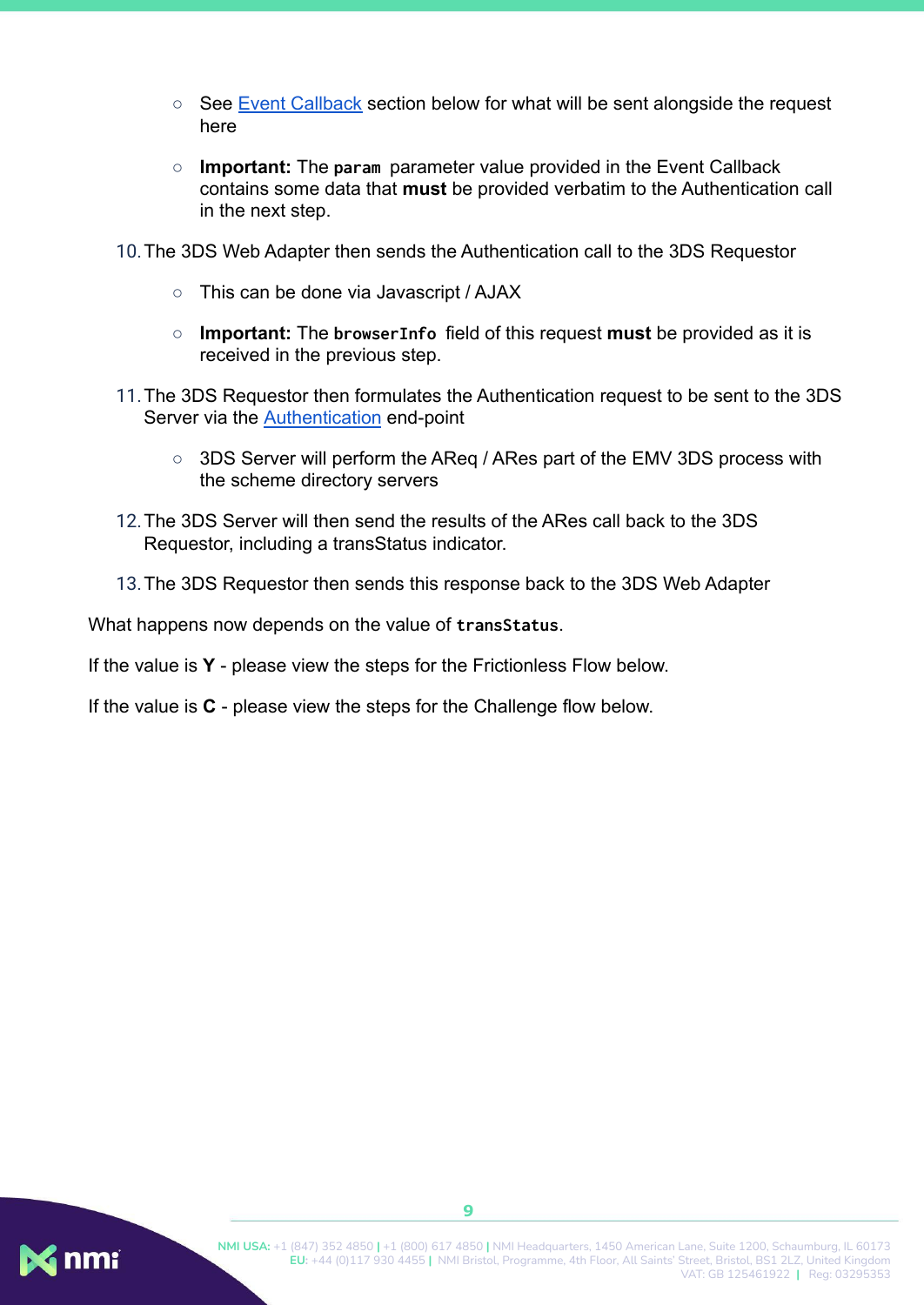#### <span id="page-10-0"></span>Frictionless Flow

- 14.The 3DS Web Adapter then sends a request to the 3DS Requestor with any required data to allow the 3DS Requestor to make a call to the Result end-point
- 15. The 3DS Requestor then formulates and sends a request to the [Retrieve Result](#page-36-0) end point to retrieve the results of the authentication and return the results to the 3DS Web Adapter
- 16.The 3DS Web Adapter can then use the values returned as required. Please see the below [Retrieve Result response](#page-36-0) model for more information on what can be returned here

**NB:** The 3DS Requestor may get all the result information as a part of the [Authentication](#page-19-0) response. However, it's good practice to go back to the 3DS Server to get the results from the [Retrieve Result](#page-36-0) end-point.

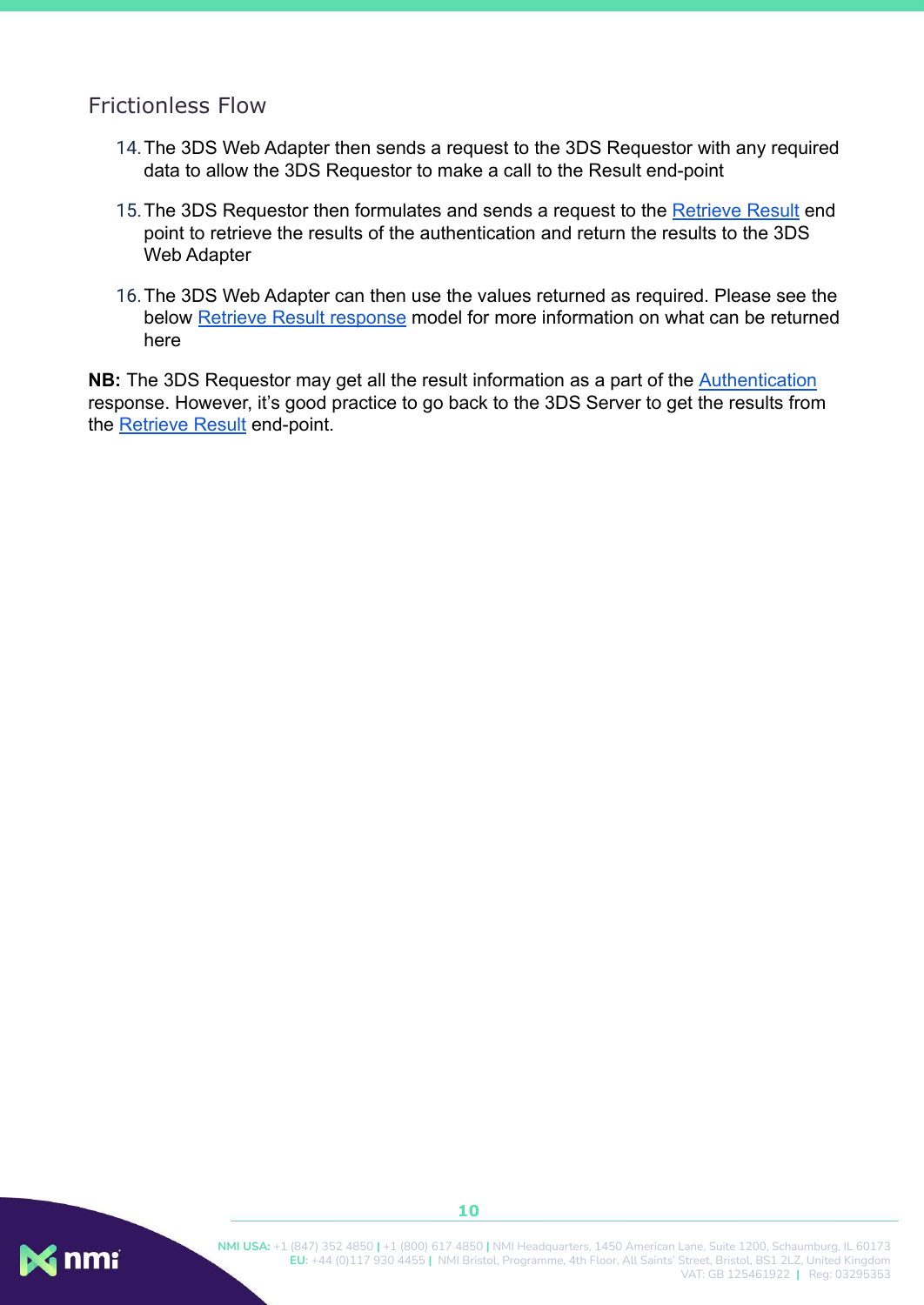### <span id="page-11-0"></span>Challenge Flow

When you get a transStatus result of **C** from the Authenticate call, there will also be a **challengeUrl** field containing a URL.

- 14.The 3DS Web Adapter to set up another iFrame using the **challengeUrl** value as the **src**
	- This iFrame will allow the browser to connect directly to the Issuers ACS to allow the user to authenticate themselves
- 15.Once the user has authenticated themselves, thee 3DS Server will receive the challenge result
	- This comes via the RReg/RRes messages sent by the ACS once the user has authenticated themselves
- 16.Once the user has authenticated themselves, the 3DS Server will call the Event Callback URL to trigger the next step with the 3DS Requestor
	- This will have the **AuthResultReady** event value when the user has finished
- 17.The 3DS Web Adapter the sends a request to the 3DS Requestor with any required data to allow the 3DS Requestor to make a call to the Result end-point
- 18. The 3DS Requestor then formulates and sends a request and then call the [Retrieve](#page-36-0) [Result](#page-36-0) end point to retrieve the results of the authentication and return the results to the 3DS Web Adapter
- 19.3DS Web Adapter can then use the values returned as required. Please see the below [Retrieve Result response](#page-36-0) model for more information on what can be returned here

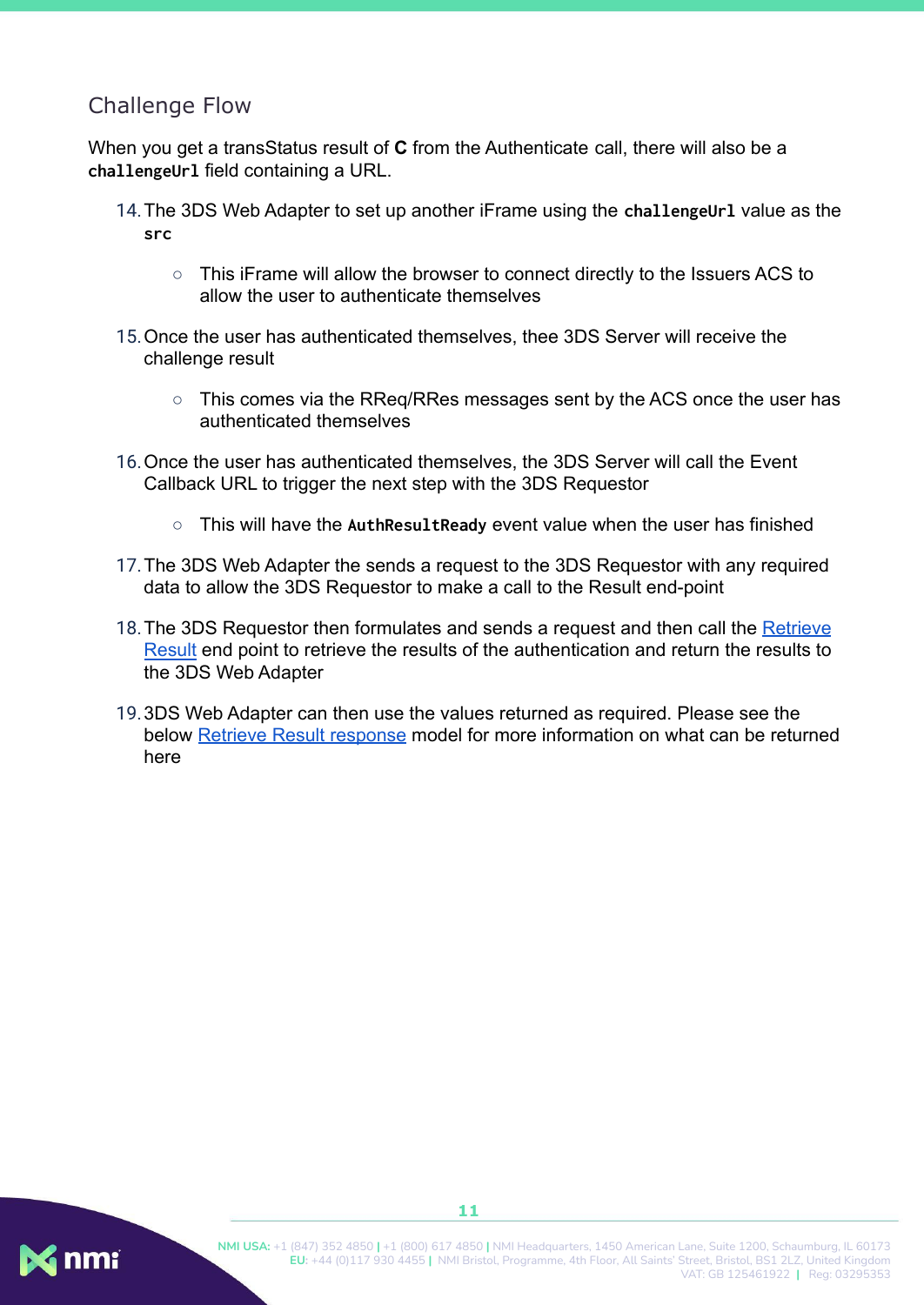# <span id="page-12-0"></span>**Authentication**

Header Name: **C3DS-Merchant-Token**

Header Value: Merchant token as provided after boarding, GUID format

To successfully authenticate with our hosted 3DS Server, you need to include the above header as a part of each request, with the merchant token that can be retrieved once the merchant has been boarded to the 3DS Server.

This token will only work when attempting authentications with the specific merchant for which it has been generated.

## <span id="page-12-1"></span>Authentication Error

In the event that you try to use a merchant token that doesn't match up with the boarded merchant, you'll receive the below HTML back, with the HTTP Code 401 (Unauthorized).

An example of such a response would be:

```
<!DOCTYPE HTML PUBLIC "-//IETF//DTD HTML 2.0//EN">
<html>
<head>
     <title>401 Unauthorized</title>
</head>
<body>
     <h1>Unauthorized</h1>
     <p><p></body>
</html>
```
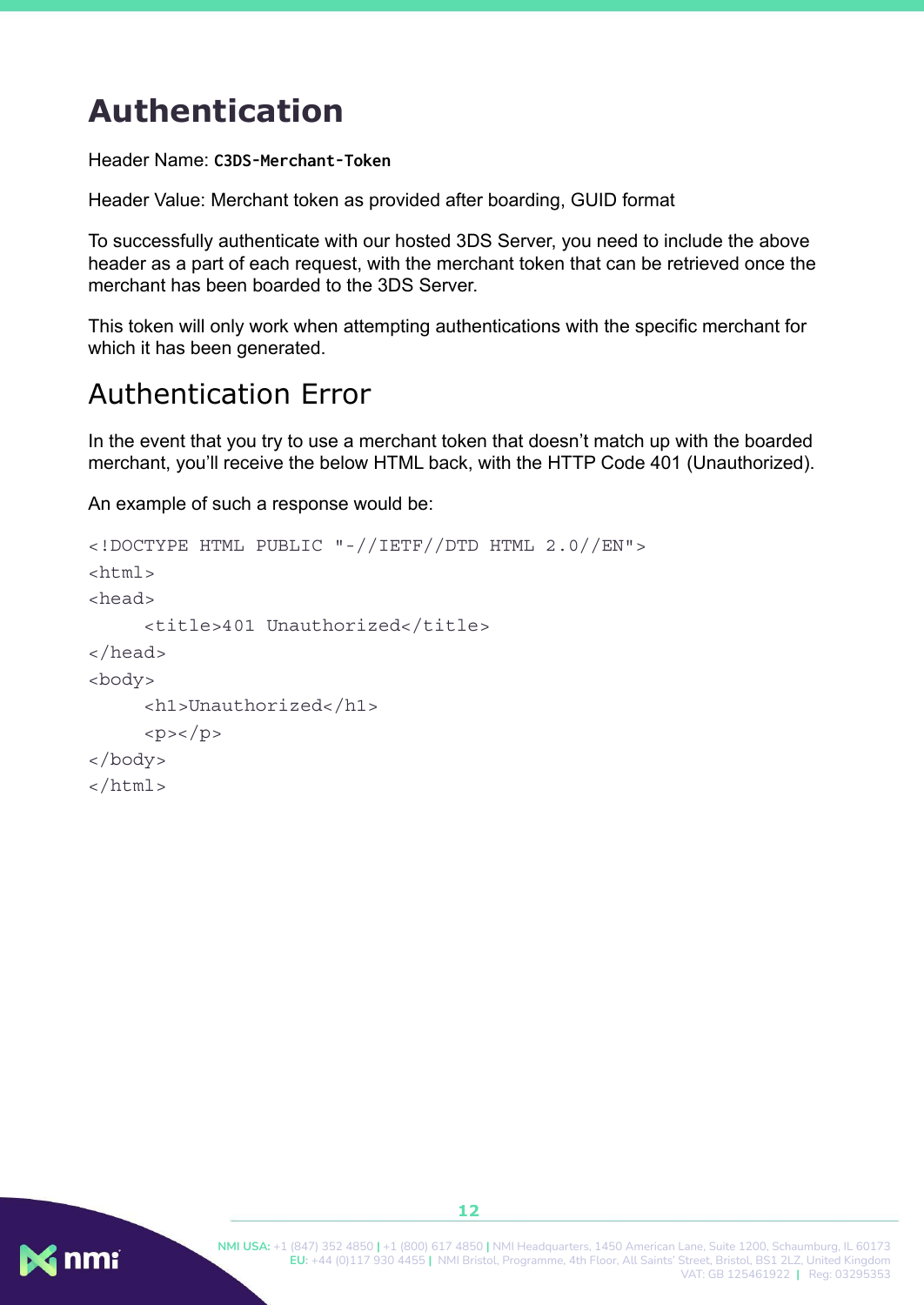# <span id="page-13-0"></span>**End-Points & Models**

- All requests to use POST unless otherwise noted
- All requests/responses will be in JSON format and require the below header to be a part of each request
	- **Content-Type: application/json**
- All of the request/responses assume a HTTP Code of 200 to mean a successful request
- For error responses (HTTP Code 400), see the API Error Response section below
- Please ensure all requests have the authentication header as detailed in the Authentication section
- Fields formatted in **bold**<sup>\*</sup> are considered mandatory fields and must be supplied with every request

## <span id="page-13-1"></span>Test Domain

<https://test3ds2s.cardeasexml.com:9603>

## <span id="page-13-2"></span>Live Domain

<https://3ds2s.cardeasexml.com:9603>

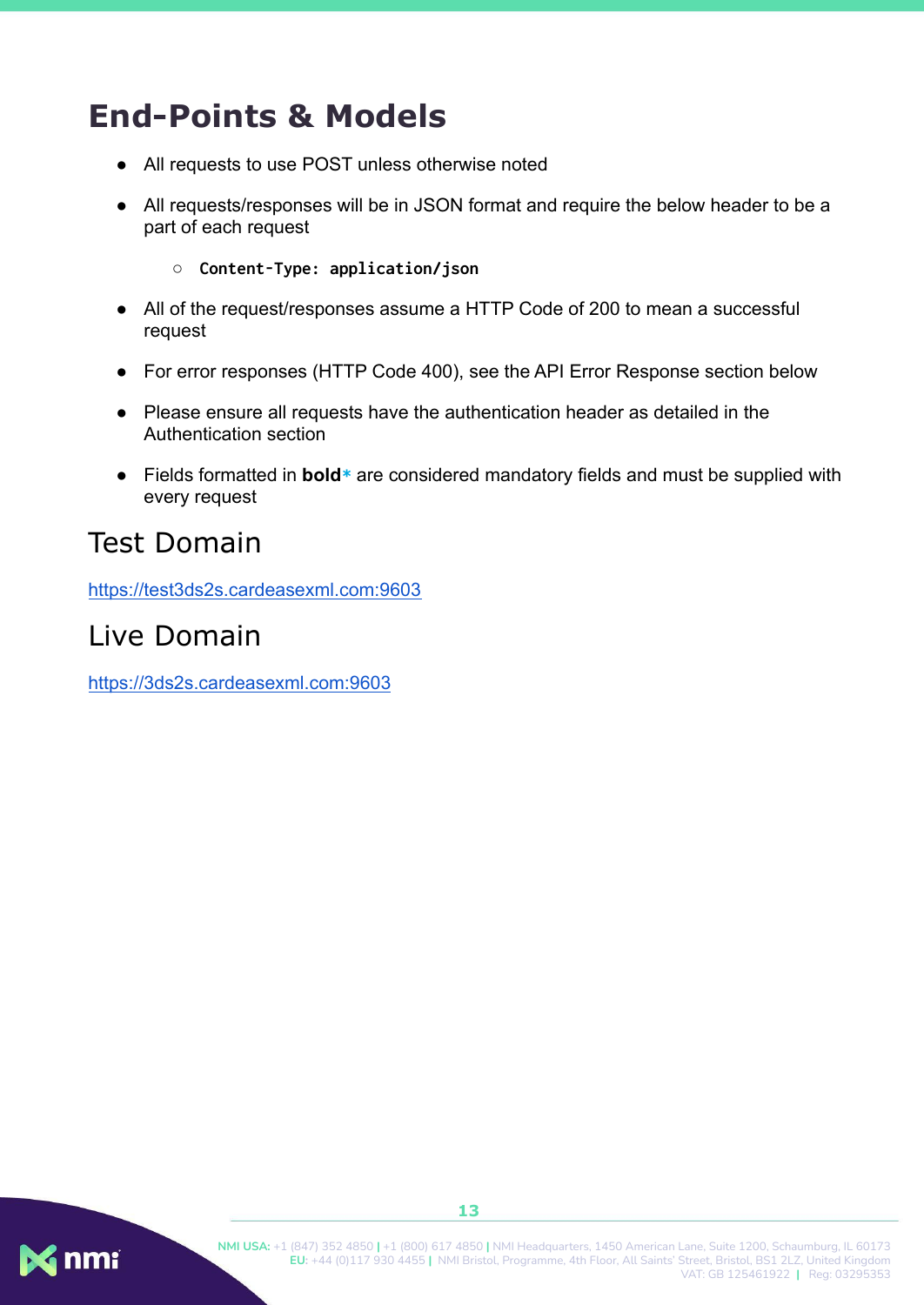# <span id="page-14-0"></span>Cardholder Enrollment Check

<span id="page-14-1"></span>Path

/api/v2/auth/enrol

#### <span id="page-14-2"></span>Models

#### <span id="page-14-3"></span>**Request**

| <b>Field</b> | <b>Value</b>                                                                                                                                                                                   | <b>Format</b>                                                                                                       |
|--------------|------------------------------------------------------------------------------------------------------------------------------------------------------------------------------------------------|---------------------------------------------------------------------------------------------------------------------|
| acctNumber*  | Account number that will be used in the<br>authorisation request for payment<br>transactions.                                                                                                  | Minimum Length: 13<br>Maximum Length: 19<br>Account number, numeric<br>Mandatory when not using<br>CardEase tokens. |
| cardGuid     | The Card GUID part of the CardEase<br>token.<br>Note: This field, in combination with<br>cardHash, replaces the need to provide<br>the acctNumber field as a part of your<br>enrollment check. | Length: 36 characters<br><b>GUID</b>                                                                                |
| cardHash     | The Card Hash part of the CardEase<br>token.<br>Note: This field, in combination with<br>cardGuid, replaces the need to provide the<br>acctNumber field as a part of your<br>enrollment check. |                                                                                                                     |
| merchantId*  | Acquirer-assigned Merchant identifier as<br>boarded to the 3DS Server                                                                                                                          | Minimum Length: 0<br>Maximum Length: 35                                                                             |

#### <span id="page-14-4"></span>**Response**

| <b>Field</b>    | <b>Value</b>                                                   | <b>Format</b>                                                                                                       |
|-----------------|----------------------------------------------------------------|---------------------------------------------------------------------------------------------------------------------|
| enrolmentStatus | Whether or not PAN provided is enrolled in<br>3DS <sub>2</sub> | Length: 2 characters, numeric,<br>left-padded with 0s<br>$00 = Not$ enrolled with 3DS2<br>$01$ = Enrolled with 3DS2 |
|                 |                                                                | $02 - 09$ = Reserved for future use.                                                                                |
| threeDSMethod   | Whether or not the Three DS Method is<br>available.            | Length: 1 character                                                                                                 |
|                 |                                                                | $Y =$ Three DS Method is available                                                                                  |



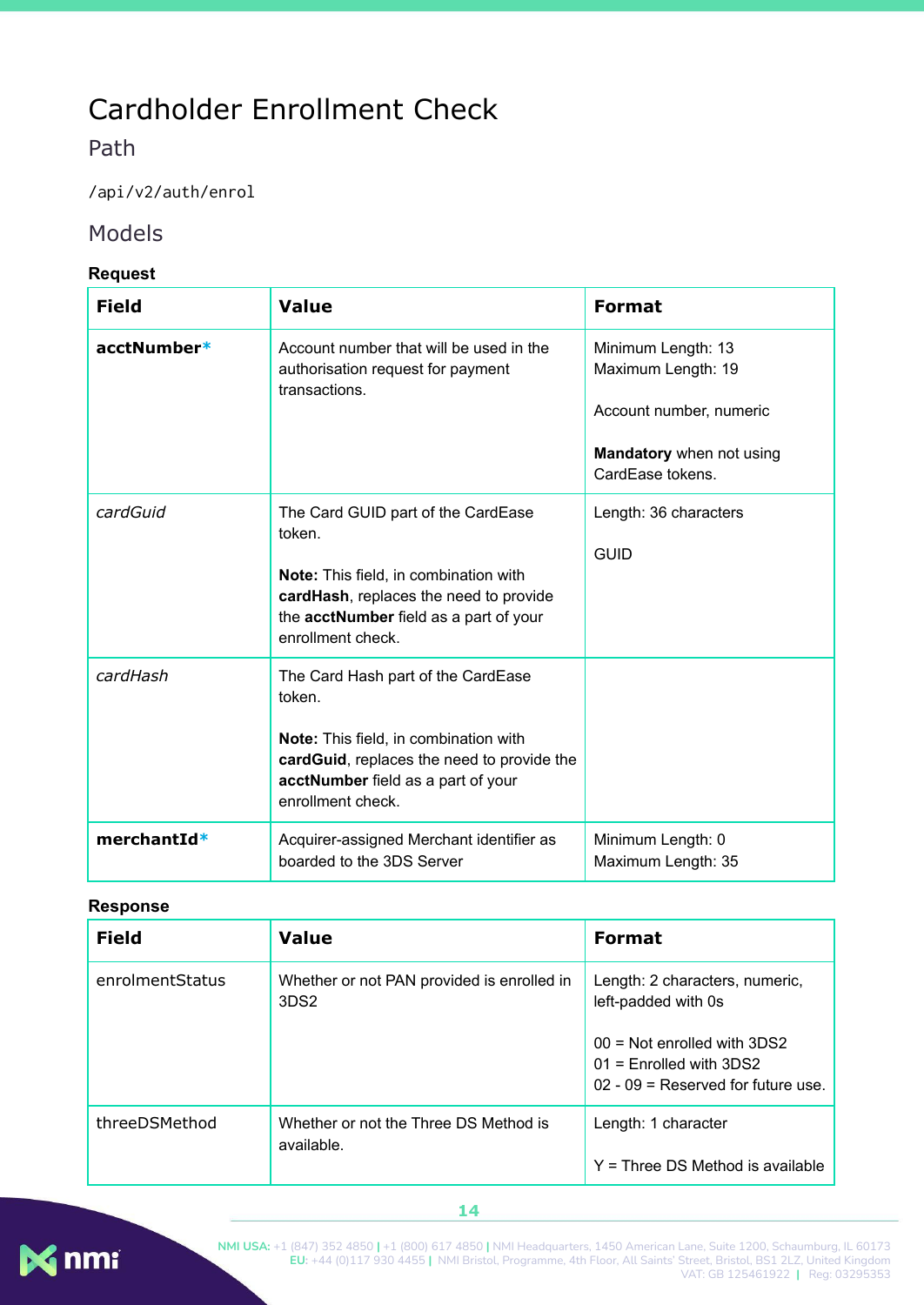| $N =$ Three DS Method is<br>unavailable |
|-----------------------------------------|
|-----------------------------------------|

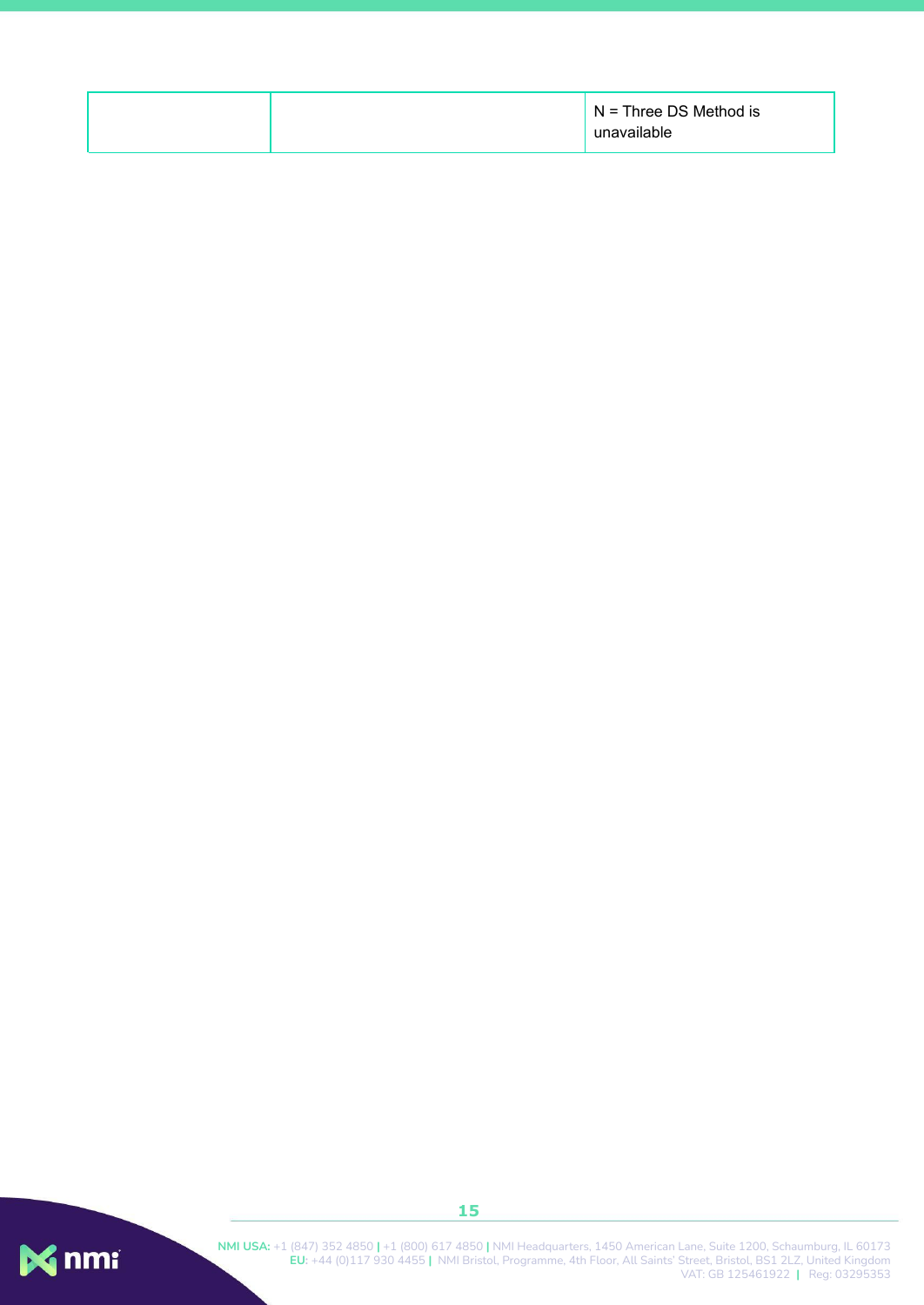# <span id="page-16-0"></span>Initialise Authentication

### <span id="page-16-1"></span>Path

/api/v2/auth/brw/init

#### <span id="page-16-2"></span>Models

#### <span id="page-16-3"></span>**Request**

| <b>Field</b>                 | <b>Value</b>                                                                                                                                                                                                                                                       | <b>Format</b>                                                                                                       |
|------------------------------|--------------------------------------------------------------------------------------------------------------------------------------------------------------------------------------------------------------------------------------------------------------------|---------------------------------------------------------------------------------------------------------------------|
| acctNumber*                  | Account number that will be used in the<br>authorisation request for payment<br>transactions.                                                                                                                                                                      | Minimum Length: 13<br>Maximum Length: 19<br>Account number, numeric<br>Mandatory when not using<br>CardEase tokens. |
| cardGuid                     | The card GUID part of the CardEase token.<br>Note: This field, in combination with<br>cardHash, replaces the need to provide<br>the acctNumber field as a part of your<br>initialise authentication request.                                                       | Length: 36 characters<br><b>GUID</b>                                                                                |
| cardHash                     | The card hash part of the CardEase token.<br>Note: This field, in combination with<br>cardGuid, replaces the need to provide the<br>acctNumber field as a part of your initialise<br>authentication request.                                                       |                                                                                                                     |
| eventCallbackUrl*            | This is a 3DS requestor URL in which the<br>3DS requestor receives events during<br>authentication.<br>The 3DS requestor backend needs a<br>handler method to accept the call from the<br>3DS Server.<br>See the Event Callback section below for<br>more details. | Min Length: 0<br>Max Length: 2000<br>Valid URL required                                                             |
| merchantId*                  | Acquirer-assigned Merchant identifier as<br>boarded to the 3DS Server.                                                                                                                                                                                             | Minimum Length: 0<br>Maximum Length: 35                                                                             |
| threeDSRequestor<br>TransID* | Universal unique transaction identifier<br>assigned by the 3DS Requestor to identify<br>a single transaction.<br>Must be unique per transaction.                                                                                                                   | Length: 36 characters<br><b>GUID</b>                                                                                |

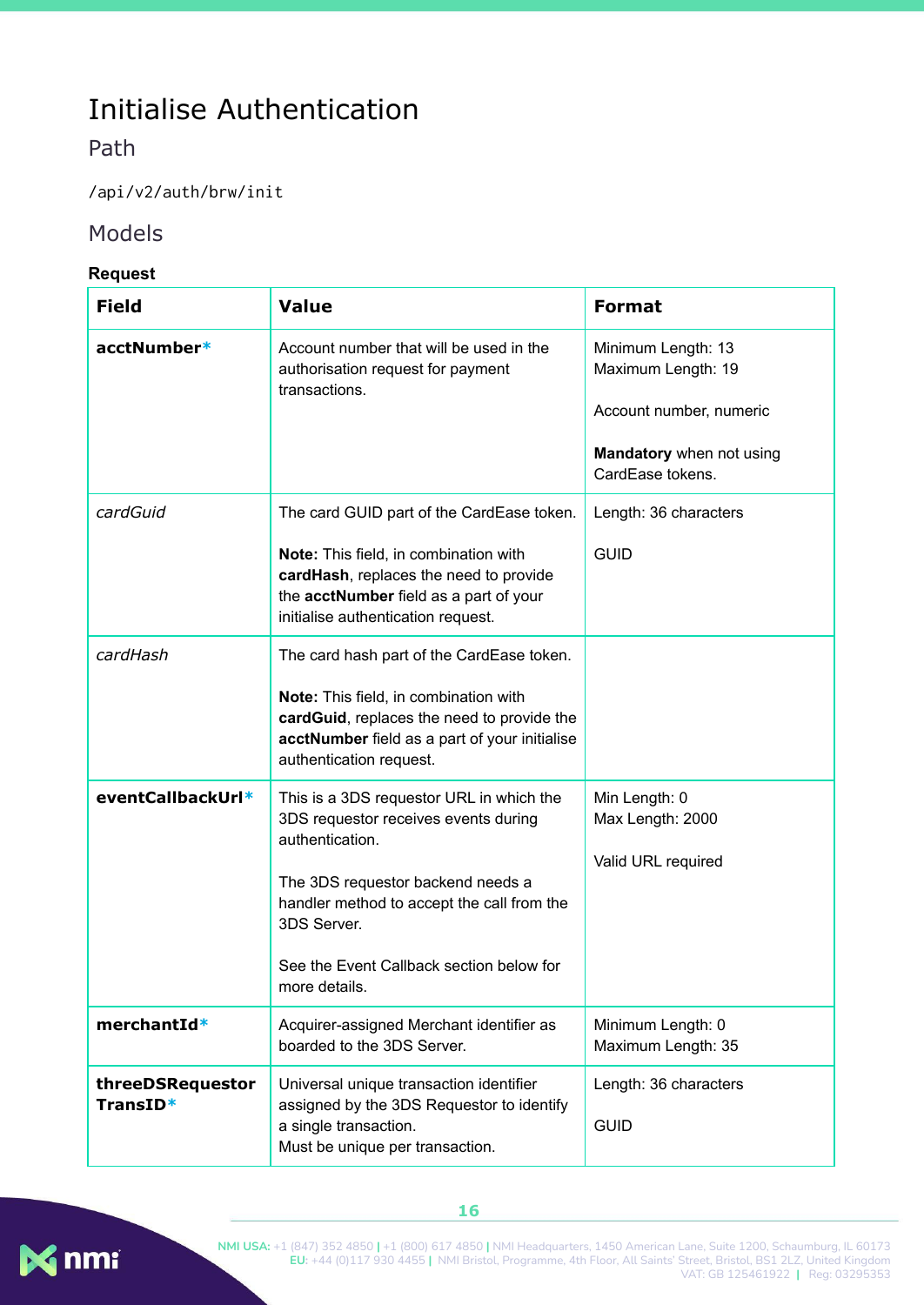#### <span id="page-17-0"></span>**Response**

| <b>Field</b>                 | <b>Value</b>                                                                                                                                                                                                                                           | <b>Format</b>                                   |
|------------------------------|--------------------------------------------------------------------------------------------------------------------------------------------------------------------------------------------------------------------------------------------------------|-------------------------------------------------|
| authUrl                      | This URL is returned by the 3DS server<br>that is to be used to perform authentication.                                                                                                                                                                | Min Length: 0<br>Max Length: 2000               |
|                              | The 3DS requestor makes a POST request<br>to this URL when it receives the<br>3DSMethodSkipped or<br>3DSMethodFinished event as POSTed to<br>the eventCallbackUrl to execute<br>authentication.                                                        | <b>URL</b>                                      |
|                              | Please see the <b>Authenticate</b> section for<br>more details on when this is used.                                                                                                                                                                   |                                                 |
| monUrl                       | This URL returned by 3DS Server is used<br>for the purpose of monitoring the timeout<br>process for browser information collecting<br>and 3DS method.                                                                                                  | Min Length: 0<br>Max Length: 2000<br><b>URL</b> |
|                              | It allows the 3DS Server to notify the 3DS<br>requestor when the 3DS method times out.                                                                                                                                                                 |                                                 |
|                              | An iFrame should be created with the src<br>attribute to allow for time outs within the<br>Browser Fingerprinting process.                                                                                                                             |                                                 |
|                              | Once the iFrame is created, it checks for<br>the timeout for a maximum of 15 seconds<br>(10 seconds for the 3DS method and 5<br>seconds for browser information<br>collecting).                                                                        |                                                 |
|                              | The timer is started when the 3DS<br>requestor calls the Intialise Authentication<br>end-point and it will check periodically if the<br>transaction with the given transaction ID<br>has successfully called the Authenticate<br>end-point.            |                                                 |
|                              | If a valid Authenticate request is not sent<br>and the timer is up, it will notify the 3DS<br>requestor through the iFrame to the<br>eventCallbackUrl sent, with an event<br>'InitAuthTimedOut' so the 3DS requestor<br>can terminate the transaction. |                                                 |
| threeDSServerCallba<br>ckUrl | This URL is returned by 3DS Server where<br>the 3DS Requestor can use it to collect<br>browser information as well as executing                                                                                                                        | Min Length: 0<br>Max Length: 2000               |



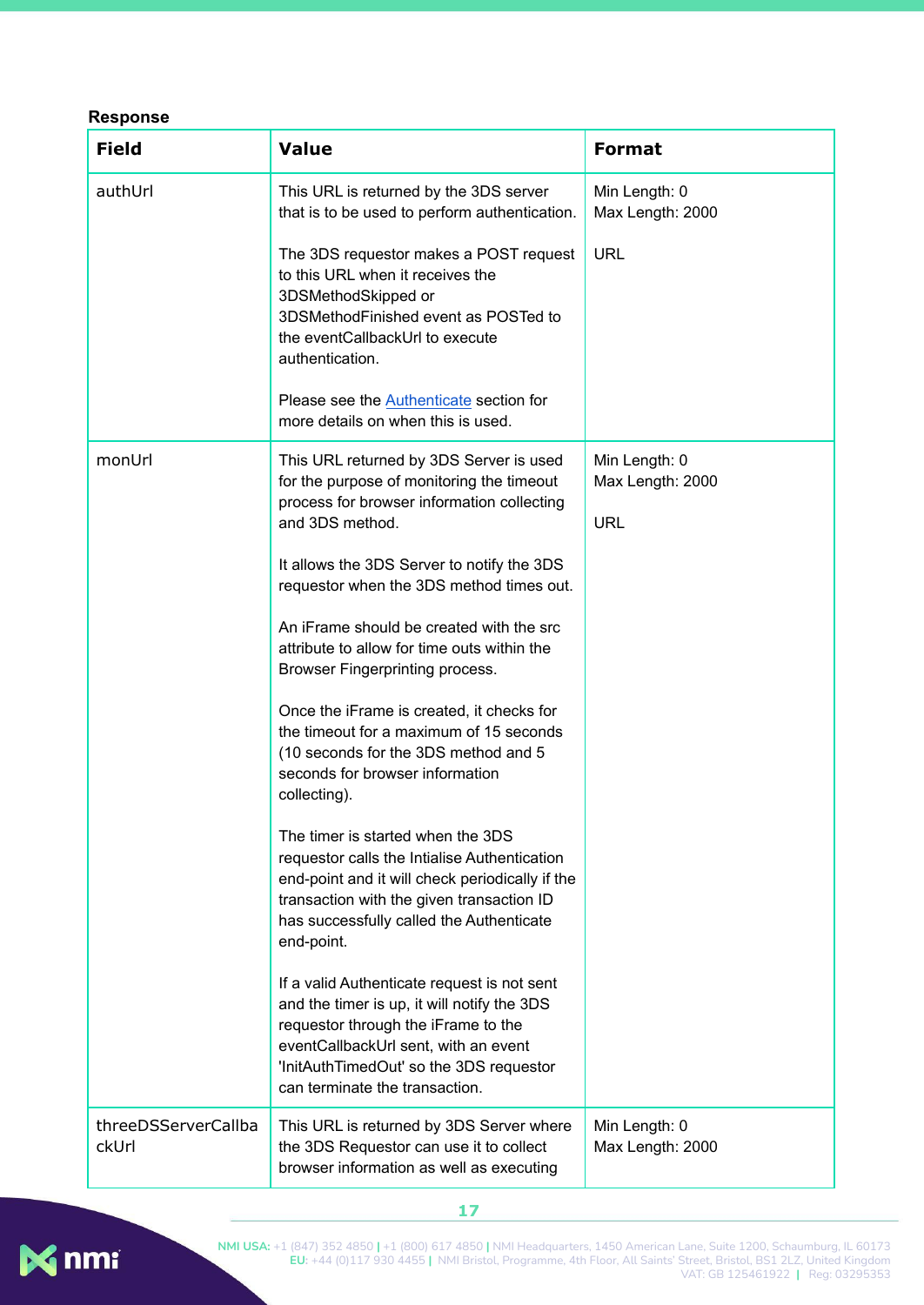|                     | the 3DS method if supported by ACS for<br>the BIN range.                                                   | URL                                  |
|---------------------|------------------------------------------------------------------------------------------------------------|--------------------------------------|
| threeDSServerTransI | Universal unique transaction identifier<br>assigned by the 3DS Server to identify a<br>single transaction. | Length: 36 characters<br><b>GUID</b> |



**NMI USA:** +1 (847) 352 4850 **|** +1 (800) 617 4850 **|** NMI Headquarters, 1450 American Lane, Suite 1200, Schaumburg, IL 60173 **EU:** +44 (0)117 930 4455 **|** NMI Bristol, Programme, 4th Floor, All Saints' Street, Bristol, BS1 2LZ, United Kingdom VAT: GB 125461922 **|** Reg: 03295353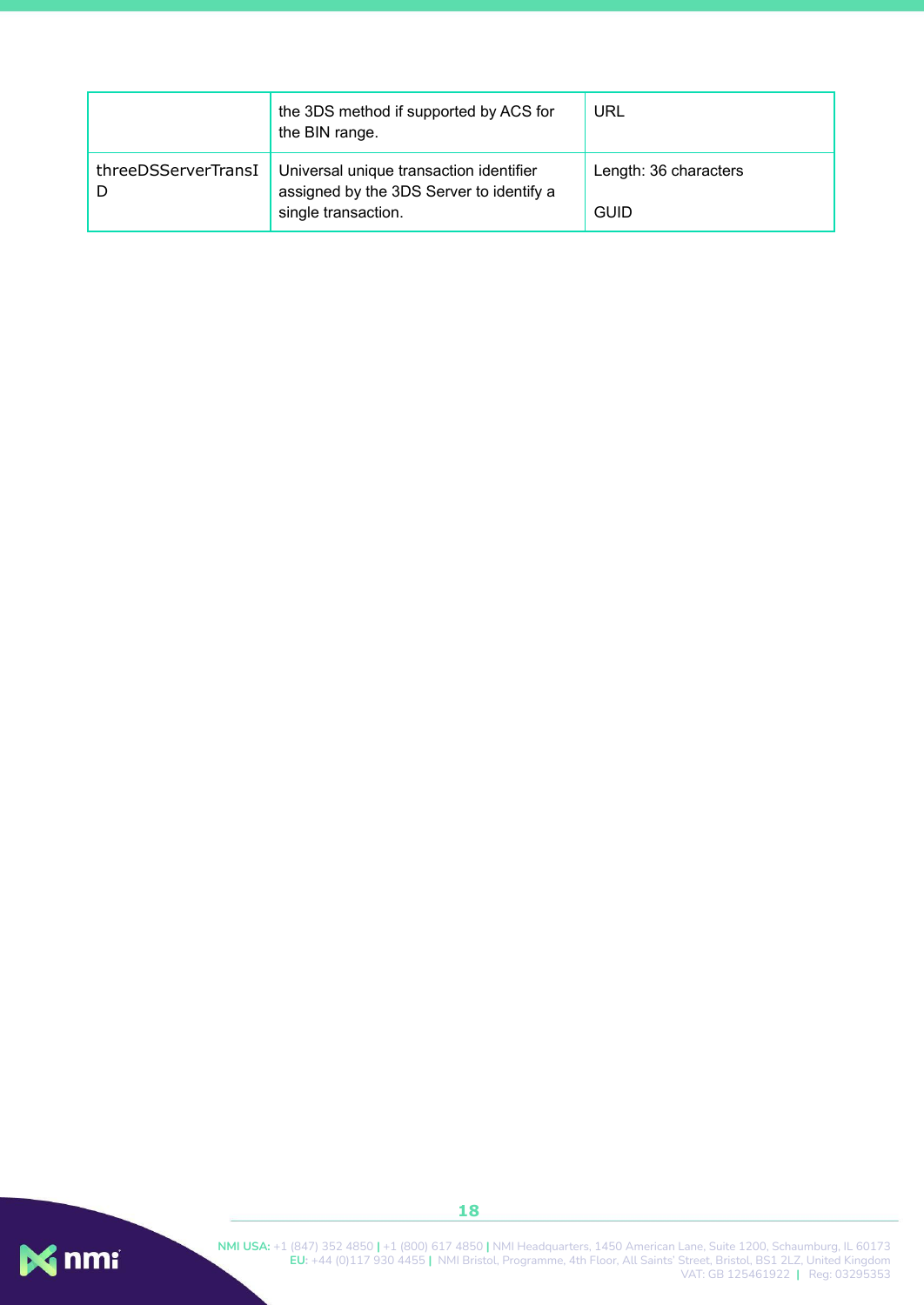## <span id="page-19-0"></span>Authentication

## <span id="page-19-1"></span>End-Point

Retrieved from the Initialise Authentication response field: **authUrl**

#### <span id="page-19-2"></span>Models

#### <span id="page-19-3"></span>**Request**

<span id="page-19-4"></span>**Top Level**

| <b>Field</b>      | <b>Value</b>                                                                                                                                                                                                             | <b>Format</b>                                                                                                       |
|-------------------|--------------------------------------------------------------------------------------------------------------------------------------------------------------------------------------------------------------------------|---------------------------------------------------------------------------------------------------------------------|
| acctNumber*       | Account number that will be used in the<br>authorisation request for payment<br>transactions.                                                                                                                            | Minimum Length: 13<br>Maximum Length: 19<br>Account number, numeric<br>Mandatory when not using<br>CardEase tokens. |
| cardExpiryDate*   | Expiry Date of the PAN or token supplied to<br>the 3DS Requestor by the Cardholder.                                                                                                                                      | Length: 4 characters<br>Format: YYMM<br>Mandatory when not using<br>CardEase tokens.                                |
| cardGuid          | The card GUID part of the CardEase token.<br>Note: This field, in combination with<br>cardHash, replaces the need to provide<br>the acctNumber and cardExpiryDate<br>fields as a part of your authentication<br>request. | Length: 36 characters<br><b>GUID</b>                                                                                |
| cardHash          | The card hash part of the CardEase token.<br>Note: This field, in combination with<br>cardGuid, replaces the need to provide the<br>acctNumber and cardExpiryDate fields<br>as a part of your authentication request.    |                                                                                                                     |
| authenticationInd | Indicates the type of Authentication<br>request.<br>This data element provides additional<br>information to the ACS to determine the<br>best approach for handling an<br>authentication request.                         | <b>Authentication Indicator</b>                                                                                     |

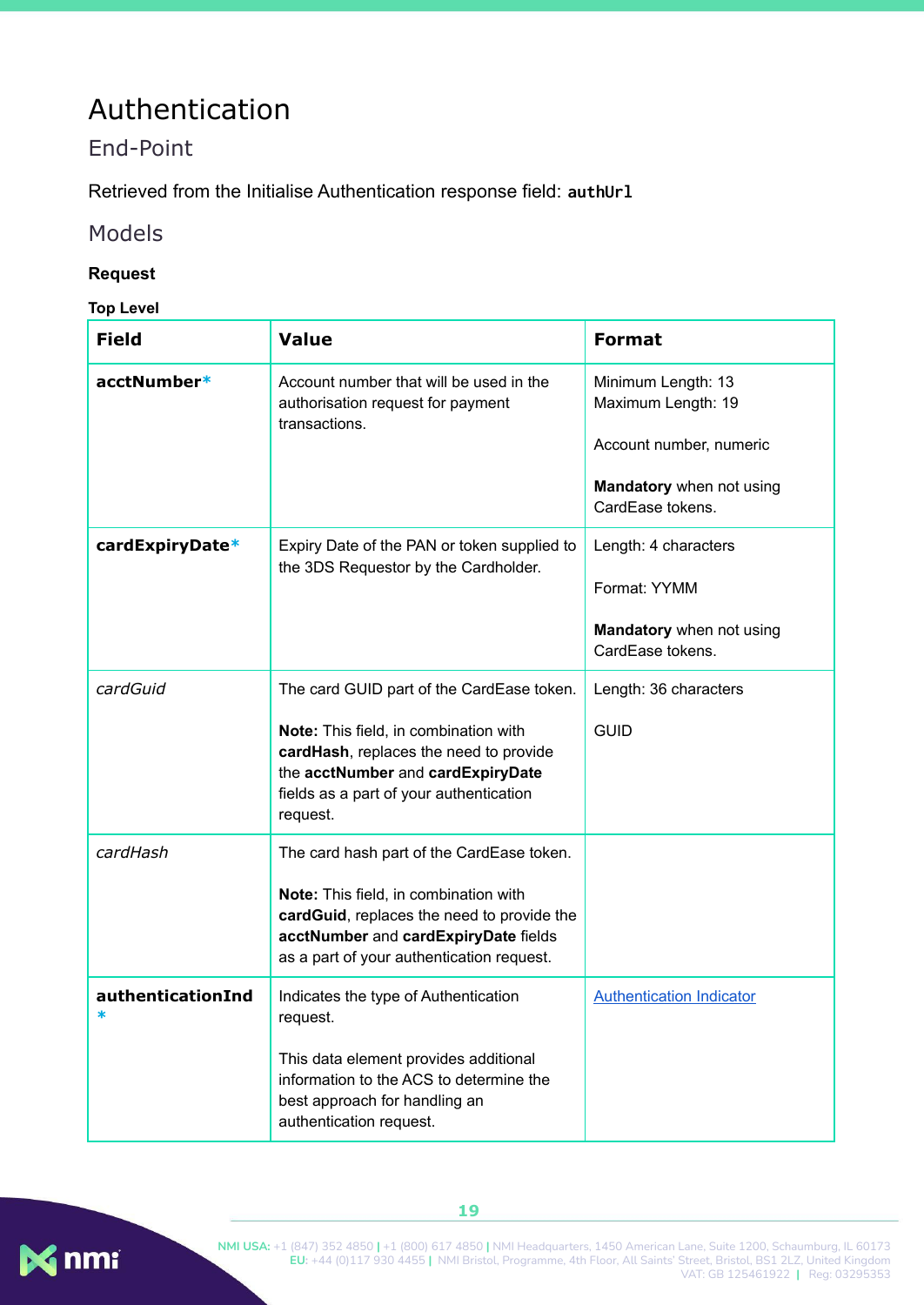| browserInfo*                | As provided by the param parameter as<br>POSTed to the Event Callback page.<br>Do not alter this field.                                                                                                                                                                 | Minimum Length: 0 characters<br>Maximum Length: 2000<br>characters              |
|-----------------------------|-------------------------------------------------------------------------------------------------------------------------------------------------------------------------------------------------------------------------------------------------------------------------|---------------------------------------------------------------------------------|
| cardHolderInfo*             | <b>Nested JSON Field</b>                                                                                                                                                                                                                                                | <b>Card Holder Information</b>                                                  |
|                             | Note #1: The cardholderName part of this<br>model is considered a mandatory field and<br>must be supplied.<br>Note #2: Please be aware of the difference<br>in capitalisation of this field compared to<br>the cardholderName field.                                    |                                                                                 |
| merchantId*                 | Acquirer-assigned Merchant identifier as<br>boarded to 3DS Server.                                                                                                                                                                                                      | Min Length: 0 characters<br>Max Length: 36 characters                           |
| messageCategory*            | This field must be specified to choose<br>either payment authentication or<br>non-payment authentication.                                                                                                                                                               | Payment Authentication:<br>01 or pa<br>Non-payment Authentication:<br>02 or npa |
| threeDSServerTra<br>$nsID*$ | Universal unique transaction identifier<br>assigned by the 3DS Server to identify a<br>single transaction.<br>Should be the same as provided in the<br>Initialise Authentication response.                                                                              | Length: 36 characters<br><b>GUID</b>                                            |
| transType*                  | Identifies the type of transaction being<br>authenticated.<br>This field is mandatory for the Visa card<br>scheme, hence the mandatory tagging.<br>Additionally, this field is required in some<br>markets, e.g. for Merchants in Brazil.<br>Otherwise, it is optional. | Length: 2 characters<br>See Appendix A for values.                              |
| acctID                      | Additional information about the account,<br>optionally provided by the 3DS Requestor.                                                                                                                                                                                  | Maximum Length: 64 characters                                                   |
| acctInfo                    | Additional information about the<br>Cardholder's account provided by the 3DS<br>Requestor.<br>Optional, but strongly recommended to<br>include to help reduce challenges.                                                                                               | <b>Account Information</b>                                                      |
|                             | Nested JSON field.                                                                                                                                                                                                                                                      |                                                                                 |

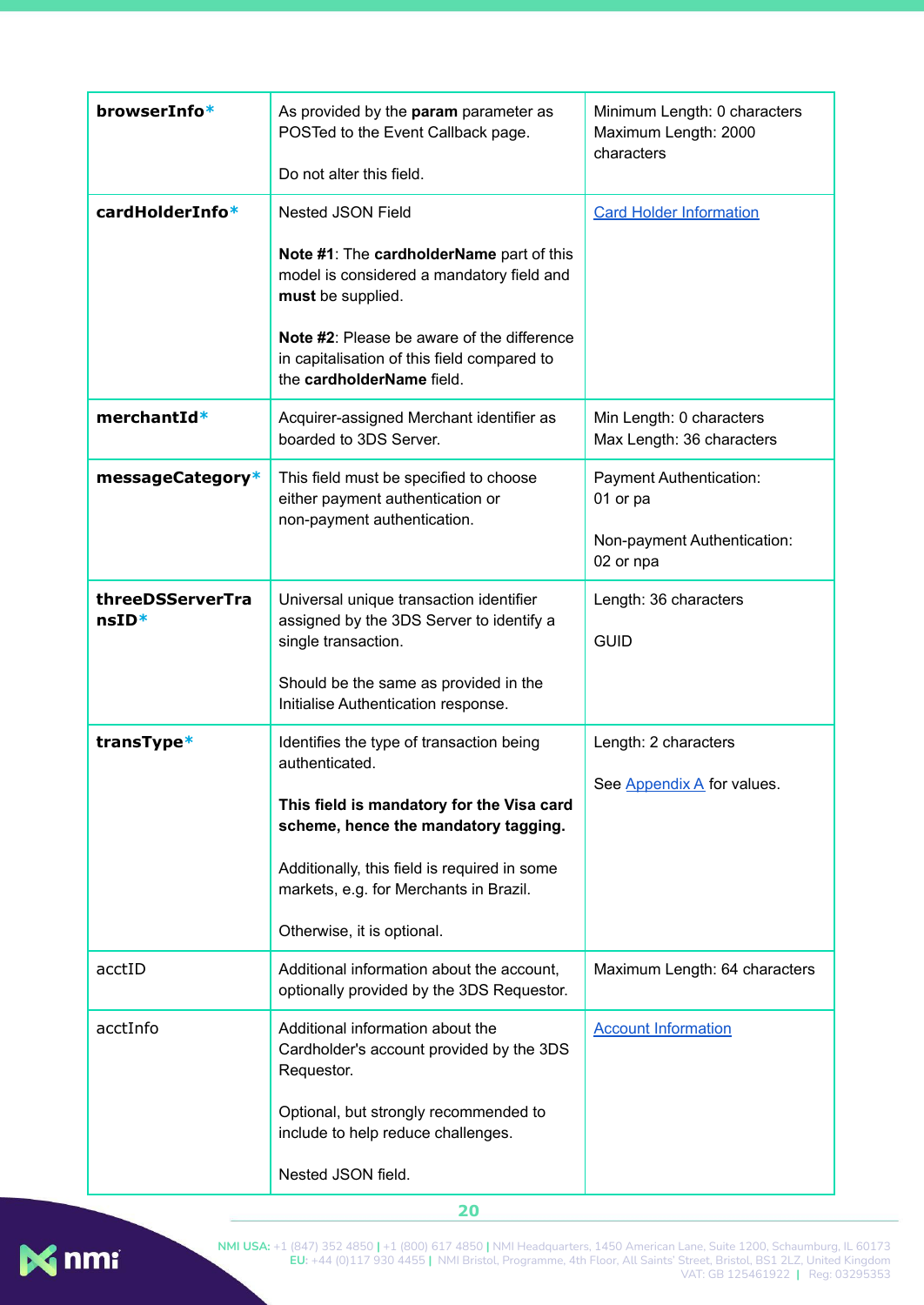| acctType           | Indicates the type of account. For example,<br>for a multi-account card product.                                         | <b>Account Type</b>                                   |
|--------------------|--------------------------------------------------------------------------------------------------------------------------|-------------------------------------------------------|
|                    | Required if 3DS Requestor is asking<br>Cardholder which Account Type they are<br>using before making the purchase.       |                                                       |
|                    | This is also required in some markets (for<br>example, for Merchants in Brazil).                                         |                                                       |
|                    | Otherwise, it is optional.                                                                                               |                                                       |
| authenticationInfo | Information about how the 3DS Requestor<br>authenticated the cardholder before or<br>during the transaction              | <b>Authentication Information</b>                     |
|                    | Optional, recommended to include                                                                                         |                                                       |
|                    | <b>Nested JSON Field</b>                                                                                                 |                                                       |
| cardExpiryDate     | Expiry Date of the PAN or token supplied to<br>the 3DS Requestor by the Cardholder.                                      | Length: 4 characters                                  |
|                    |                                                                                                                          | Format: YYMM                                          |
| challengeInd       | Indicates whether a challenge is requested<br>for this transaction.                                                      | Length: 2 characters, 0<br>left-padded                |
|                    | This field is optional.                                                                                                  | See Appendix A for values.                            |
|                    | With messageCategory set to PA, a 3DS<br>Requestor may have concerns about the<br>transaction, and request a challenge.  |                                                       |
|                    | With messageCategory set to NPA, a<br>challenge may be necessary when adding<br>a new card to a wallet.                  |                                                       |
| merchantName       | Providing this field overrides the merchant<br>name sent in the AReq.                                                    | Min Length: 0 characters<br>Max Length: 40 characters |
|                    | If this field is not provided, then the<br>merchant name used when boarding the<br>merchant is used.                     |                                                       |
|                    | Can be used for scenarios where card<br>schemes require the merchant name to be<br>dynamic, such as the travel industry. |                                                       |
|                    | Same name used in the authorisation<br>message as defined in ISO 8583.                                                   |                                                       |

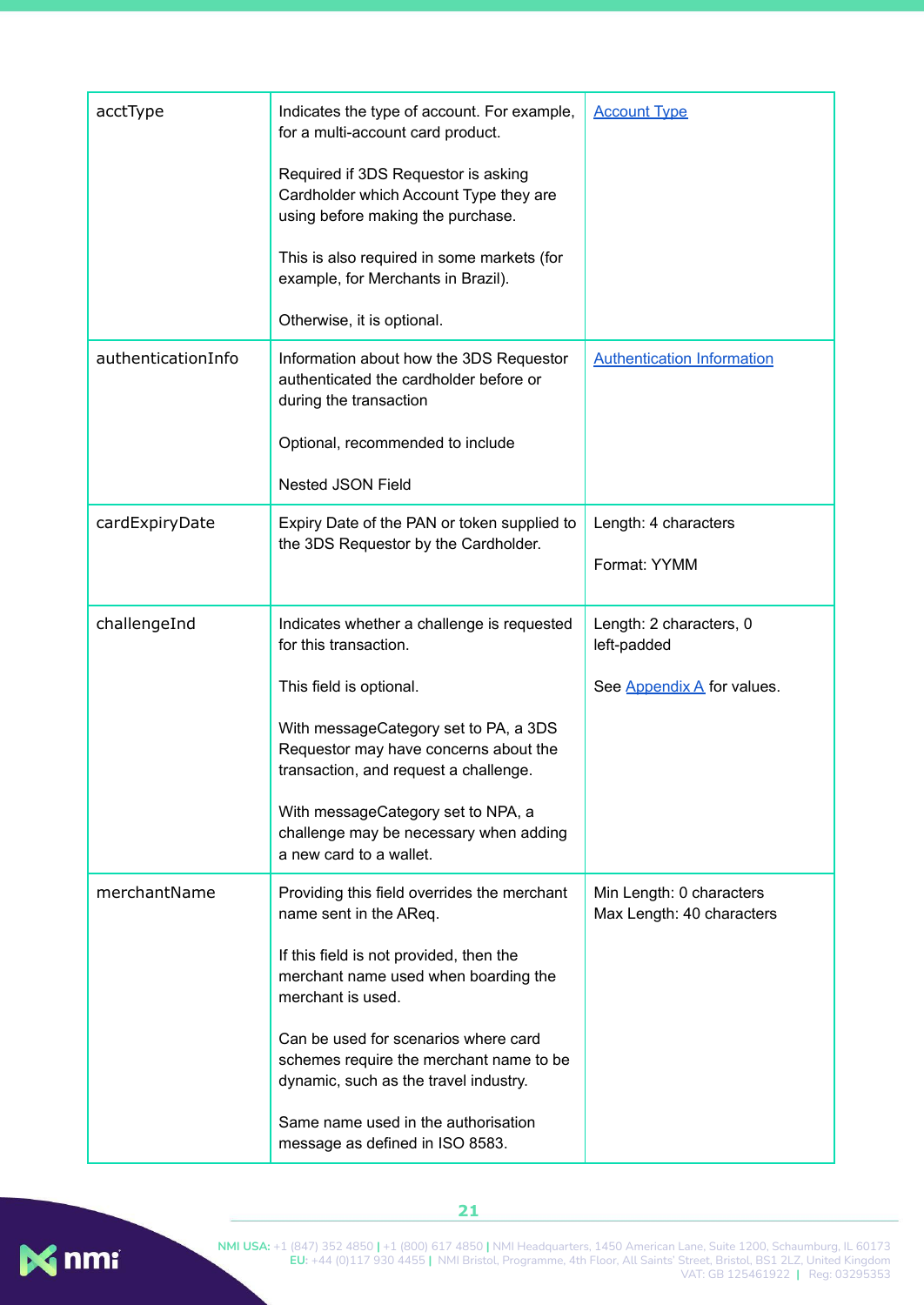| merchantRiskIndicat<br>or | Nested JSON field                                                                                                                                                                                                                                                                                                                                                                                      | <b>Merchant Risk Indicator</b>                                                                                                                                                             |
|---------------------------|--------------------------------------------------------------------------------------------------------------------------------------------------------------------------------------------------------------------------------------------------------------------------------------------------------------------------------------------------------------------------------------------------------|--------------------------------------------------------------------------------------------------------------------------------------------------------------------------------------------|
| payTokenInd               | EMV Payment Token Indicator<br>A value of True indicates that the<br>transaction was de-tokenised prior to being<br>received by the ACS.<br>This data element will be populated by the<br>system residing in the 3-D Secure domain<br>where the de-tokenisation occurs (i.e., the<br>3DS Server or the DS).<br>Note: The Boolean value of true is the only<br>valid response for this field when it is | <b>Boolean</b><br>true<br>false                                                                                                                                                            |
| priorTransID              | present.<br>The 3DS Server Transaction ID for a prior<br>authenticated transaction of a cardholder.<br>It will fill the threeDSPriorAuthenticationInfo<br>field of the AReq from the<br>authenticationInfo field given in the<br>previous transaction for the cardholder.<br>Optional, recommended to include.                                                                                         | Length: 36 characters<br><b>GUID</b>                                                                                                                                                       |
| purchaseAmount            | Purchase amount in minor units of<br>currency with all punctuation removed.<br>The purchaseCurrency will be used to<br>determine the purchase currency exponent<br>for the purchase amount if applicable.<br>Required for PA or NPA (when 3DS<br>Requestor Authentication Indicator = 02 or<br>03) transactions, otherwise it is Optional.                                                             | Max Length: 48 characters<br><b>Minor Units</b><br>e.g. if specifying £123.45 you<br>would provide the value 12345.                                                                        |
| purchaseCurrency          | Currency in which the purchase amount is<br>expressed.<br>If this value is not presented for PA or NPA<br>(when 3DS Requestor Authentication<br>Indicator = 02 or 03), 3DS Server will use<br>the Default Currency as boarded to 3DS<br>Server.<br>If this value is present in the API request, it<br>will be used instead of Default Currency<br>boarded alongside the merchant.                      | Length: 3 characters<br>Value should be an ISO 4217<br>three-digit currency code, other<br>than those listed in Table A.5 in<br><b>EMVCo Protocol and Core</b><br>Functions Specification. |

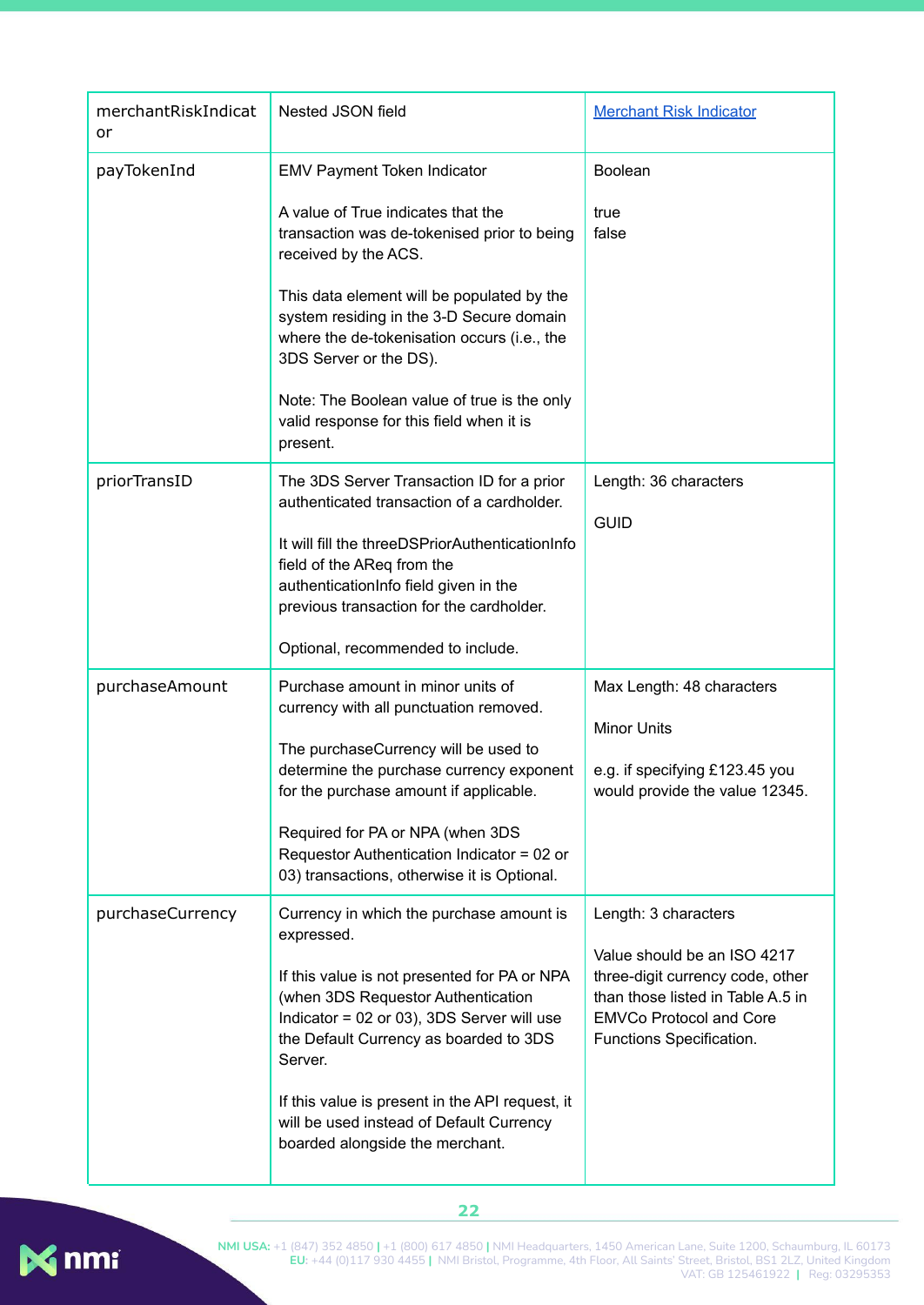|                             | The purchaseCurrency will be used to<br>determine the purchase currency exponent<br>for the purchase amount if applicable.                                                                                                                     |                                                                                                                                                                                                                            |
|-----------------------------|------------------------------------------------------------------------------------------------------------------------------------------------------------------------------------------------------------------------------------------------|----------------------------------------------------------------------------------------------------------------------------------------------------------------------------------------------------------------------------|
| purchaseDate                | Date and time of the purchase, expressed<br>in UTC<br>This field is always required for 01-PA and<br>conditionally required for 02-NPA when<br>3DS Requestor Authentication Indicator =<br>02 or 03.                                           | Format: yyyyMMddHHmmss<br>e.g. 20180122153045                                                                                                                                                                              |
| purchaseInstalData          | Indicates the maximum number of<br>authorisations permitted for instalment<br>payments.                                                                                                                                                        | Length: 3 characters, number<br>padded with left 0s.<br>Numeric, from 001 to 999.                                                                                                                                          |
| recurringExpiry             | Date after which no further authorisations<br>shall be performed.<br>This field is always required for 01-PA for<br>recurring transactions and conditionally<br>required for 02-NPA when 3DS Requestor<br>Authentication Indicator = 02 or 03. | Format: yyyyMMdd<br>e.g. 20180131                                                                                                                                                                                          |
| recurringFrequency          | Indicates the minimum number of days<br>between authorisations.<br>This field is always required for 01-PA for<br>recurring transactions and conditionally<br>required for 02-NPA when 3DS Requestor<br>Authentication Indicator = 02 or 03.   | Max Length: 4<br><b>Example Scenario</b><br>If recurring transaction occurs 3,<br>5 and 9 days after the purchase<br>date, then this field should be set<br>to 2 because the minimum days<br>is between after 3 and 5 days |
| threeDSRequestorTra<br>nsID | Universal unique transaction identifier<br>assigned by the 3DS Requestor to identify<br>a single transaction.<br>Should be the same as provided in the<br>Initialise Authentication request.                                                   | Length: 36 characters<br><b>GUID</b>                                                                                                                                                                                       |
| transType                   | Identifies the type of transaction being<br>authenticated.<br>This field is required in some markets, e.g.<br>for Merchants in Brazil.<br>Otherwise, it is optional.                                                                           | Length: 2 characters<br>See Appendix A for values.                                                                                                                                                                         |

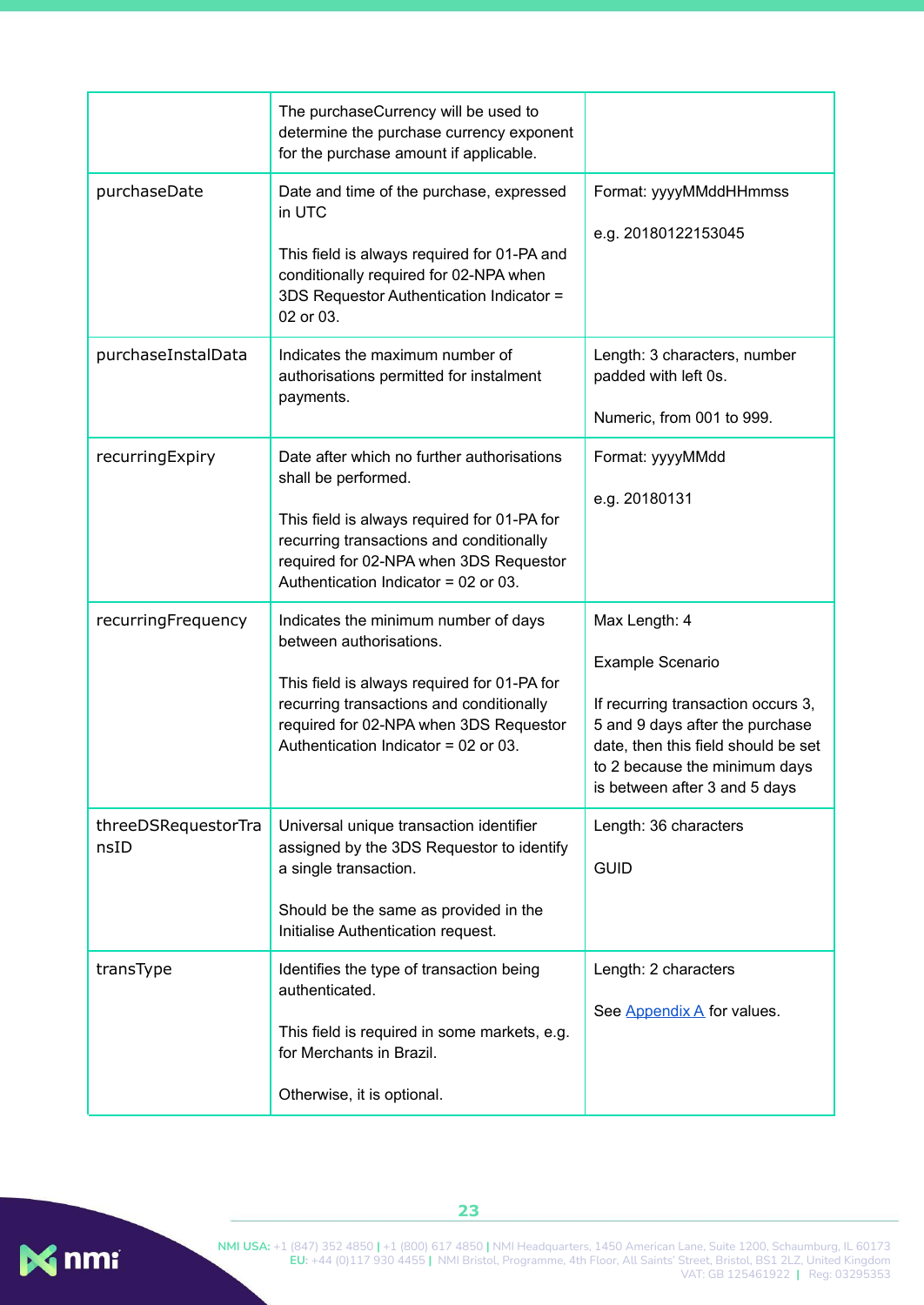#### <span id="page-24-0"></span>**Account Information**

| <b>Field</b>      | <b>Value</b>                                                                                                                                                                                     | <b>Format</b>                                                                                                                                                                                 |
|-------------------|--------------------------------------------------------------------------------------------------------------------------------------------------------------------------------------------------|-----------------------------------------------------------------------------------------------------------------------------------------------------------------------------------------------|
| chAccAgeInd       | Length of time that the cardholder has had<br>the account with the 3DS Requestor.                                                                                                                | Length: 2 characters, 0 left<br>padded number                                                                                                                                                 |
|                   |                                                                                                                                                                                                  | $01 = No account (quest)$<br>check-out)<br>$02$ = Created during this<br>transaction<br>$03$ = Less than 30 days<br>$04 = 30 - 60$ days<br>$05$ = More than 60 days                           |
| chAccChange       | Date that the cardholder's account with the<br>3DS Requestor was last changed.<br>Including Billing or Shipping address, new<br>payment account, or new user(s) added.                           | Format: yyyyMMdd<br>e.g. 20180131                                                                                                                                                             |
| chAccChangeInd    | Length of time since the cardholder's<br>account information with the 3DS<br>Requestor was last changed.<br>Including Billing or Shipping address, new<br>payment account, or new user(s) added. | Length: 2 characters, 0 left<br>padded number<br>$01$ = Changed during this<br>transaction<br>$02$ = Less than 30 days<br>$03 = 30 - 60$ days<br>$04$ = More than 60 days                     |
| chAccDate         | Date that the cardholder opened the<br>account with the 3DS Requestor.                                                                                                                           | Format: yyyyMMdd<br>e.g. 20180131                                                                                                                                                             |
| chAccPwChange     | Date that the cardholder's account with the<br>3DS Requestor had a password change or<br>account reset.                                                                                          | Format: yyyyMMdd<br>e.g. 20180131                                                                                                                                                             |
| chAccPwChangeInd  | Indicates the length of time since the<br>cardholder's account with the 3DS<br>Requestor had a password change or<br>account reset.                                                              | Length: 2 characters, 0 left<br>padded number<br>$01 = No change$<br>$02$ = Changed during this<br>transaction<br>$03$ = Less than 30 days<br>$04 = 30 - 60$ days<br>$05$ = More than 60 days |
| nbPurchaseAccount | Number of purchases with this cardholder<br>account during the previous six months.                                                                                                              | Maximum Length: 4<br>Min Value: 0<br>Max Value: 9999                                                                                                                                          |





**NMI USA:** +1 (847) 352 4850 **|** +1 (800) 617 4850 **|** NMI Headquarters, 1450 American Lane, Suite 1200, Schaumburg, IL 60173 **EU:** +44 (0)117 930 4455 **|** NMI Bristol, Programme, 4th Floor, All Saints' Street, Bristol, BS1 2LZ, United Kingdom VAT: GB 125461922 **|** Reg: 03295353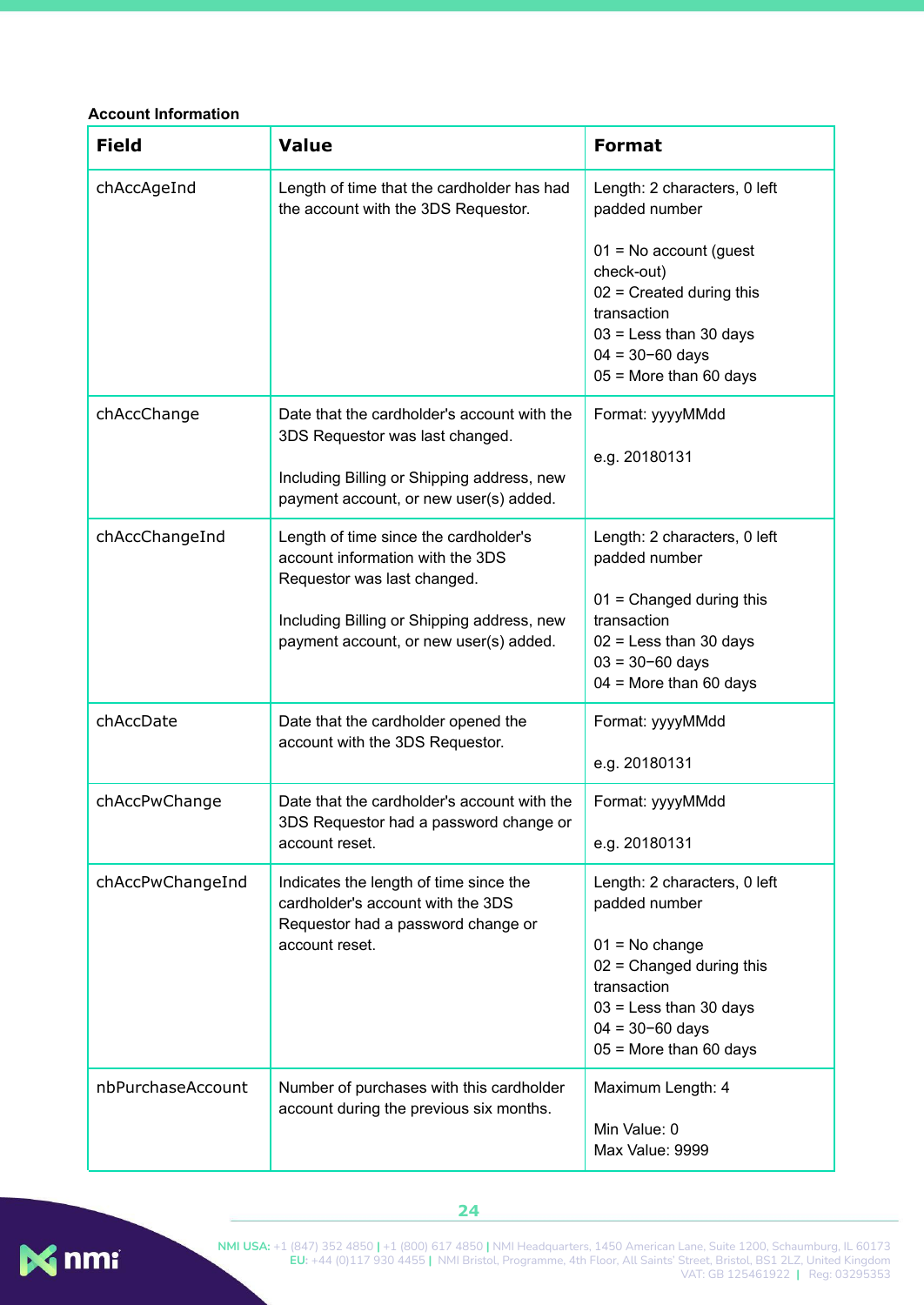| paymentAccAge            | Date that the payment account was<br>enrolled in the cardholder's account with<br>the 3DS Requestor.                                                                | Format: yyyyMMdd<br>e.g. 20180131                                                                                                                                                                         |
|--------------------------|---------------------------------------------------------------------------------------------------------------------------------------------------------------------|-----------------------------------------------------------------------------------------------------------------------------------------------------------------------------------------------------------|
| paymentAccInd            | Indicates the length of time that the<br>payment account was enrolled in the<br>cardholder's account with the 3DS<br>Requestor.                                     | Length: 2 characters, 0 left<br>padded number<br>$01 = No account (quest)$<br>check-out)<br>$02$ = During this transaction<br>$03$ = Less than 30 days<br>$04 = 30 - 60$ days<br>$05$ = More than 60 days |
| provisionAttemptsDa<br>у | Number of Add Card attempts in the last 24<br>hours.                                                                                                                | Maximum Length: 3 characters<br>Min Value: 0<br>Max Value: 999                                                                                                                                            |
| shipAddressUsage         | Date when the shipping address used for<br>this transaction was first used with the 3DS<br>Requestor.                                                               | Format: yyyyMMdd<br>e.g. 20180131                                                                                                                                                                         |
| shipAddressUsageIn<br>d  | Indicates when the shipping address used<br>for this transaction was first used with the<br>3DS Requestor.                                                          | Length: 2 characters, 0 left<br>padded number<br>$01$ = This transaction<br>$02$ = Less than 30 days<br>$03 = 30 - 60$ days<br>$04$ = More than 60 days                                                   |
| shipNameIndicator        | Indicates if the Cardholder Name on the<br>account is identical to the shipping Name<br>used for this transaction.                                                  | Length: 2 characters, 0 left<br>padded number<br>01 = Account Name identical to<br>shipping Name<br>02 = Account Name different than<br>shipping Name                                                     |
| suspiciousAccActivity    | Indicates whether the 3DS Requestor has<br>experienced suspicious activity (including<br>previous fraud) on the cardholder account.                                 | Length: 2 characters, 0 left<br>padded number<br>01 = No suspicious activity has<br>been observed<br>02 = Suspicious activity has been<br>observed                                                        |
| txnActivityDay           | Number of transactions (successful and<br>abandoned) for this cardholder account<br>with the 3DS Requestor across all payment<br>accounts in the previous 24 hours. | Max Length: 3 characters<br>Min Value: 0<br>Max Value: 999                                                                                                                                                |

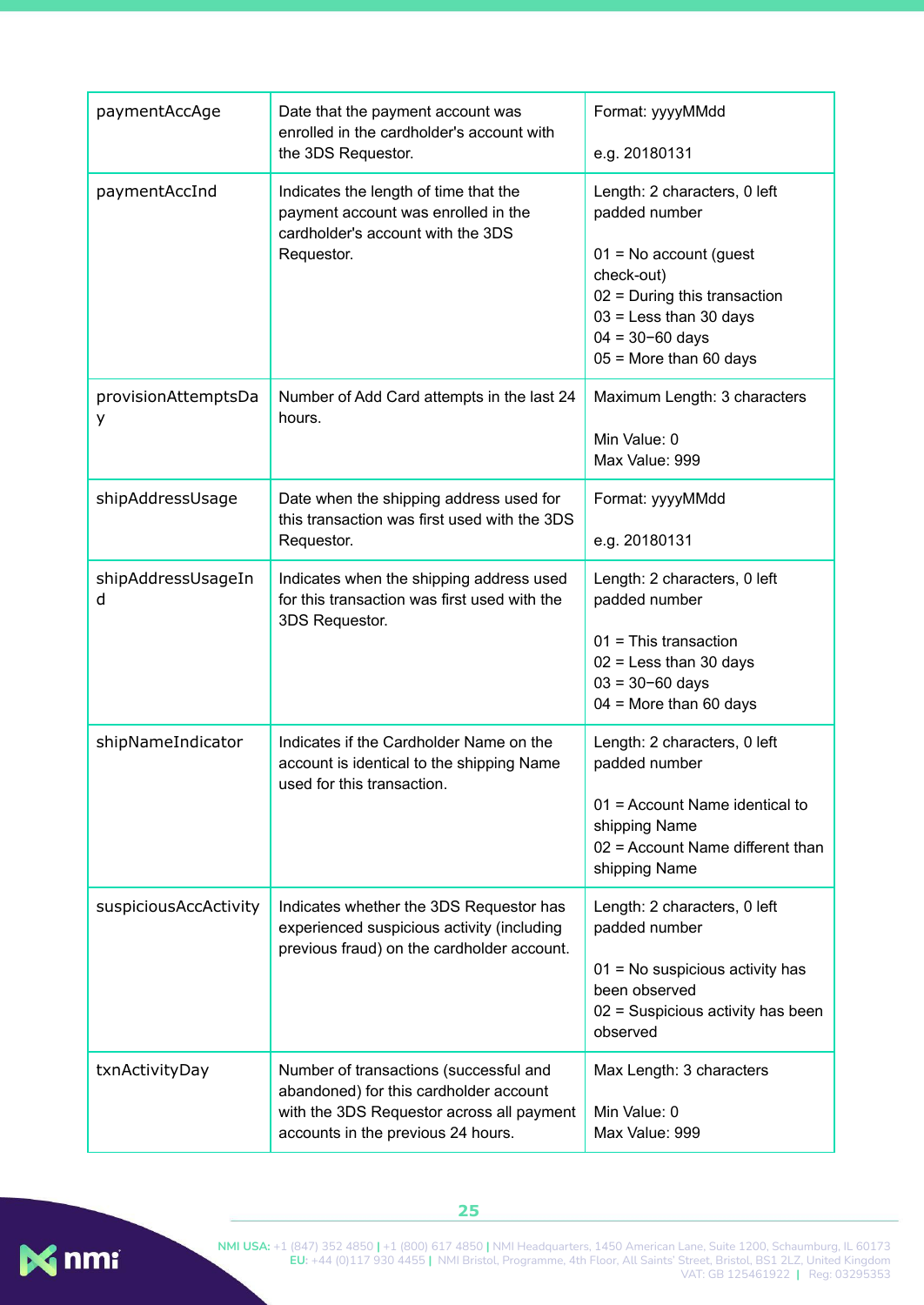| txnActivityYear | Number of transactions (successful and<br>abandoned) for this cardholder account | Max Length: 3 characters       |
|-----------------|----------------------------------------------------------------------------------|--------------------------------|
|                 | with the 3DS Requestor across all payment<br>accounts in the previous year.      | Min Value: 0<br>Max Value: 999 |

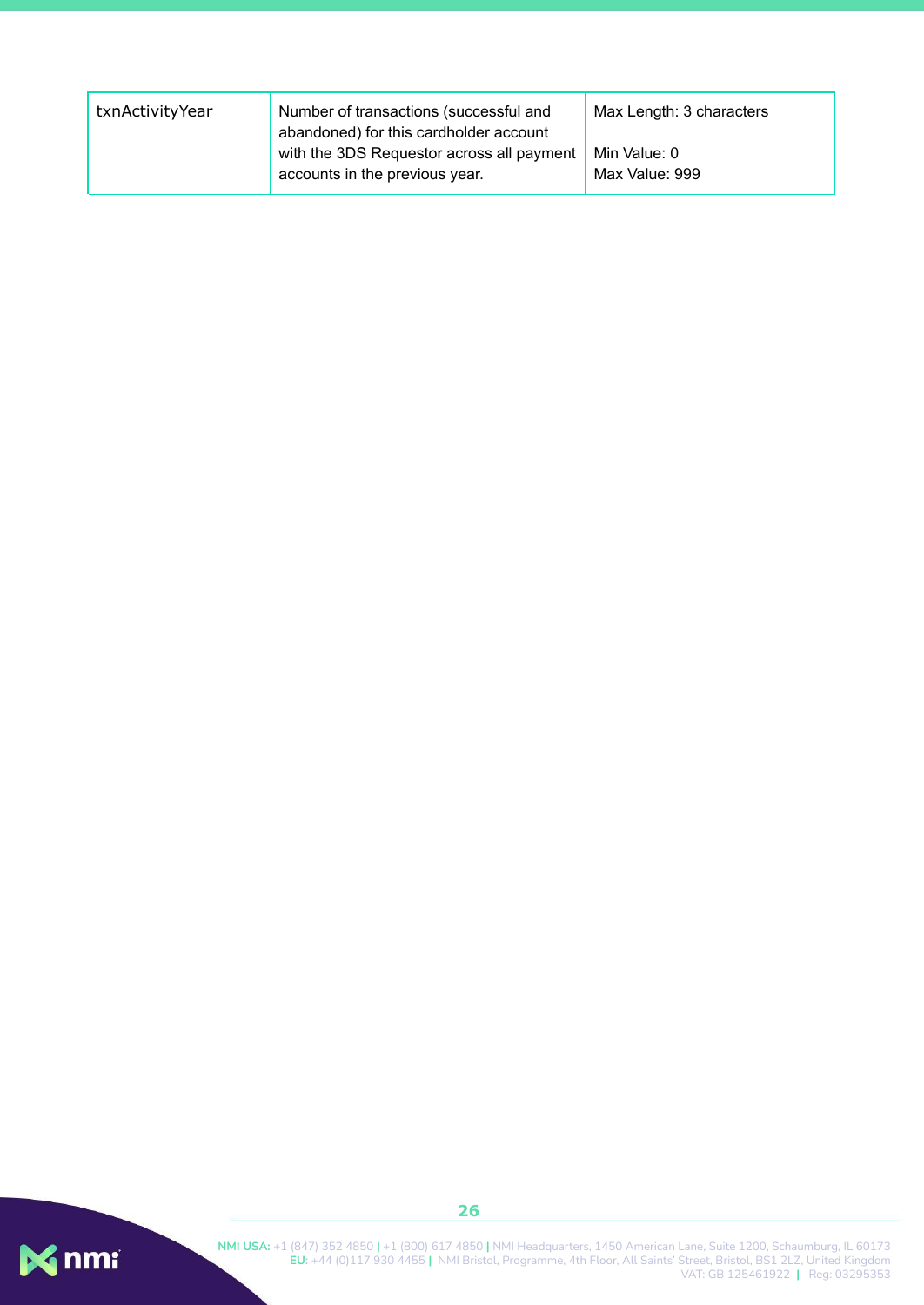#### <span id="page-27-0"></span>**Authentication Information**

| <b>Field</b>                | <b>Value</b>                                                              | <b>Format</b>                                 |
|-----------------------------|---------------------------------------------------------------------------|-----------------------------------------------|
| threeDSRegAuthData          | Data that documents and supports a<br>specific authentication process.    | Max Length: 2048 bytes                        |
|                             |                                                                           | <b>JSON Data</b>                              |
| threeDSRegAuthMet<br>hod    | Mechanism used by the Cardholder to<br>authenticate to the 3DS Requestor. | Length: 2 characters, 0 left<br>padded number |
|                             |                                                                           | See Appendix A for values.                    |
| threeDSRegAuthTim<br>estamp | Date and time in UTC of the cardholder<br>authentication.                 | Format: YYYYMMDDHHMM                          |
|                             |                                                                           | e.g. 201711071307                             |

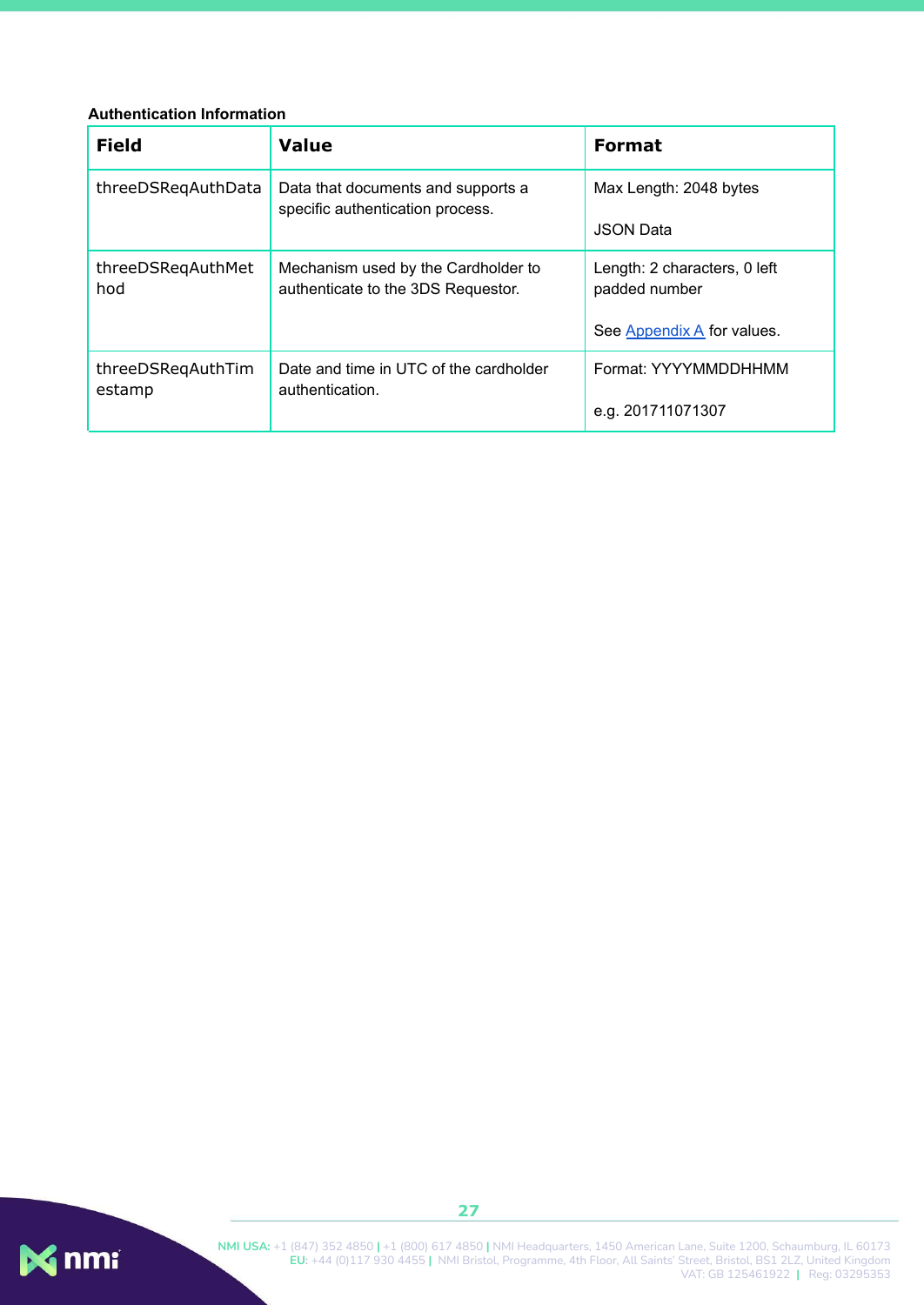#### <span id="page-28-0"></span>**Card Holder Information**

| <b>Field</b>    | <b>Value</b>                                                                                                                                                                                                                                                                                                                                                                  | <b>Format</b>                                                                                                                                                                   |
|-----------------|-------------------------------------------------------------------------------------------------------------------------------------------------------------------------------------------------------------------------------------------------------------------------------------------------------------------------------------------------------------------------------|---------------------------------------------------------------------------------------------------------------------------------------------------------------------------------|
| cardholderName* | Name of the Cardholder<br>Required unless market or regional<br>mandate restricts sending this information.<br>Note: Please be aware of the difference in<br>capitalisation of this field compared to the<br>cardHolderInfo field.                                                                                                                                            | Min Length: 2 characters<br>Max Length: 45 characters<br>Alphanumerical Special<br>Characters                                                                                   |
| billAddrCity    | The city of the Cardholder billing address<br>associated with the card used for this<br>purchase.<br>For a pa authentication: required unless<br>market or regional mandate restricts<br>sending this information.<br>For a npa authentication: Required (if<br>available) unless market or regional<br>mandate restricts sending this information.                           | Min Length: 0 characters<br>Max Length: 50 characters                                                                                                                           |
| billAddrCountry | The country of the Cardholder's billing<br>address associated with the card used for<br>this purchase.<br>pa: Required unless market or regional<br>mandate restricts sending this information<br>npa: Required (if available) unless market<br>or regional mandate restricts sending this<br>information.<br>Required if the Cardholder Billing Address<br>State is present. | Length: 3 characters<br>Valid ISO 3166-1 three-digit<br>country code, other than those<br>listed in Table A.5. of EMVCo<br><b>Protocol and Core Functions</b><br>Specification. |
| billAddrLine1   | First line of the street address or equivalent<br>local portion of the Cardholder billing<br>address associated with the card used for<br>this purchase.<br>pa: Required unless market or regional<br>mandate restricts sending this information.<br>npa: Required (if available) unless market<br>or regional mandate restricts sending this<br>information                  | Min Length: 0 characters<br>Max Length: 50 characters                                                                                                                           |

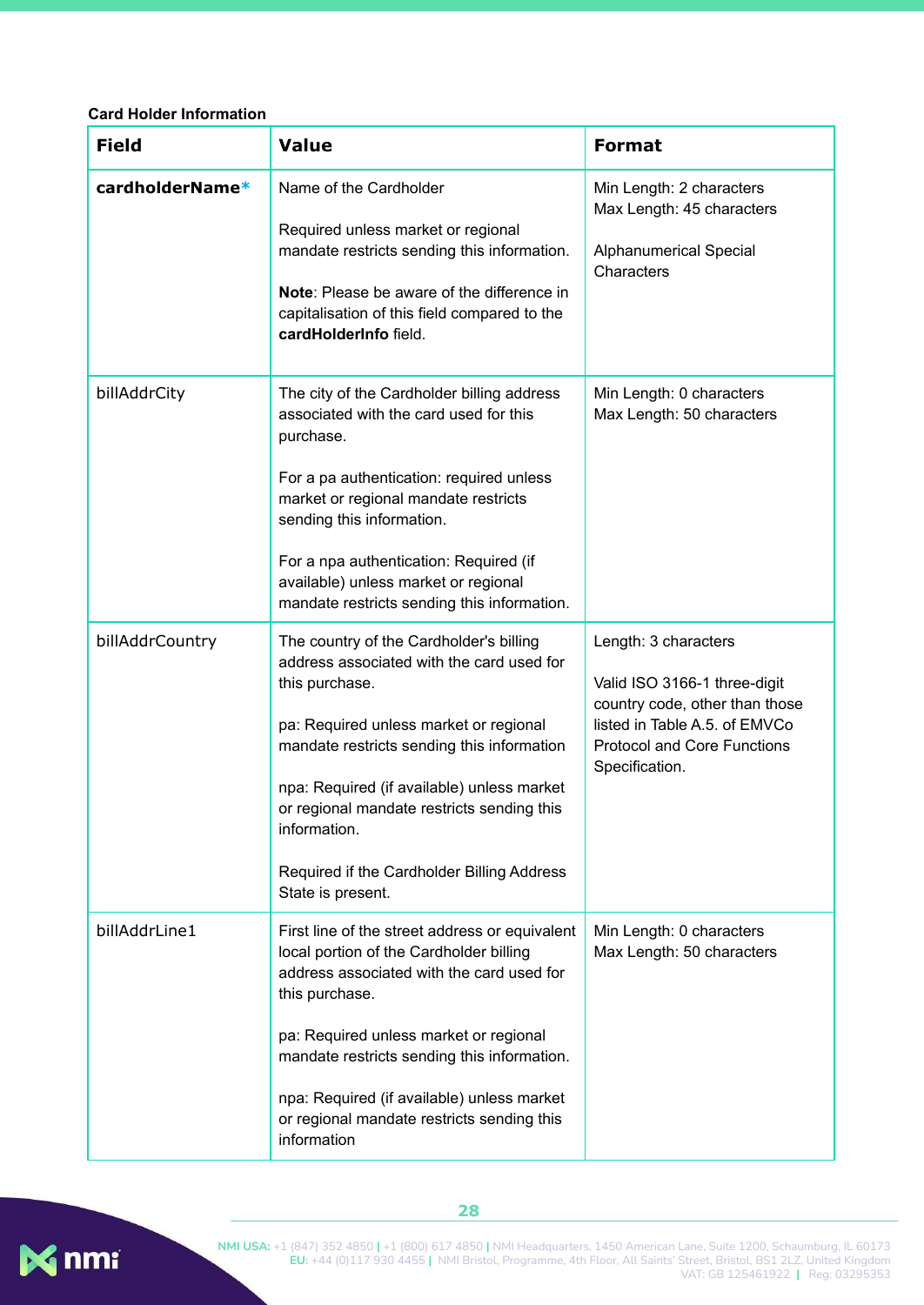| billAddrLine2    | Second line of the street address or<br>equivalent local portion of the Cardholder<br>billing address associated with the card<br>used for this purchase.<br>pa: Required unless market or regional<br>mandate restricts sending this information.<br>npa: Required (if available) unless market<br>or regional mandate restricts sending this<br>information. | Min Length: 0 characters<br>Max Length: 50 characters                                                                |
|------------------|----------------------------------------------------------------------------------------------------------------------------------------------------------------------------------------------------------------------------------------------------------------------------------------------------------------------------------------------------------------|----------------------------------------------------------------------------------------------------------------------|
| billAddrLine3    | Third line of the street address or<br>equivalent local portion of the Cardholder<br>billing address associated with the card<br>used for this purchase.<br>pa: Required unless market or regional<br>mandate restricts sending this information.<br>npa: Required (if available) unless market<br>or regional mandate restricts sending this<br>information.  | Min Length: 0 characters<br>Max Length: 50 characters                                                                |
| billAddrPostCode | ZIP or other postal code of the Cardholder<br>billing address associated with the card<br>used for this purchase.<br>pa: Required unless market or regional<br>mandate restricts sending this information.<br>npa: Required (if available) unless market<br>or regional mandate restricts sending this<br>information.                                         | Min Length: 0 characters<br>Max Length: 16 characters                                                                |
| billAddrState    | The state or province of the Cardholder<br>billing address associated with the card<br>used for this purchase.<br>pa: Required unless market or regional<br>mandate restricts sending this information.<br>npa: Required (if available) unless market<br>or regional mandate restricts sending this<br>information.                                            | Min Length: 0 characters<br>Max Length: 3 characters                                                                 |
| email            | The email address associated with the<br>account that is either entered by the<br>Cardholder, or is on file with the 3DS<br>Requestor.<br>Required unless market or regional                                                                                                                                                                                   | Min Length: 0 characters<br>Max Length: 254 characters<br>Must meet requirements of<br>Section 3.4 of IETF RFC 5322. |

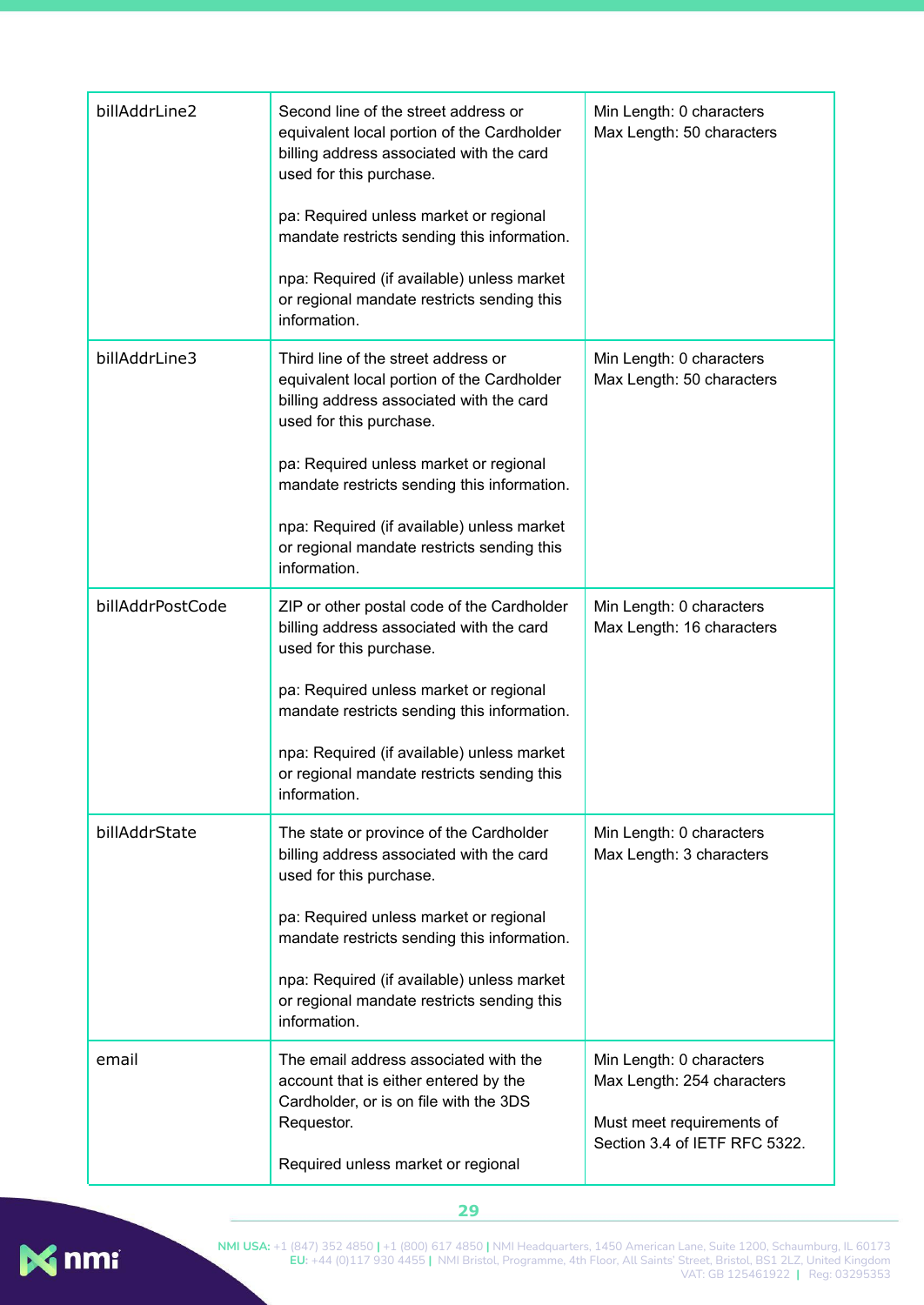|                  | mandate restricts sending this information.                                                                                         |                                                                                                                                                                                 |
|------------------|-------------------------------------------------------------------------------------------------------------------------------------|---------------------------------------------------------------------------------------------------------------------------------------------------------------------------------|
| homePhone        | The home phone number provided by the<br>Cardholder.                                                                                | <b>Phone Number</b>                                                                                                                                                             |
|                  | Nested JSON field                                                                                                                   |                                                                                                                                                                                 |
| mobilePhone      | The mobile phone number provided by the<br>Cardholder.                                                                              | <b>Phone Number</b>                                                                                                                                                             |
|                  | Nested JSON field                                                                                                                   |                                                                                                                                                                                 |
| shipAddrCity     | City portion of the shipping address<br>requested by the Cardholder.                                                                | Min Length: 0 characters<br>Max Length: 50 characters                                                                                                                           |
| shipAddrCountry  | Country of the shipping address requested<br>by the Cardholder.<br>Required if the Cardholder Shipping<br>Address State is present. | Length: 3 characters<br>Valid ISO 3166-1 three-digit<br>country code, other than those<br>listed in Table A.5. of EMVCo<br><b>Protocol and Core Functions</b><br>Specification. |
| shipAddrLine1    | First line of the street address or equivalent<br>local portion of the shipping address<br>requested by the Cardholder.             | Min Length: 0 characters<br>Max Length: 50 characters                                                                                                                           |
| shipAddrLine2    | The second line of the street address or<br>equivalent local portion of the shipping<br>address requested by the Cardholder.        | Min Length: 0 characters<br>Max Length: 50 characters                                                                                                                           |
| shipAddrLine3    | The third line of the street address or<br>equivalent local portion of the shipping<br>address requested by the Cardholder.         | Min Length: 0 characters<br>Max Length: 50 characters                                                                                                                           |
| shipAddrPostCode | The ZIP or other postal code of the<br>shipping address requested by the<br>Cardholder.                                             | Min Length: 0 characters<br>Max Length: 16 characters                                                                                                                           |
| shipAddrState    | The state or province of the shipping<br>address associated with the card being<br>used for this purchase.                          | Min Length: 0 characters<br>Max Length: 3 characters                                                                                                                            |
| workPhone        | The work phone number provided by the<br>Cardholder.                                                                                | <b>Phone Number</b>                                                                                                                                                             |

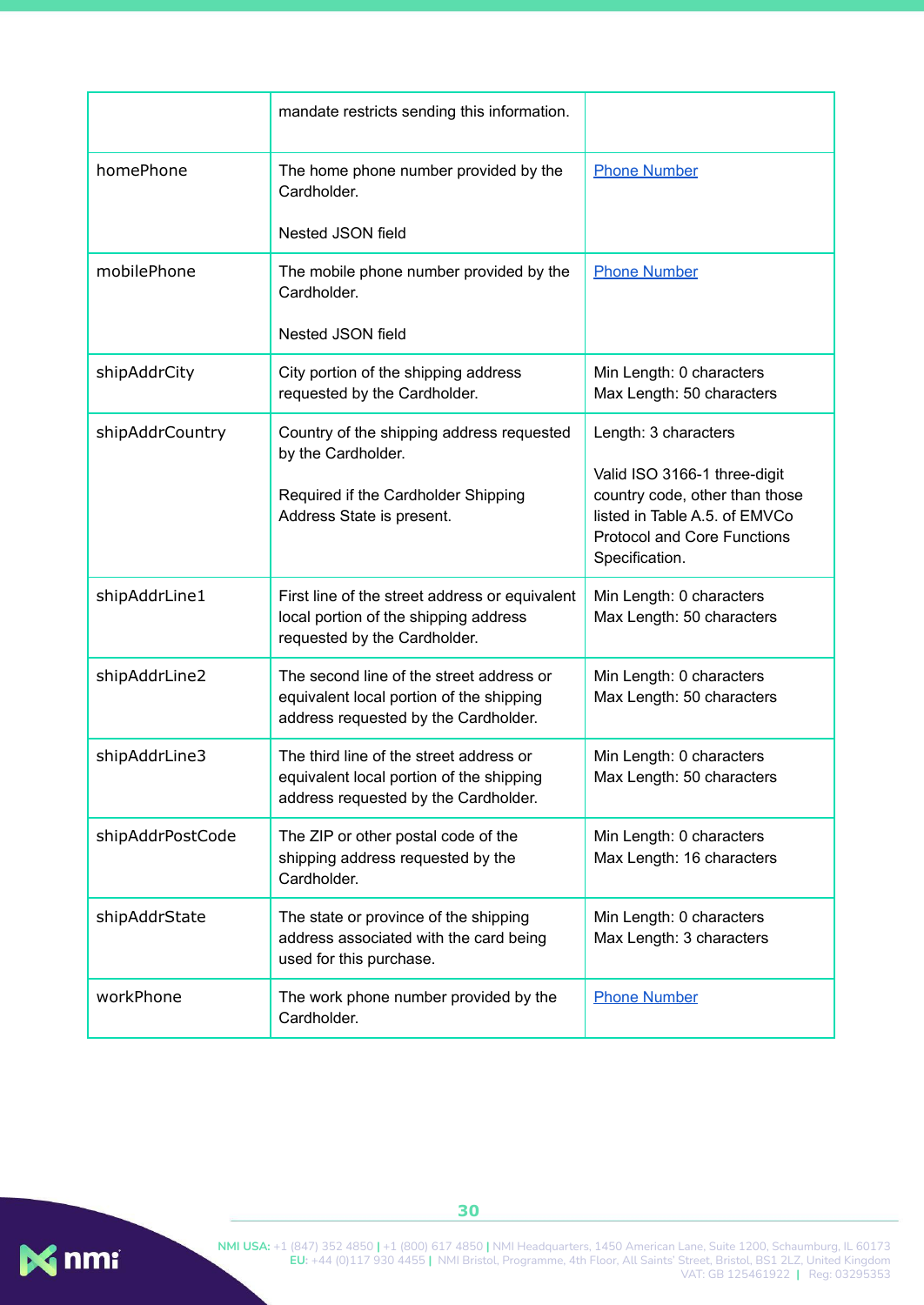#### <span id="page-31-0"></span>**Phone Number**

| <b>Field</b> | <b>Value</b>                      | <b>Format</b>                                         |
|--------------|-----------------------------------|-------------------------------------------------------|
| CC.          | <b>Country Code</b>               | Min Length: 1 characters<br>Max Length: 3 characters  |
| subscriber   | Subscriber Sections of the Number | Min Length: 0 characters<br>Max Length: 15 characters |

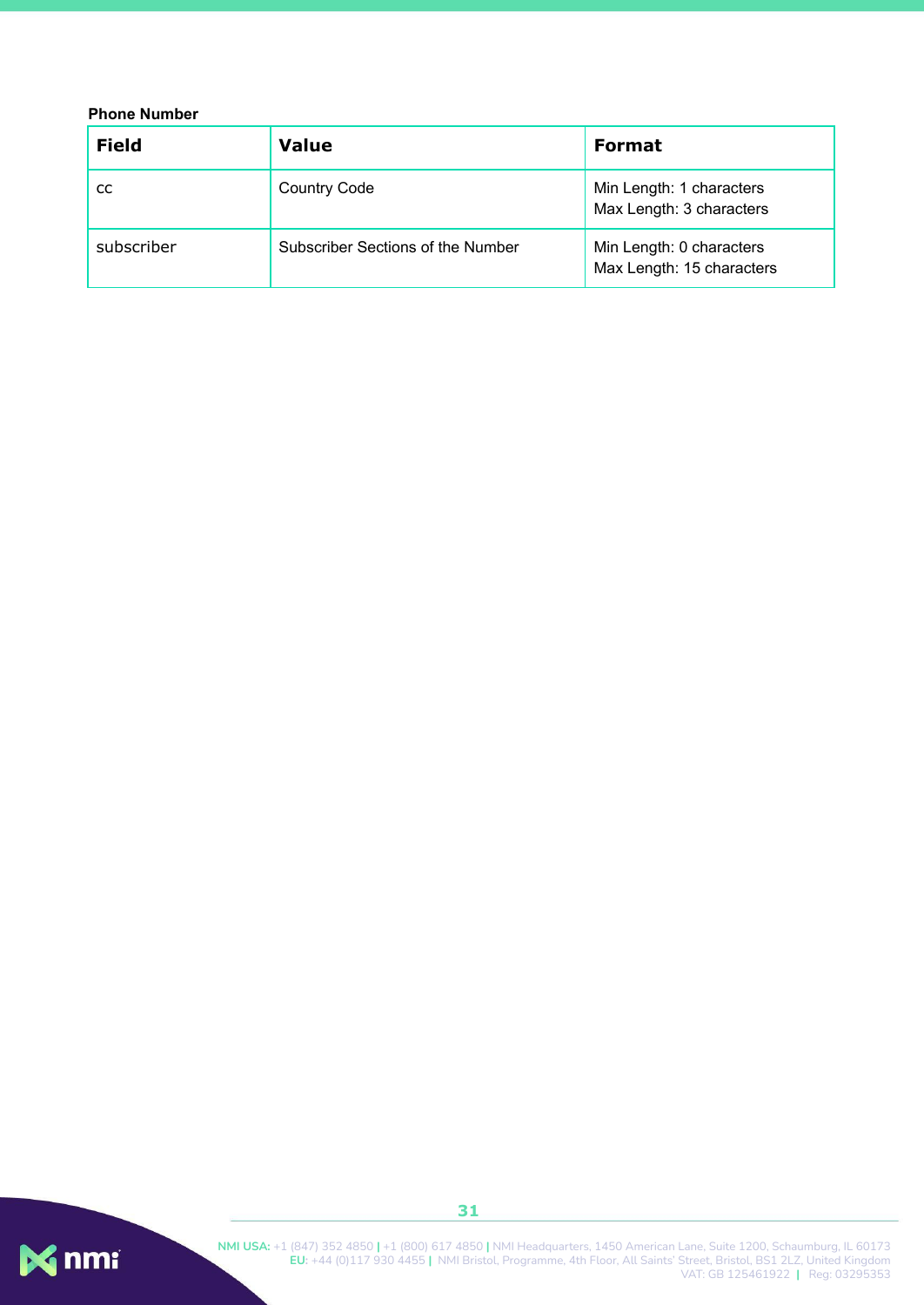#### <span id="page-32-0"></span>**Merchant Risk Indicator**

| <b>Field</b>         | <b>Value</b>                                                                                                           | <b>Format</b>                                                                                                                                                                              |
|----------------------|------------------------------------------------------------------------------------------------------------------------|--------------------------------------------------------------------------------------------------------------------------------------------------------------------------------------------|
| deliveryEmailAddress | For Electronic delivery, the email address<br>to which the merchandise was delivered.                                  | Min Length: 0 characters<br>Max Length: 254 characters                                                                                                                                     |
|                      |                                                                                                                        | <b>Email Address</b>                                                                                                                                                                       |
| deliveryTimeframe    | Indicates the merchandise delivery<br>timeframe.                                                                       | Length: 2 characters<br>01 = Electronic Delivery<br>$02$ = Same day shipping<br>03 = Overnight shipping<br>04 = Two-day or more shipping                                                   |
| giftCardAmount       | For prepaid or gift card purchase, the<br>purchase amount total of prepaid or gift<br>card(s) in major units           | Min Length: 0 characters<br>Max Length: 15 characters<br><b>Minor Units</b><br>e.g. if specifying £123.45 you<br>would provide the value 12345.                                            |
| giftCardCount        | For prepaid or gift card purchase, total<br>count of individual prepaid or gift<br>cards/codes purchased.              | Length: 2 characters<br>Min Value: 0<br>Max Value: 99                                                                                                                                      |
| giftCardCurr         | For prepaid or gift card purchase, the<br>currency code of the card.                                                   | Length: 3 characters<br>Value should be an ISO 4217<br>three-digit currency code, other<br>than those listed in Table A.5 in<br><b>EMVCo Protocol and Core</b><br>Functions Specification. |
| preOrderDate         | For a pre-ordered purchase, the expected<br>date that the merchandise will be available.                               | Length: 8 characters<br>Format: YYYYMMDD<br>e.g. 20180102                                                                                                                                  |
| preOrderPurchaseInd  | Indicates whether the Cardholder is placing<br>an order for merchandise with a future<br>availability or release date. | Length: 2<br>01 = Merchandise available<br>$02$ = Future availability                                                                                                                      |
| reorderItemsInd      | Indicates whether the cardholder is<br>reordering previously purchased<br>merchandise.                                 | Length: 2 characters<br>$01$ = First time ordered<br>$02$ = Reordered                                                                                                                      |



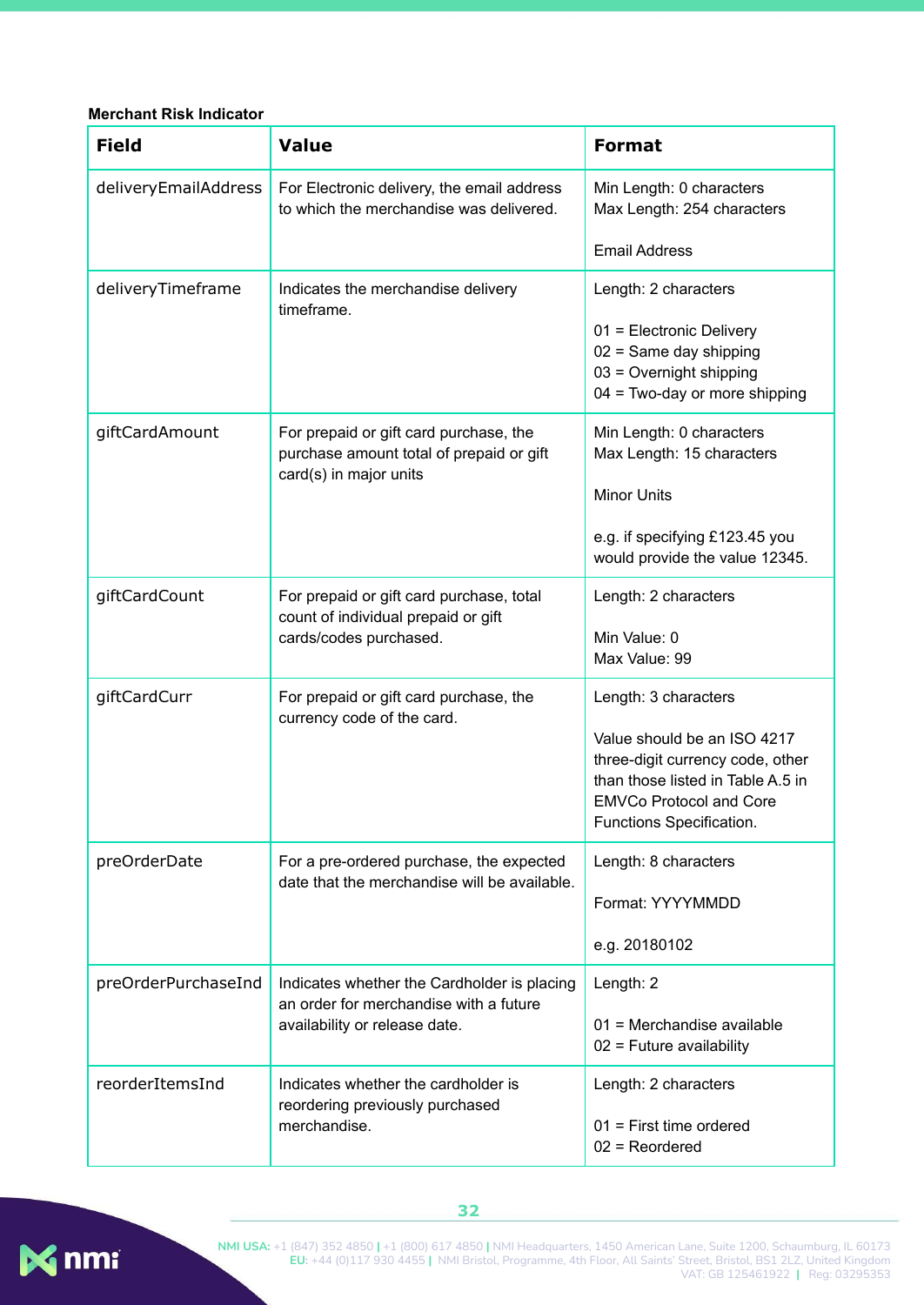| shipIndicator | Indicates shipping method chosen for the<br>transaction.                                                                                                                                                            | Length: 2 characters<br>See Appendix A for values. |
|---------------|---------------------------------------------------------------------------------------------------------------------------------------------------------------------------------------------------------------------|----------------------------------------------------|
|               | Merchants must choose the Shipping<br>Indicator code that most accurately<br>describes the cardholder's specific<br>transaction, not their general business.                                                        |                                                    |
|               | If one or more items are included in the<br>sale, use the Shipping Indicator code for<br>the physical goods, or if all digital goods,<br>use the Shipping Indicator code that<br>describes the most expensive item. |                                                    |

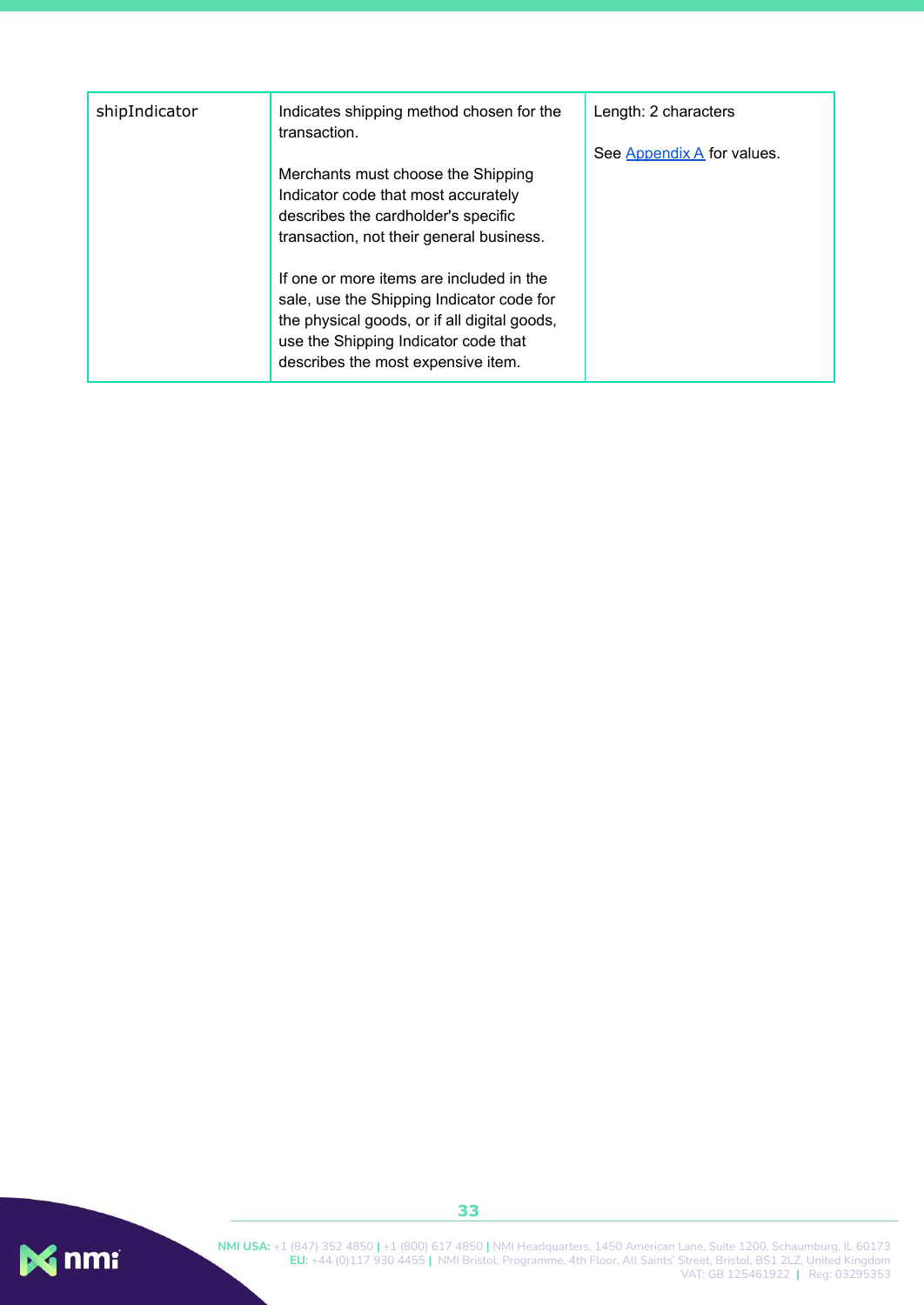#### <span id="page-34-0"></span>**Response**

| <b>Field</b>             | <b>Value</b>                                                                                                                                                                                                                                                                                                                              | <b>Format</b>                                                                                                                                           |
|--------------------------|-------------------------------------------------------------------------------------------------------------------------------------------------------------------------------------------------------------------------------------------------------------------------------------------------------------------------------------------|---------------------------------------------------------------------------------------------------------------------------------------------------------|
| acsChallengeMandat<br>ed | Indication of whether a challenge is<br>required for the transaction to be<br>authorised due to local/regional mandates<br>or other variables.                                                                                                                                                                                            | Length: 1<br>$Y =$ Challenge is mandated<br>$N =$ Challenge is not mandated                                                                             |
| acsReferenceNumber       | ACS Reference Number. Unique identifier<br>assigned by the EMVCo Secretariat upon<br>testing and approval.                                                                                                                                                                                                                                | Min Length: 0 characters<br>Max Length: 32 characters                                                                                                   |
| acsTransID               | Universal unique transaction identifier<br>assigned by the ACS to identify a single<br>transaction.                                                                                                                                                                                                                                       | Length: 36 characters<br><b>GUID</b>                                                                                                                    |
| authenticationType       | Indicates the type of authentication method<br>the Issuer used to challenge the<br>Cardholder.<br>Only present in challenge flow<br>authentications.                                                                                                                                                                                      | Length: 2 characters<br>See Appendix A for values                                                                                                       |
| authenticationValue      | Payment System-specific value provided<br>as part of the ACS registration for each<br>supported DS.<br>For a PA authentication, this is required if<br>Transaction Status = Y or A. Omitted from<br>the RReq message when sent as an<br>abandonment notification.<br>For an NPA authentication; this is<br>Conditional based on DS rules. | Length: 28 characters<br>This is the value used<br>alongside an authorisation to<br>prove that the user was<br>authenticated.                           |
| cardholderInfo           | Text provided by the ACS/Issuer to the<br>Cardholder during a Frictionless or<br>Decoupled transaction.<br>If this field is populated this information is<br>required to be conveyed to the cardholder<br>by the merchant.                                                                                                                | Length: Up to 128 characters<br>e.g. "Additional authentication is<br>needed for this transaction,<br>please contact (Issuer Name) at<br>XXX-XXX-XXXX." |
| challengeUrl             | The challenge URL returned by 3DS<br>Server if a challenge is required.<br>Only present in challenge flow<br>authentications.                                                                                                                                                                                                             | Min Length: 0 characters<br>Max Length: 2000 characters<br><b>URL</b>                                                                                   |
| dsReferenceNumber        | DS Reference Number. EMVCo-assigned<br>unique identifier to track approved DS.                                                                                                                                                                                                                                                            | Min Length: 0 characters<br>Max Length: 32 characters                                                                                                   |
| dsTransID                | Universal unique transaction identifier<br>assigned by the DS to identify a single                                                                                                                                                                                                                                                        | Length: 36 characters<br><b>GUID</b>                                                                                                                    |



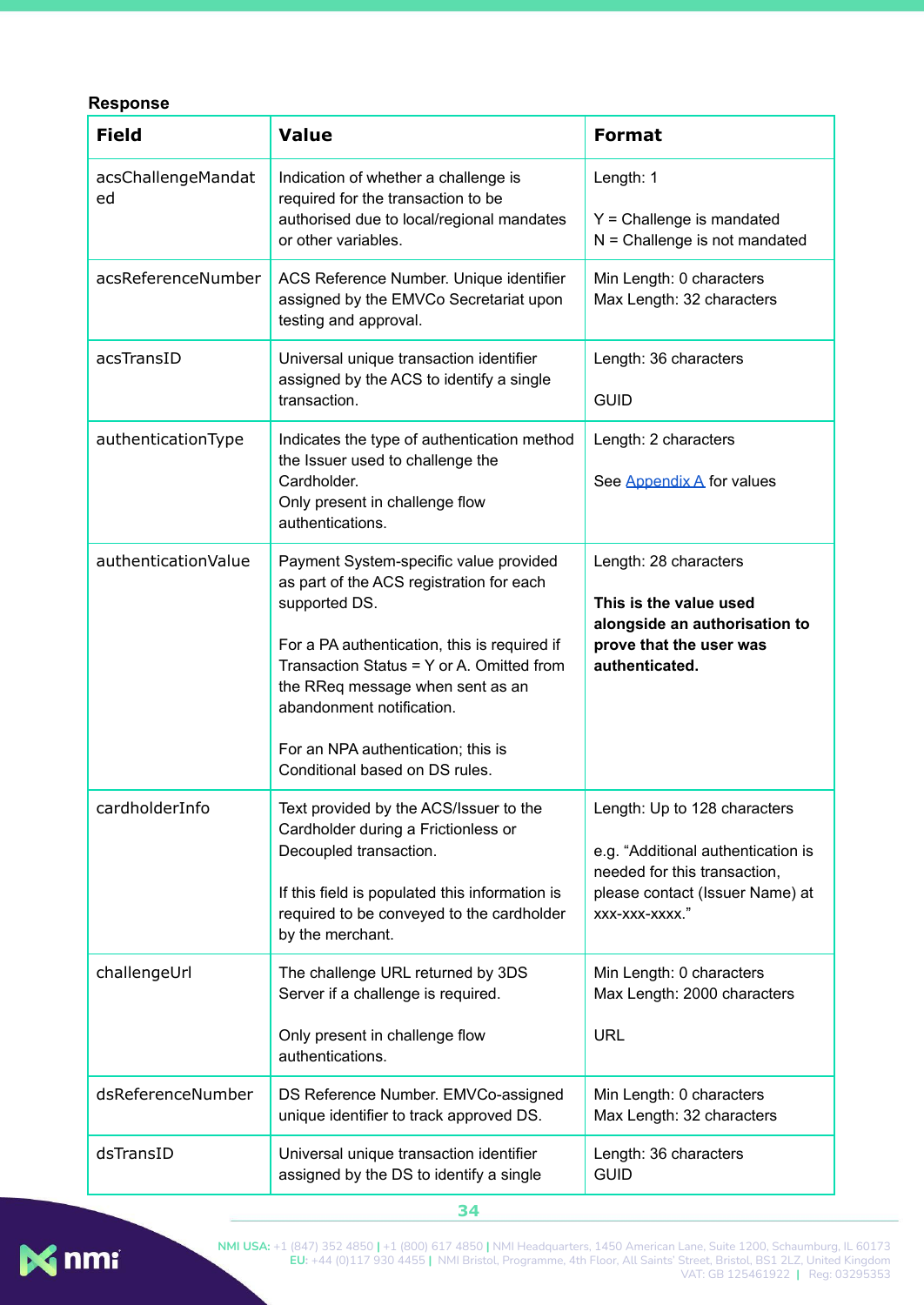|                          | transaction.                                                                                                                                                                                                                                                                                                                                    |                                                    |
|--------------------------|-------------------------------------------------------------------------------------------------------------------------------------------------------------------------------------------------------------------------------------------------------------------------------------------------------------------------------------------------|----------------------------------------------------|
| eci                      | Payment System-specific value provided<br>by the ACS to indicate the results of the<br>attempt to authenticate the Cardholder.<br>Defined by the DS.                                                                                                                                                                                            | Length: 2 characters                               |
| messageVersion           | Protocol version identifier.<br>This shall be the Protocol Version Number<br>of the specification utilised by the system<br>creating this message.<br>The Message Version Number is set by the<br>3DS Server which originates the protocol<br>with the AReq message. The Message<br>Version Number does not change during a<br>3DS transaction. | Min Length: 5<br>Max Length: 8<br>e.g. 2.1.0       |
| threeDSServerTransI<br>D | Universal unique transaction identifier<br>assigned by the 3DS Server to identify a<br>single transaction.                                                                                                                                                                                                                                      | Length: 36 characters<br><b>GUID</b>               |
| transStatus              | Indicates whether a transaction qualifies as<br>an authenticated transaction.                                                                                                                                                                                                                                                                   | Length: 1 character<br>See Appendix A for values.  |
| transStatusReason        | Provides information on why the<br>Transaction Status field has the specified<br>value.<br>For a PA authentication, this value is<br>present if the Transaction Status field = N,<br>$U$ , or R.<br>For a NPA authentication, may be<br>conditionally returned as defined by the<br>DS.                                                         | Length: 2 characters<br>See Appendix A for values. |

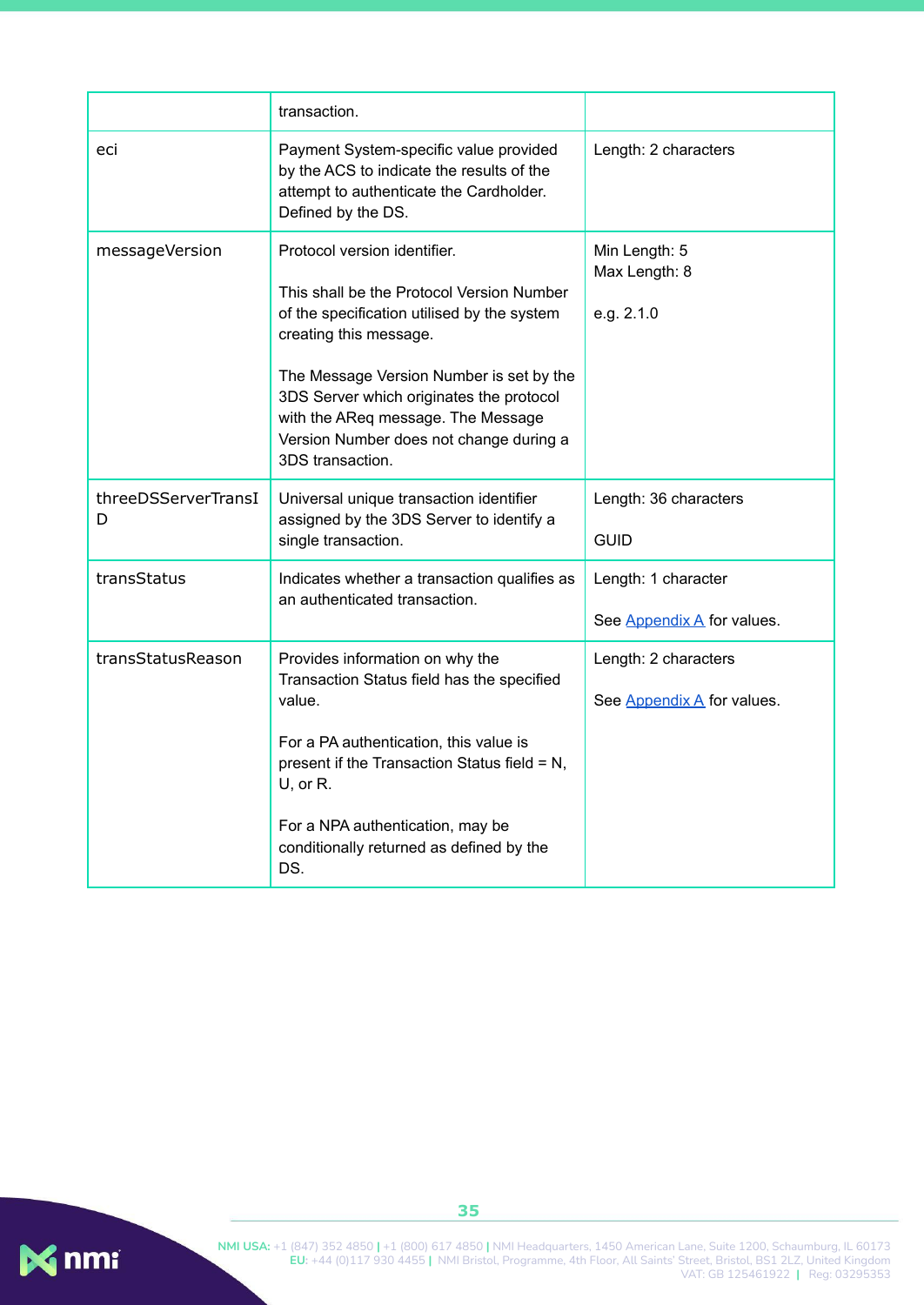# <span id="page-36-0"></span>Retrieve Results (GET request)

### <span id="page-36-1"></span>Path

/api/v2/auth/brw/result?threeDSServerTransID=<GUID>

### <span id="page-36-2"></span>Example

/api/v2/auth/brw/result?threeDSServerTransID=9c696eaa-7dbe-4bb4-b6fa-6f035c40da6f

#### <span id="page-36-3"></span>Models

#### <span id="page-36-4"></span>**Request**

| <b>Field</b>     | <b>Value</b>                           | <b>Format</b>         |
|------------------|----------------------------------------|-----------------------|
| threeDSServerTra | The 3DS Server assigned Transaction ID | Length: 36 characters |
| $nsID*$          | related to this authentication attempt | <b>GUID</b>           |

#### <span id="page-36-5"></span>**Response**

| <b>Field</b>        | <b>Value</b>                                                                                                                                                                                                                                                                                                                                                                                                   | <b>Format</b>                                                                                                                 |
|---------------------|----------------------------------------------------------------------------------------------------------------------------------------------------------------------------------------------------------------------------------------------------------------------------------------------------------------------------------------------------------------------------------------------------------------|-------------------------------------------------------------------------------------------------------------------------------|
| acsReferenceNumber  | ACS Reference Number. Unique identifier<br>assigned by the EMVCo Secretariat upon<br>testing and approval.                                                                                                                                                                                                                                                                                                     | Min Length: 0<br>Max Length: 32<br>Alphanumeric                                                                               |
| acsTransID          | Universal unique transaction identifier<br>assigned by the ACS to identify a single<br>transaction.                                                                                                                                                                                                                                                                                                            | Length: 36 characters<br><b>GUID</b>                                                                                          |
| authenticationType  | Indicates the type of authentication method<br>the Issuer used to challenge the<br>Cardholder.<br>Only present in challenge flow<br>authentications                                                                                                                                                                                                                                                            | Length: 2 characters<br>Numerical, left-padded with 0s.                                                                       |
| authenticationValue | Payment System-specific value provided<br>as part of the ACS registration for each<br>supported DS. Authentication Value may<br>be used to provide proof of authentication.<br>With a PA authentication - this value will be<br>present for any transactions with a<br>transStatus of Y or A. With an NPA<br>authentication - this value may be present<br>depending on the Directory Server /<br>scheme rules | Length: 28 characters<br>This is the value used<br>alongside an authorisation to<br>prove that the user was<br>authenticated. |



**36**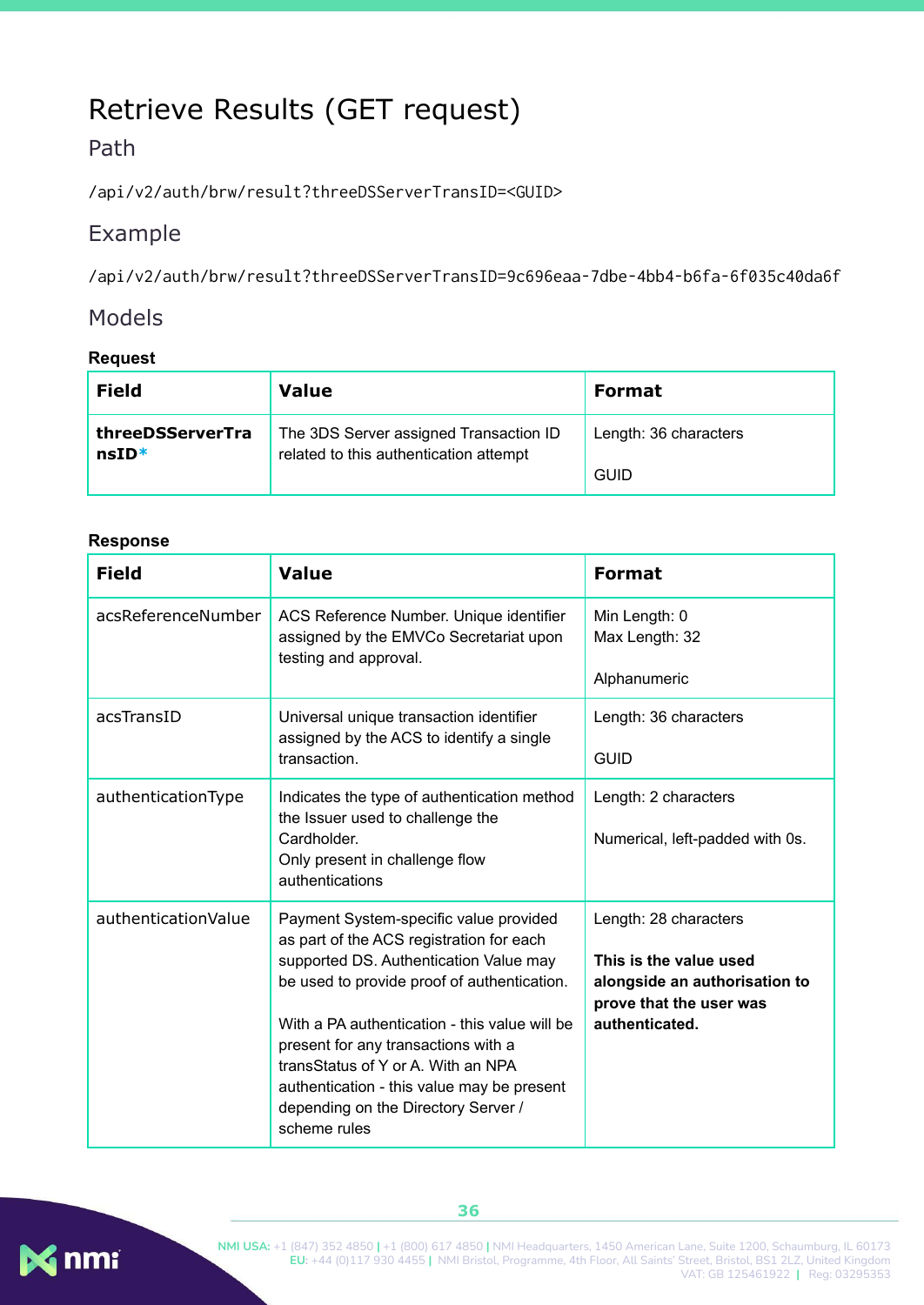| dsReferenceNumber        | DS Reference Number. EMVCo-assigned<br>unique identifier to track approved DS.                                                                                                                                                                                                                                                                  | Length: Up to 32 characters                                                                                                                          |
|--------------------------|-------------------------------------------------------------------------------------------------------------------------------------------------------------------------------------------------------------------------------------------------------------------------------------------------------------------------------------------------|------------------------------------------------------------------------------------------------------------------------------------------------------|
| dsTransID                | Universal unique transaction identifier<br>assigned by the DS to identify a single<br>transaction.                                                                                                                                                                                                                                              | Length: 36 characters<br><b>GUID</b><br>This is a value used alongside<br>an authorisation.                                                          |
| eci                      | Payment System-specific value provided<br>by the ACS to indicate the results of the<br>attempt to authenticate the Cardholder.                                                                                                                                                                                                                  | Length: 2 characters<br>This is a value used alongside<br>an authorisation.                                                                          |
| interactionCounter       | Indicates the number of authentication<br>cycles attempted by the Cardholder.<br>Only present in challenge flow<br>authentications.                                                                                                                                                                                                             | Length: 2 characters                                                                                                                                 |
| messageVersion           | Protocol version identifier. This shall be the<br>Protocol Version Number of the<br>specification utilised by the system creating<br>this message.<br>The Message Version Number is set by the<br>3DS Server which originates the protocol<br>with the AReq message. The Message<br>Version Number does not change during a<br>3DS transaction. | Minimum Length: 5<br>Maximum Length: 8<br>Example: 2.1.0 for 3DS 2.1 or<br>2.2.0 for 3DS 2.2.<br>This is a value used alongside<br>an authorisation. |
| threeDSServerTransI<br>D | Universal unique transaction identifier<br>assigned by the 3DS Server to identify a<br>single transaction.                                                                                                                                                                                                                                      | Length: 36 characters<br><b>GUID</b><br>This is a value used alongside<br>an authorisation.                                                          |
| transStatus              | Indicates whether a transaction qualifies as<br>an authenticated transaction.                                                                                                                                                                                                                                                                   | Length: 1 character<br>See Appendix A for values.                                                                                                    |
| transStatusReason        | Provides information on why the<br>Transaction Status field has the specified<br>value.<br>For a PA authentication, this will be present<br>if the Transaction Status field = $N$ , U, or R.<br>For an NPA authentication, it may be<br>present depending on the scheme<br>Directory Server rules.                                              | Length: 2 characters<br>See Appendix A for values.                                                                                                   |

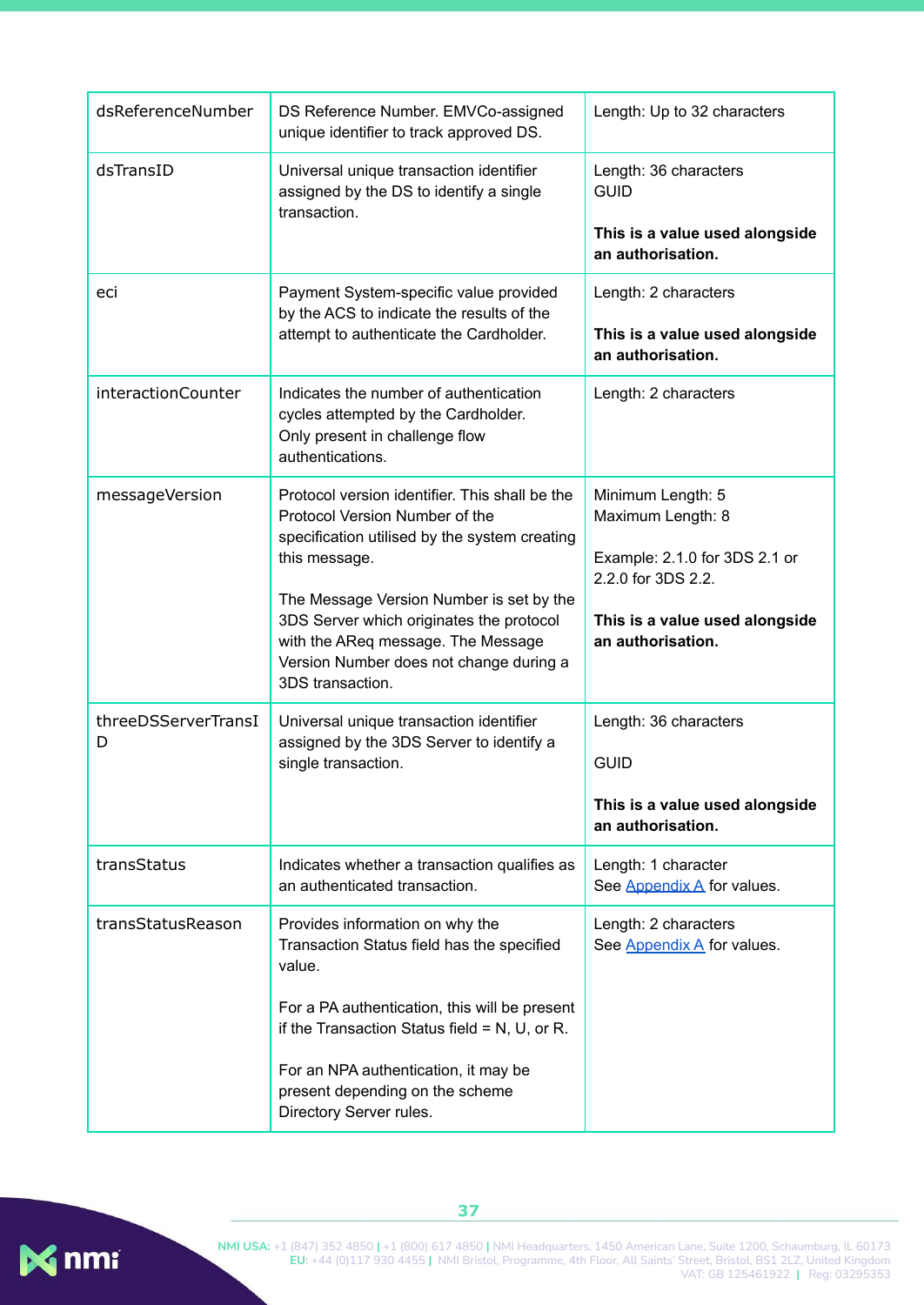# <span id="page-38-0"></span>**Event Callback**

The 3DS Server will use the eventCallbackUrl provided in the Initialise Authentication request in order to notify the 3DS Requestor of the next action to be taken.

This is done via a POST request to the URL.

## <span id="page-38-1"></span>POST Parameters

| <b>Parameter</b> | <b>Potential Values</b>                                                                                    |
|------------------|------------------------------------------------------------------------------------------------------------|
| requestorTransId | Universal unique transaction identifier assigned by the 3DS<br>Requestor to identify a single transaction. |
|                  | This value will be as provided in the Initialise Authentication<br>request.                                |
| param            | With the events:                                                                                           |
|                  | 3DSMethodFinished and 3DSMethodSkipped:                                                                    |
|                  | This param will contain the browser nfo to be included as a<br>part of the Authenticate request.           |
| event            | See the below events section for details about this<br>parameter.                                          |

## <span id="page-38-2"></span>Events

There are 4 events that need to be handled - the event will be passed back in the above **event** parameter, and can be one of the below values.

#### <span id="page-38-3"></span>3DSMethodFinished

Browser information collection by the 3DS Server and ACS has finished the 3DS method successfully and collected additional browser information. The 3DS Server is ready to perform authentication.

This event will be sent through the threeDSServerCallbackUrl iFrame.

#### <span id="page-38-4"></span>3DSMethodSkipped

Browser information collection by the 3DS Server is finished but 3DS method is not supported by the ACS, so the optional browser information collection was skipped. This event signals that the 3DS Server is ready to perform authentication.

This event will be sent through the threeDSServerCallbackUrl iFrame.

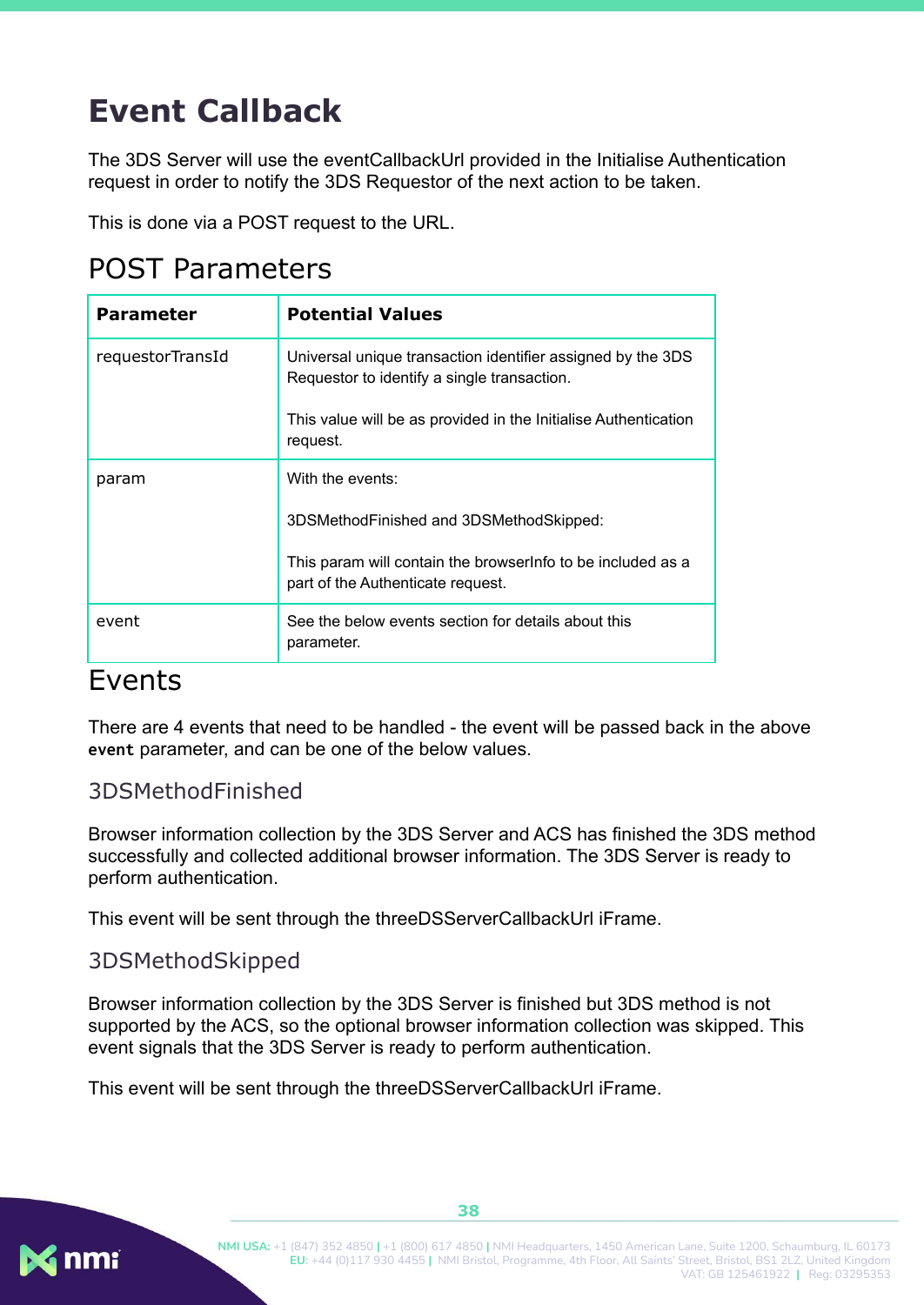### <span id="page-39-0"></span>InitAuthTimedOut

3DS method (10 seconds timeout) and browser information (5 seconds timeout) collecting has reached the timeout of 15 seconds. ACS 3DS method may be temporary unavailable, and this event can be used as a fallback mechanism e.g. retry authentication.

This event will be sent through the monUrl iFrame.

#### <span id="page-39-1"></span>AuthResultReady

Cardholder has completed the challenge flow with the ACS. Final authentication result is ready to be requested from the 3DS Server. The 3DS Server receives the final authentication result receipt (RReq/RRes) from the DS/ACS.

This event will be sent through the challengeUrl iFrame.

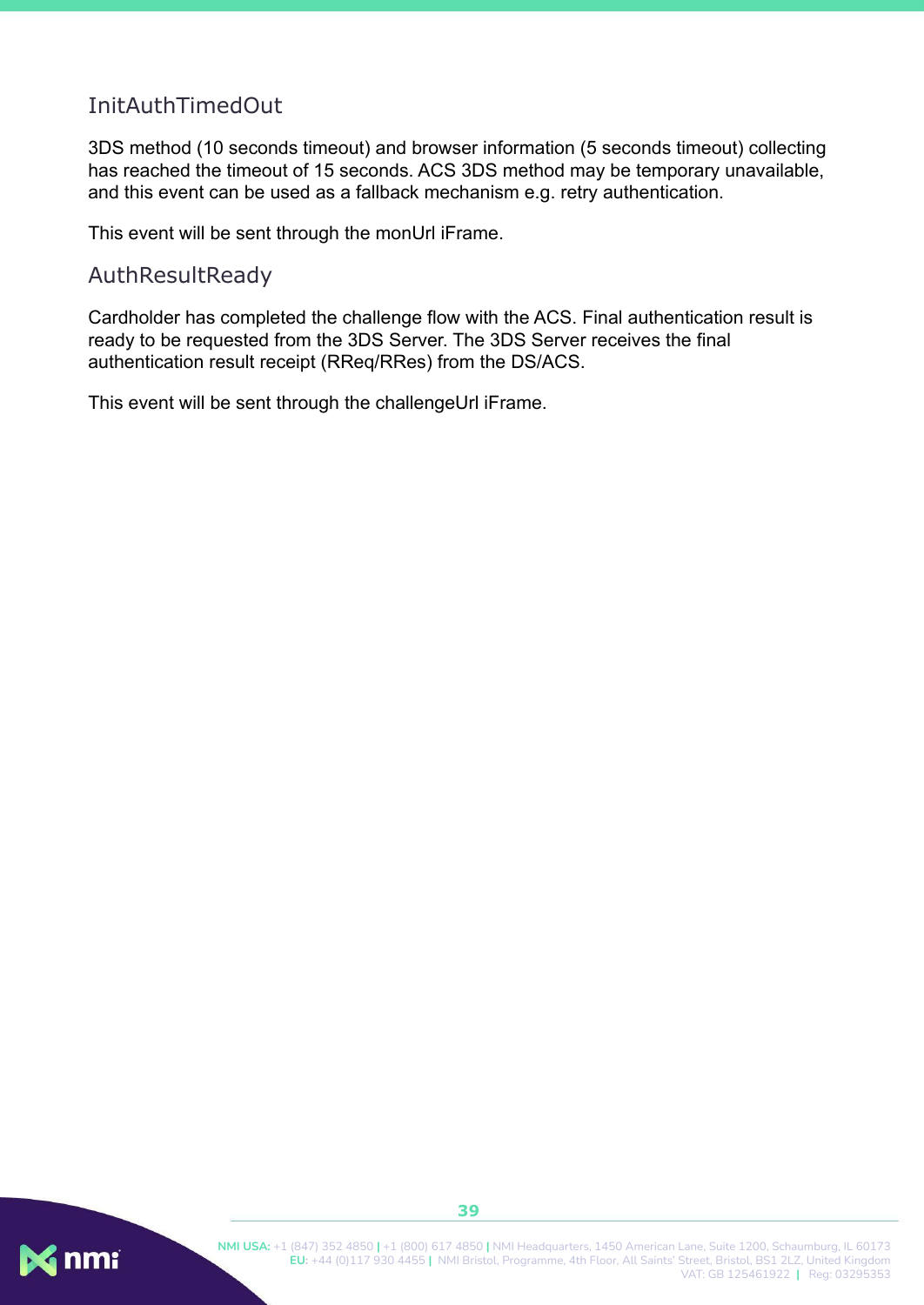## <span id="page-40-0"></span>Callback Example (PHP)

```
<?php
```

```
$trans_id = htmlspecialchars($_REQUEST["requestorTransId"], ENT_QUOTES);
$event = htmlspecialchars($_REQUEST["event"], ENT_QUOTES);
$param = htmlspecialchars($_REQUEST["param"], ENT_QUOTES);
switch($event)
{
      case "3DSMethodFinished":
            $callback = "threeds_callback_method_finished";
            break;
      case "3DSMethodSkipped":
            $callback = "threeds_callback_method_skipped";
            break;
      case "AuthResultReady":
            $callback = "threeds callback auth result ready";
            break;
      default:
            $callback = "threeds_callback_method_unknown";
            break;
}
?>
<!DOCTYPE html>
<html lang="en">
<head>
      <meta charset="UTF-8"/>
      <title>3DSecure 2.0 Authentication</title>
</head>
<body>
<form>
      <input type="hidden" id="notifyCallback" name="notifyCallback"
data-th-value="<?php echo $callback; ?>"/>
      <input type="hidden" id="transId" name="transId" data-th-value="<?php echo
$trans_id; ?>"/>
      <input type="hidden" id="param" name="param" data-th-value="<?php echo
$param; ?>"/>
</form>
<script>
      let callbackFn = parent["<?php echo $callback; ?>"];
      if (typeof callbackFn === 'function') {
            callbackFn("<?php echo $trans_id ?>", "<?php echo $param ?>");
      }
</script>
</body>
</html>
```
# <span id="page-40-1"></span>**API Error Response**

Errors can be returned by any request and at any point in the process.

The following HTTP Error codes may be used to signify an error:



**40**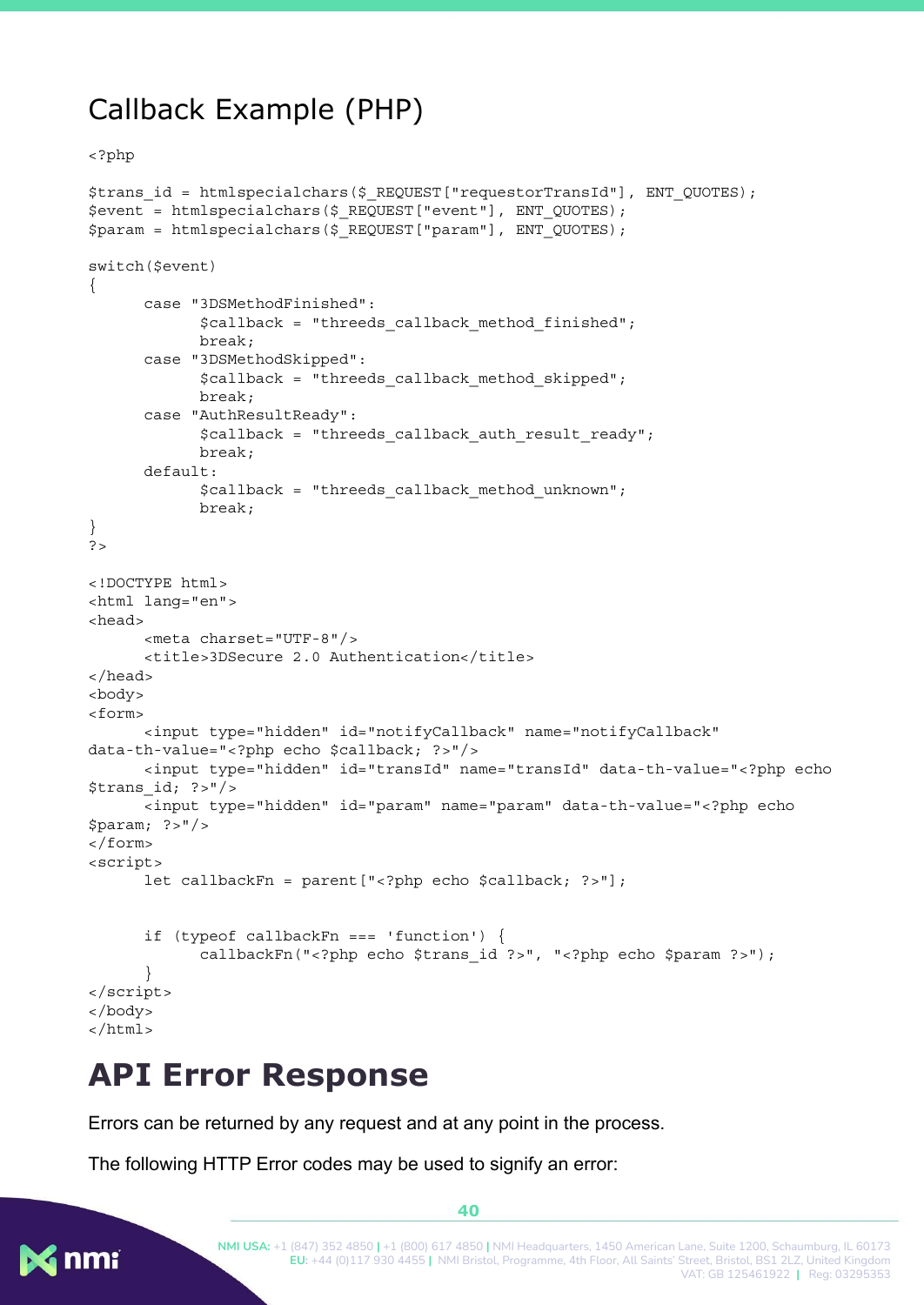- 400 (Invalid Request)
- 401 (Unauthorised)
- 403 (Forbidden)
- 500 (Internal Server Error)

Associated with these error codes, you may also receive an error response which will give you more information about the error that has been encountered.

## <span id="page-41-0"></span>Error Response

| <b>Field</b>     | <b>Value</b>                                                                                                     | <b>Format</b>                                                  |
|------------------|------------------------------------------------------------------------------------------------------------------|----------------------------------------------------------------|
| errorCode        | Code indicating the type of problem<br>identified in the message.                                                | Min Length: 3 characters<br>Max Length: 4 characters           |
|                  | Error codes having length of 3 are error<br>codes defined by the EMVCo core<br>specifications.                   | Please see <b>Error Codes</b> for list of<br>potential values. |
|                  | Error codes having length of 4 are custom<br>error codes.                                                        |                                                                |
| errorComponent   | Code indicating the 3-D Secure component<br>that identified the error.                                           | Length: 1 character                                            |
|                  |                                                                                                                  | C - Client                                                     |
|                  |                                                                                                                  | S - 3DS Server                                                 |
|                  |                                                                                                                  | D - Directory Server                                           |
|                  |                                                                                                                  | A-ACS                                                          |
| errorDescription | Text describing the problem identified in the<br>message.                                                        | Min Length: 0 characters<br>Max Length: 2048 characters        |
| errorDetail      | Additional detail regarding the problem<br>identified in the message.                                            |                                                                |
| errorMessageType | Identifies the Message Type that was<br>identified as erroneous.<br>If the validation fails for the request sent | Length: 4 characters<br>AReq<br>ARes                           |
|                  | from the 3DS requestor, this value is set to                                                                     | CReq                                                           |
|                  | empty or 'AReq'.                                                                                                 | <b>CRes</b><br><b>RReq</b>                                     |
|                  |                                                                                                                  | <b>RRes</b><br>Erro                                            |
| messageType      | Always returns value Erro                                                                                        | Length: 4                                                      |

**41**

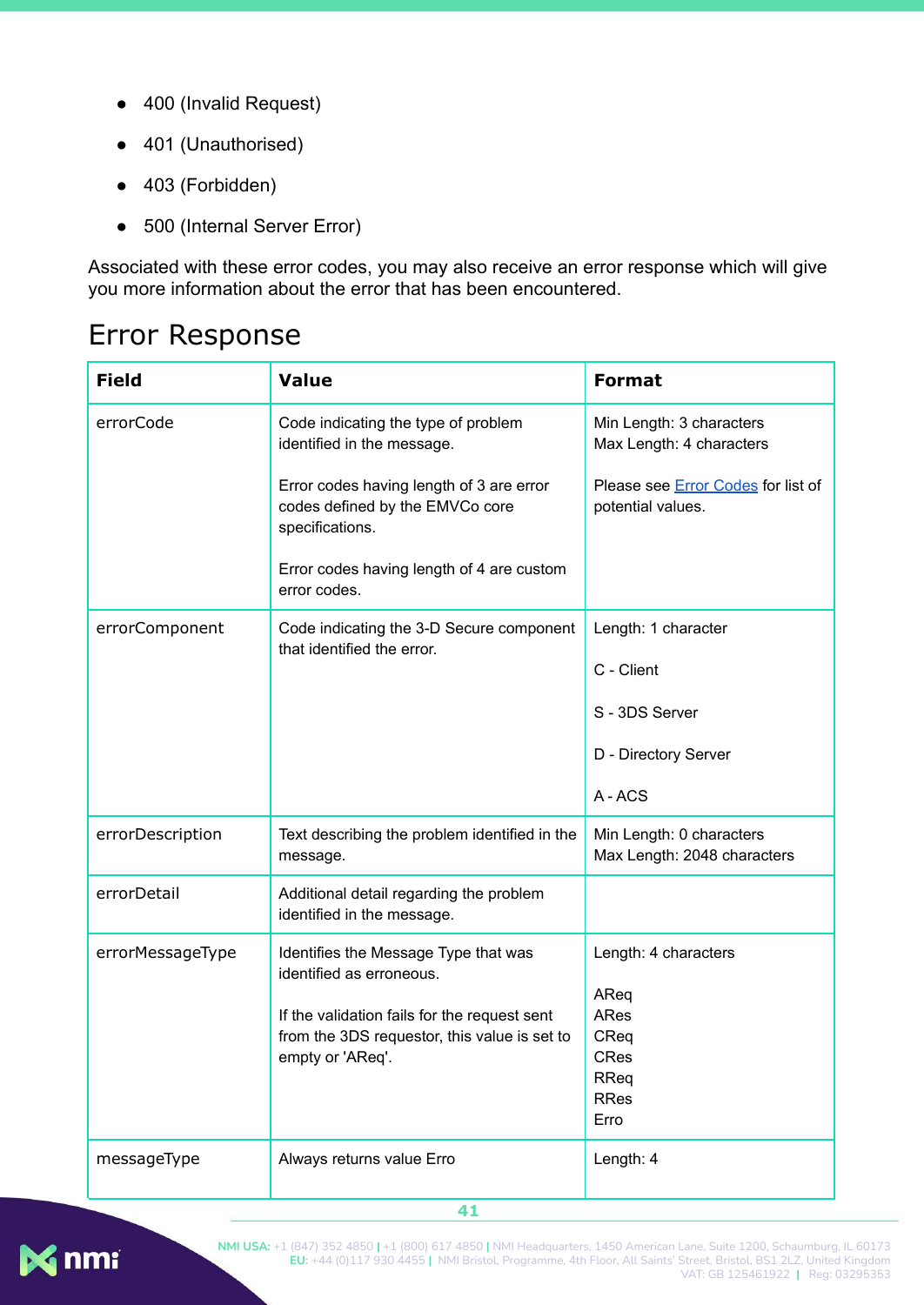|                          |                                                                                                                                                                                                                                                                      | Always Erro                                                                                   |
|--------------------------|----------------------------------------------------------------------------------------------------------------------------------------------------------------------------------------------------------------------------------------------------------------------|-----------------------------------------------------------------------------------------------|
| messageVersion           | Protocol version identifier.<br>This shall be the Protocol Version Number<br>of the specification utilised by the system<br>creating this message.<br>The Message Version Number is set by the<br>3DS Server which originates the protocol<br>with the AReq message. | Minimum Length: 5<br>Maximum Length: 8<br>Example: 2.1.0 for 3DS 2.1 or<br>2.2.0 for 3DS 2.2. |
|                          | The Message Version Number does not<br>change during a 3DS transaction.                                                                                                                                                                                              |                                                                                               |
| sdkTransID               | Universal unique transaction identifier<br>assigned by the 3DS SDK to identify a<br>single transaction.                                                                                                                                                              | Length: 36 characters<br><b>GUID</b>                                                          |
| threeDSServerTransI<br>D | Universal unique transaction identifier<br>assigned by the 3DS Server to identify a<br>single transaction.                                                                                                                                                           | Length: 36 characters<br>GUID                                                                 |

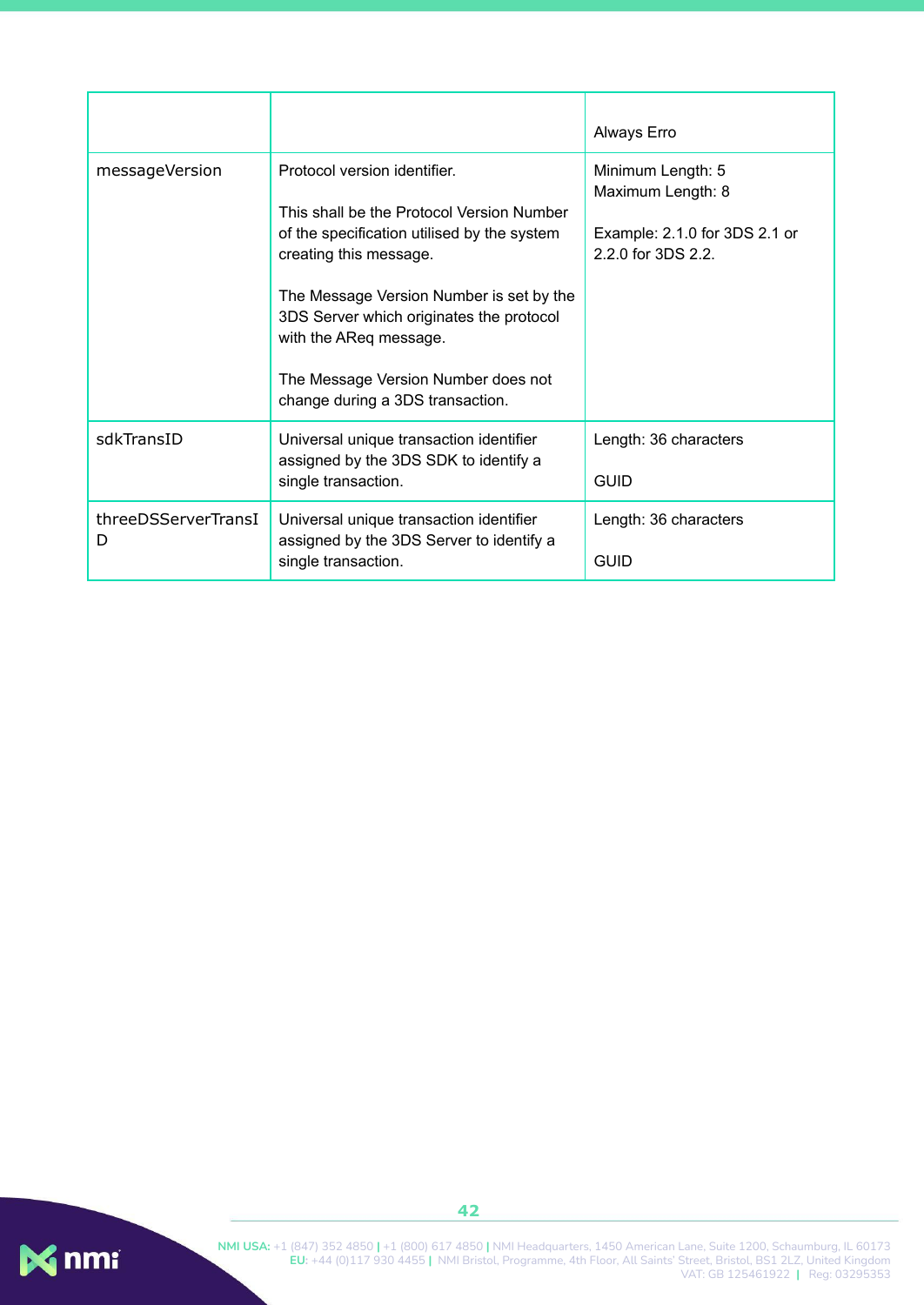# <span id="page-43-0"></span>**Appendix A: API Values**

# <span id="page-43-1"></span>**TransStatus**

| <b>Value</b> | <b>Description</b>                                                                                                                                |
|--------------|---------------------------------------------------------------------------------------------------------------------------------------------------|
| Y            | Authentication/Account Verification Successful                                                                                                    |
| N            | Not Authenticated /Account Not Verified; Transaction denied                                                                                       |
| U            | Authentication/ Account Verification Could Not Be Performed; Technical or<br>other problem, as indicated in ARes or RReq                          |
| A            | Attempts Processing Performed; Not Authenticated/Verified, but a proof of<br>attempted authentication/verification is provided                    |
|              | Challenge Required; Additional authentication is required using the<br>challenge set up                                                           |
| R            | Authentication/Account Verification Rejected; Issuer is rejecting<br>authentication/verification and request that authorisation not be attempted. |

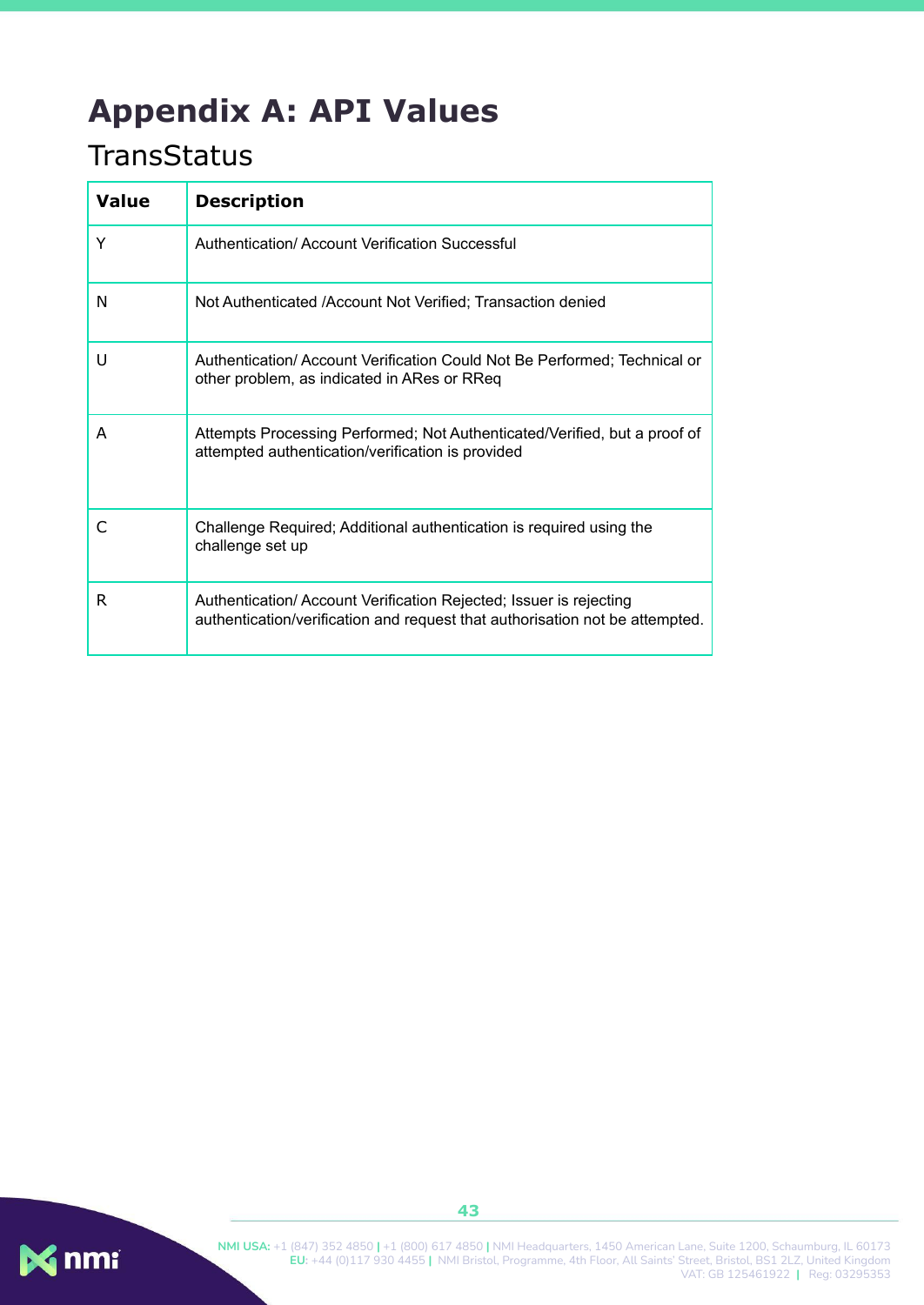## <span id="page-44-0"></span>TransStatusReason

| <b>Value</b> | <b>Description</b>                      |
|--------------|-----------------------------------------|
| 01           | Card authentication failed              |
| 02           | <b>Unknown Device</b>                   |
| 03           | <b>Unsupported Device</b>               |
| 04           | Exceeds authentication frequency limit  |
| 05           | Expired card                            |
| 06           | Invalid card number                     |
| 07           | Invalid transaction                     |
| 08           | No Card record                          |
| 09           | Security failure                        |
| 10           | Stolen card                             |
| 11           | Suspected fraud                         |
| 12           | Transaction not permitted to cardholder |
| 13           | Cardholder not enrolled in service      |
| 14           | Transaction timed out at the ACS        |
| 15           | Low confidence                          |
| 16           | Medium confidence                       |
| 17           | High confidence                         |

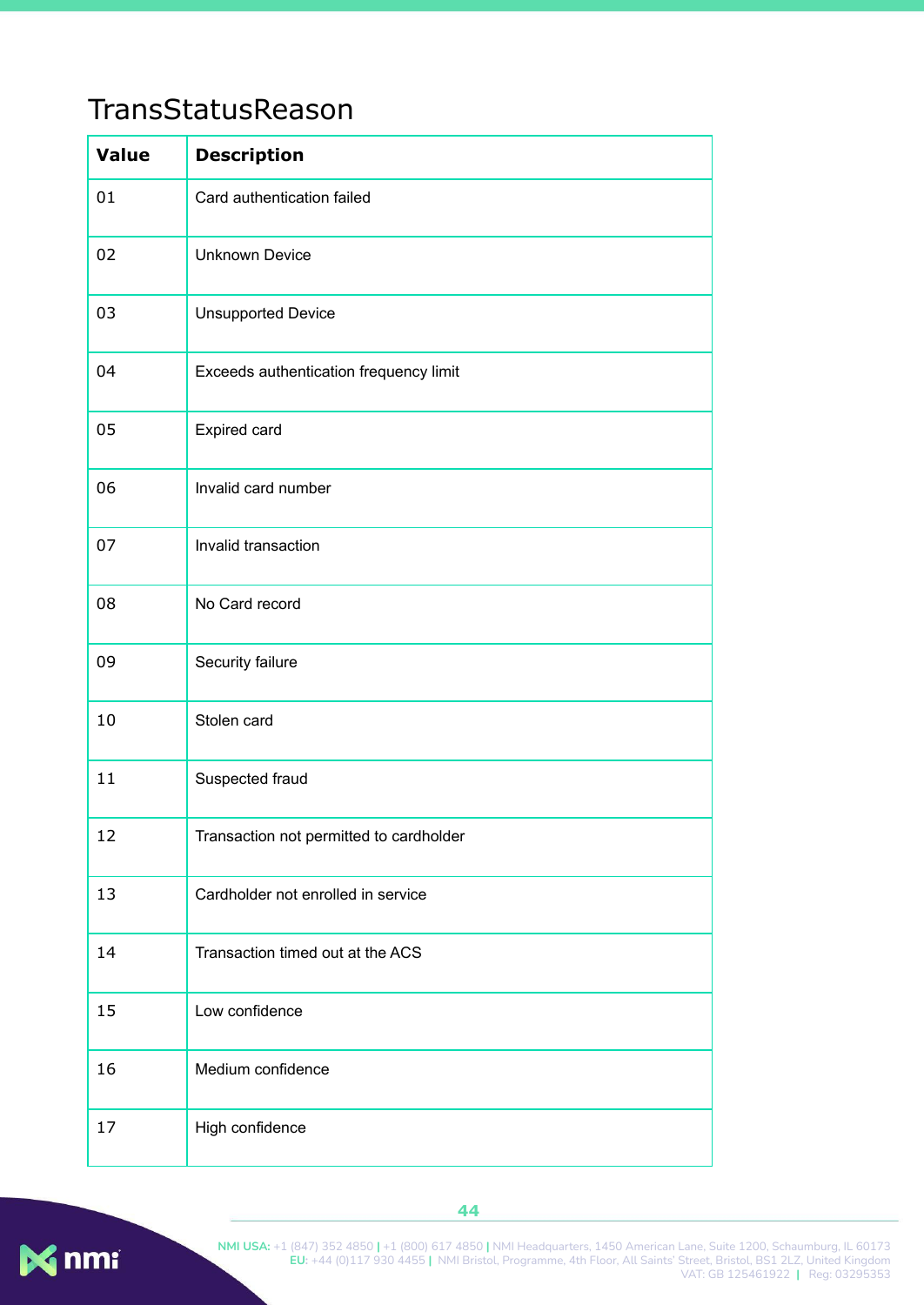| 18           | Very High confidence                  |
|--------------|---------------------------------------|
| 19           | Exceeds ACS maximum challenges        |
| 20           | Non-Payment transaction not supported |
| 21           | 3RI transaction not supported         |
| $80 \sim 90$ | Reserved for DS use                   |

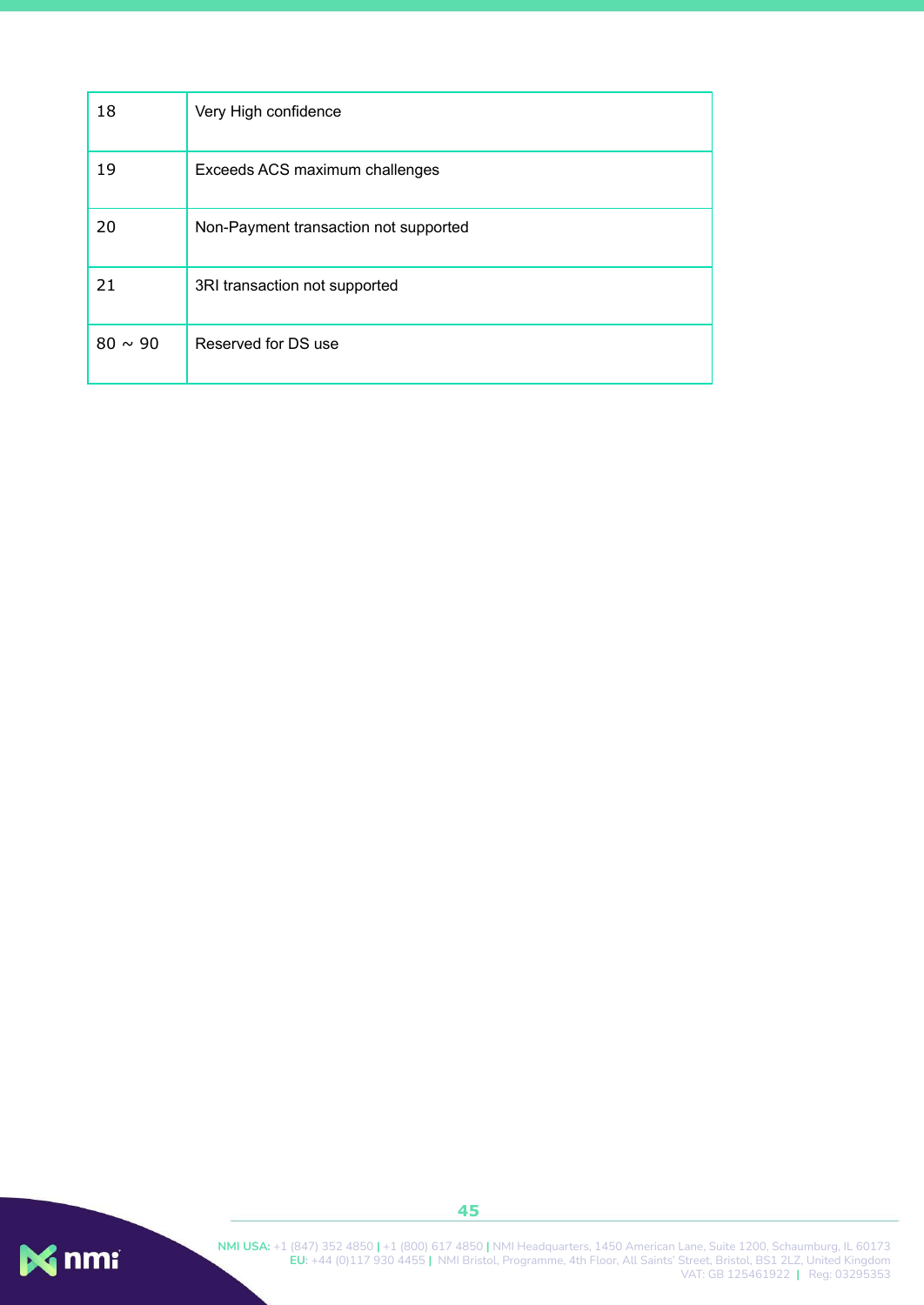# <span id="page-46-0"></span>Account Type

| <b>Value</b> | <b>Description</b>  |
|--------------|---------------------|
| 01           | Not Applicable      |
| 02           | Credit              |
| 03           | Debit               |
| $80 \sim 99$ | Reserved for DS use |

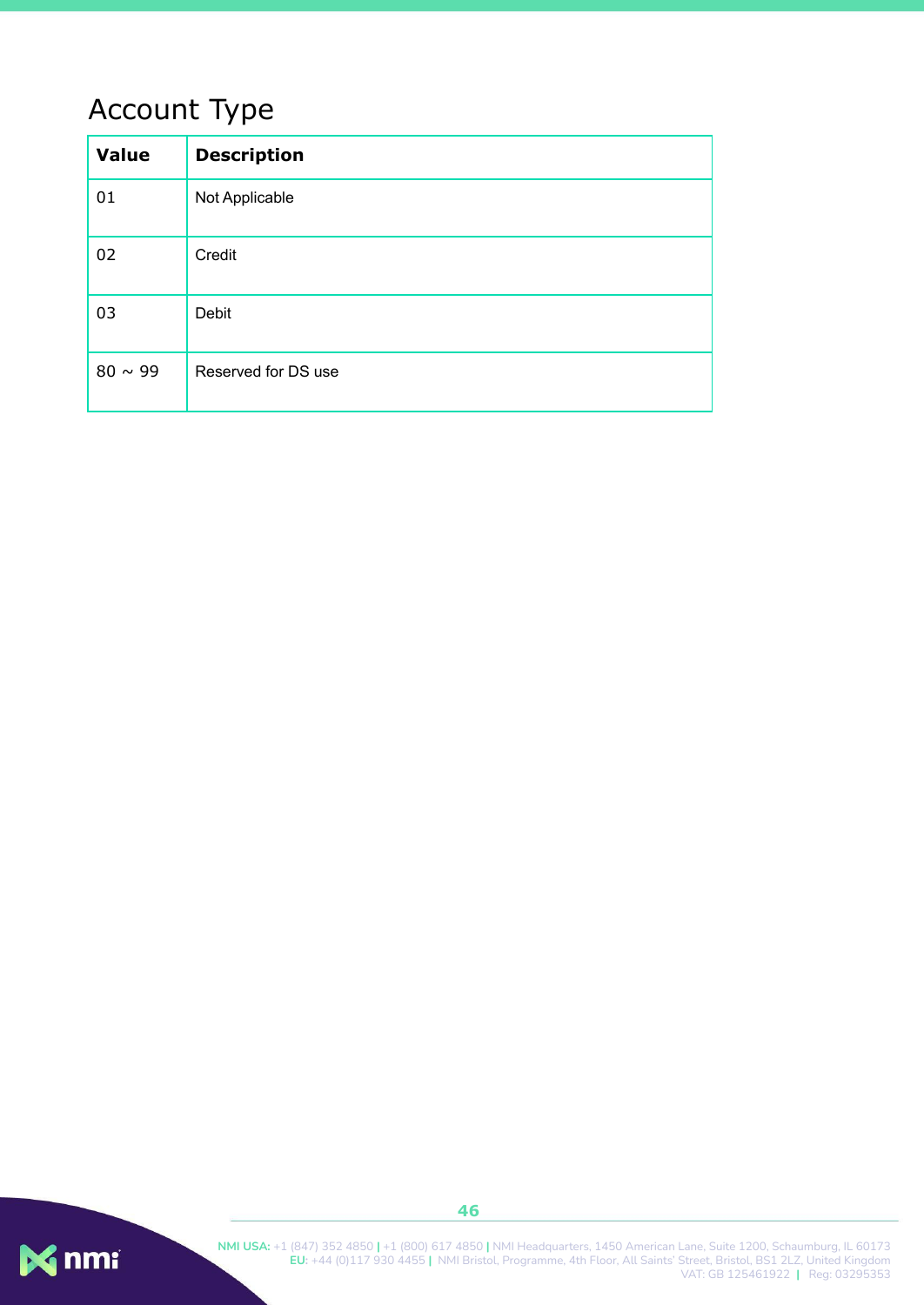## <span id="page-47-0"></span>Authentication Indicator

| <b>Value</b> | <b>Description</b>                                    |
|--------------|-------------------------------------------------------|
| 01           | Payment transaction                                   |
| 02           | Recurring transaction                                 |
| 03           | Instalment transaction                                |
| 04           | Add card                                              |
| 05           | Maintain card                                         |
| 06           | Cardholder verification as part of EMV token ID and V |
| $80 \sim 99$ | Reserved for DS use                                   |

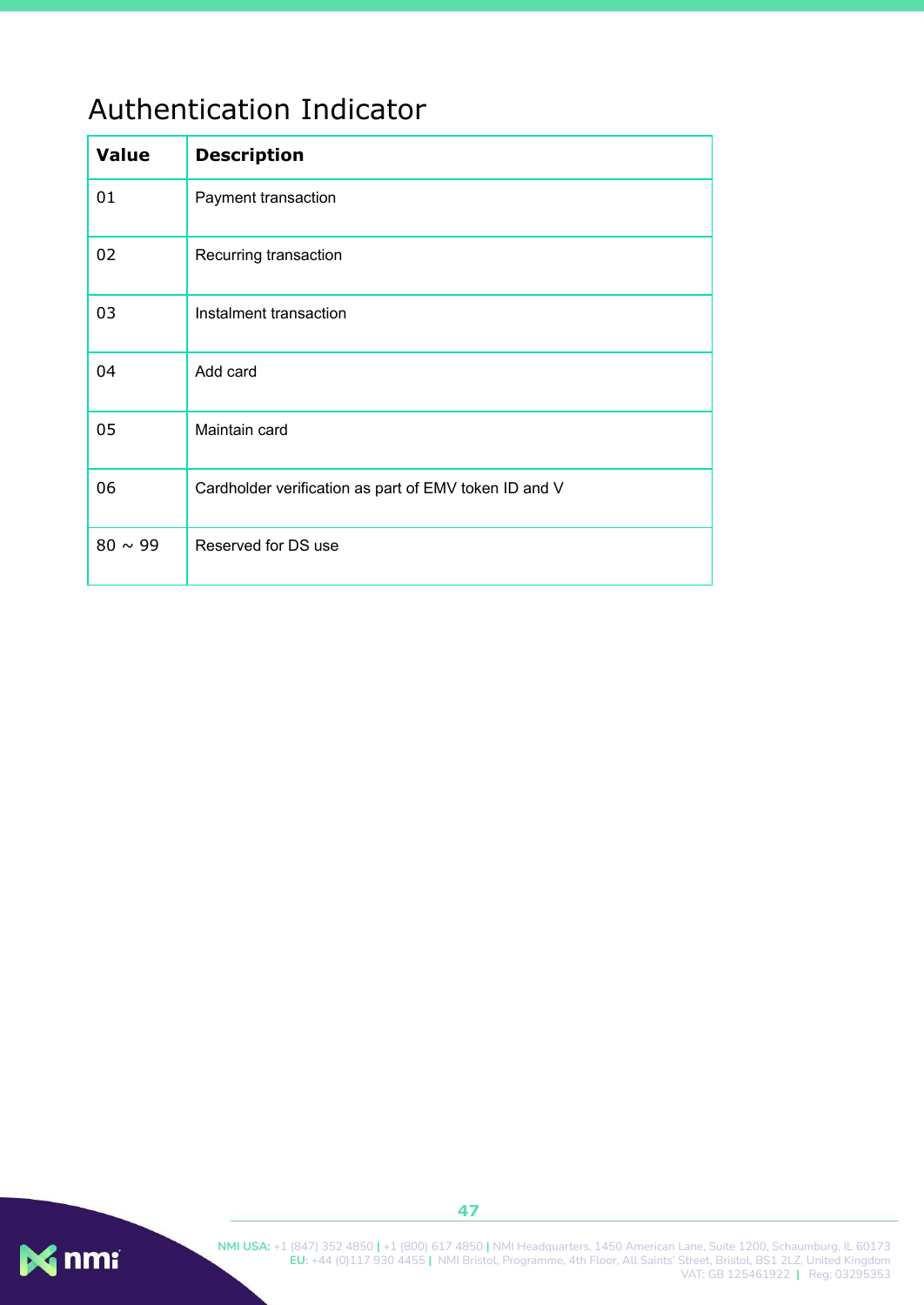# <span id="page-48-0"></span>AuthenticationType

| <b>Value</b> | <b>Description</b>  |
|--------------|---------------------|
| 01           | <b>Static</b>       |
| 02           | Dynamic             |
| 03           | <b>OOB</b>          |
| $80 \sim 99$ | Reserved for DS use |

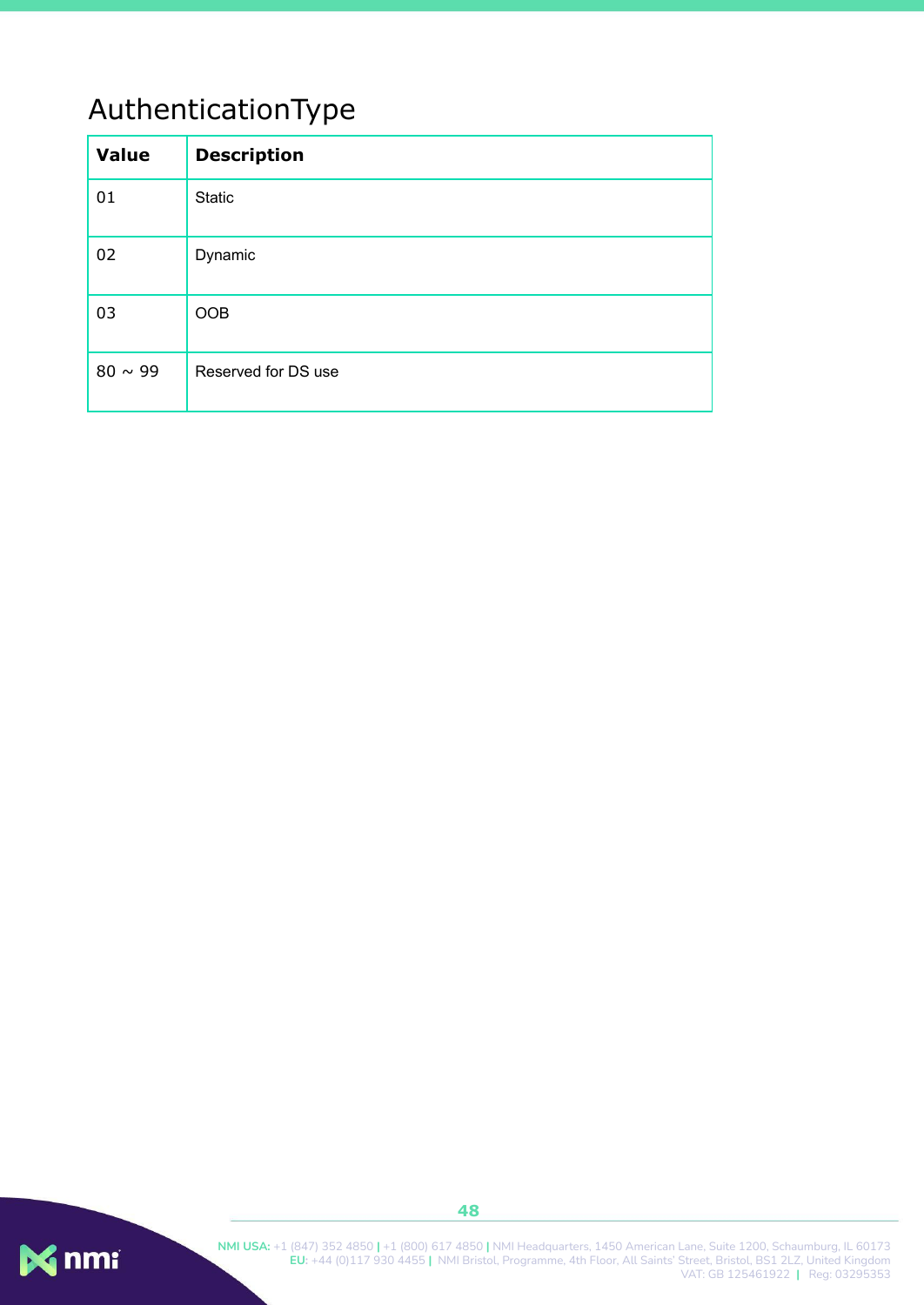# <span id="page-49-0"></span>ChallengeInd

| <b>Value</b> | <b>Description</b>                            |  |
|--------------|-----------------------------------------------|--|
| 01           | No preference                                 |  |
| 02           | No challenge requested                        |  |
| 03           | Challenge requested: 3DS Requestor Preference |  |
| 04           | Challenge requested: Mandate                  |  |
| $80 \sim 99$ | Reserved for DS use                           |  |



**49**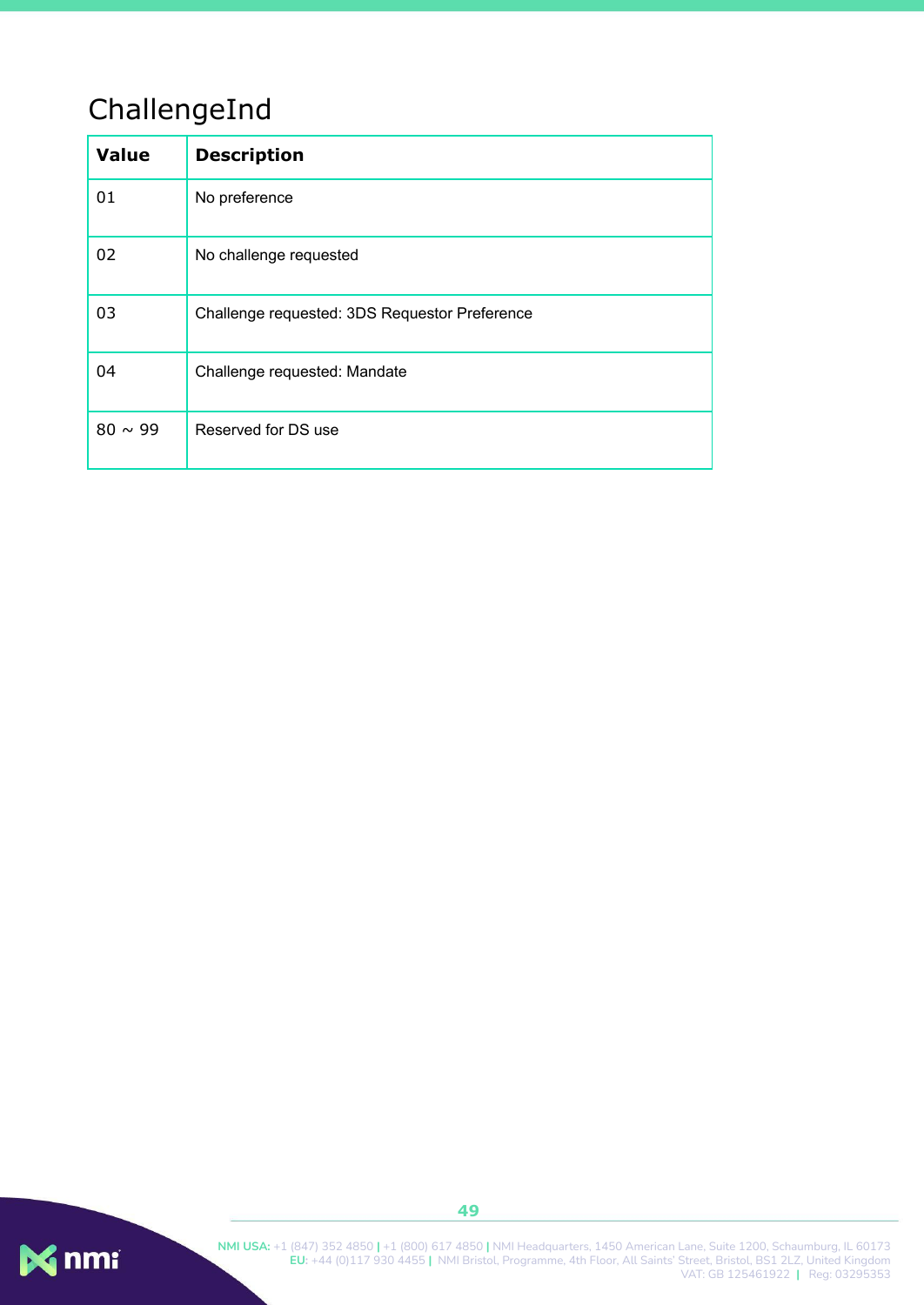# <span id="page-50-0"></span>TransType

| <b>Value</b> | <b>Description</b>          |  |
|--------------|-----------------------------|--|
| 01           | Goods/ Service Purchase     |  |
| 03           | <b>Check Acceptance</b>     |  |
| 10           | <b>Account Funding</b>      |  |
| 11           | Quasi-Cash Transaction      |  |
| 28           | Prepaid Activation and Load |  |

**Note**: Values derived from the 8583 ISO Standard.

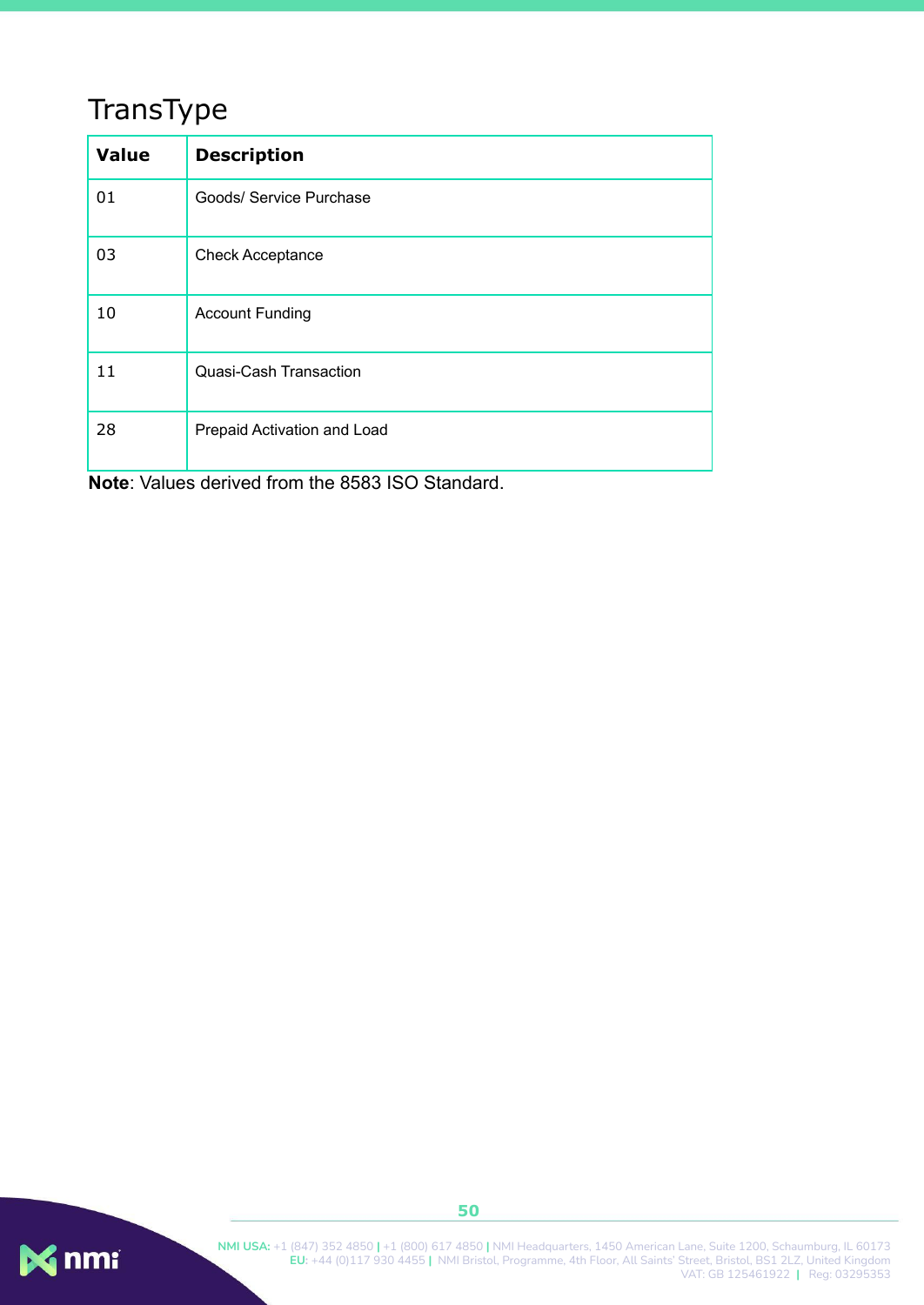# <span id="page-51-0"></span>ThreeDSReqAuthMethod

| <b>Value</b> | <b>Description</b>                                                                                   |  |
|--------------|------------------------------------------------------------------------------------------------------|--|
| 01           | No 3DS Requestor authentication occurred (i.e. cardholder "logged in" as<br>quest)                   |  |
| 02           | Login to the cardholder account at the 3DS Requestor system using 3DS<br>Requestor's own credentials |  |
| 03           | Login to the cardholder account at the 3DS Requestor system using<br>federated ID                    |  |
| 04           | Login to the cardholder account at the 3DS Requestor system using<br>issuer credentials              |  |
| 05           | Login to the cardholder account at the 3DS Requestor system using<br>third-party authentication      |  |
| 06           | Login to the cardholder account at the 3DS Requestor system using FIDO<br>Authenticator              |  |
| $80 \sim 99$ | Reserved for DS use                                                                                  |  |



**NMI USA:** +1 (847) 352 4850 **|** +1 (800) 617 4850 **|** NMI Headquarters, 1450 American Lane, Suite 1200, Schaumburg, IL 60173 **EU:** +44 (0)117 930 4455 **|** NMI Bristol, Programme, 4th Floor, All Saints' Street, Bristol, BS1 2LZ, United Kingdom VAT: GB 125461922 **|** Reg: 03295353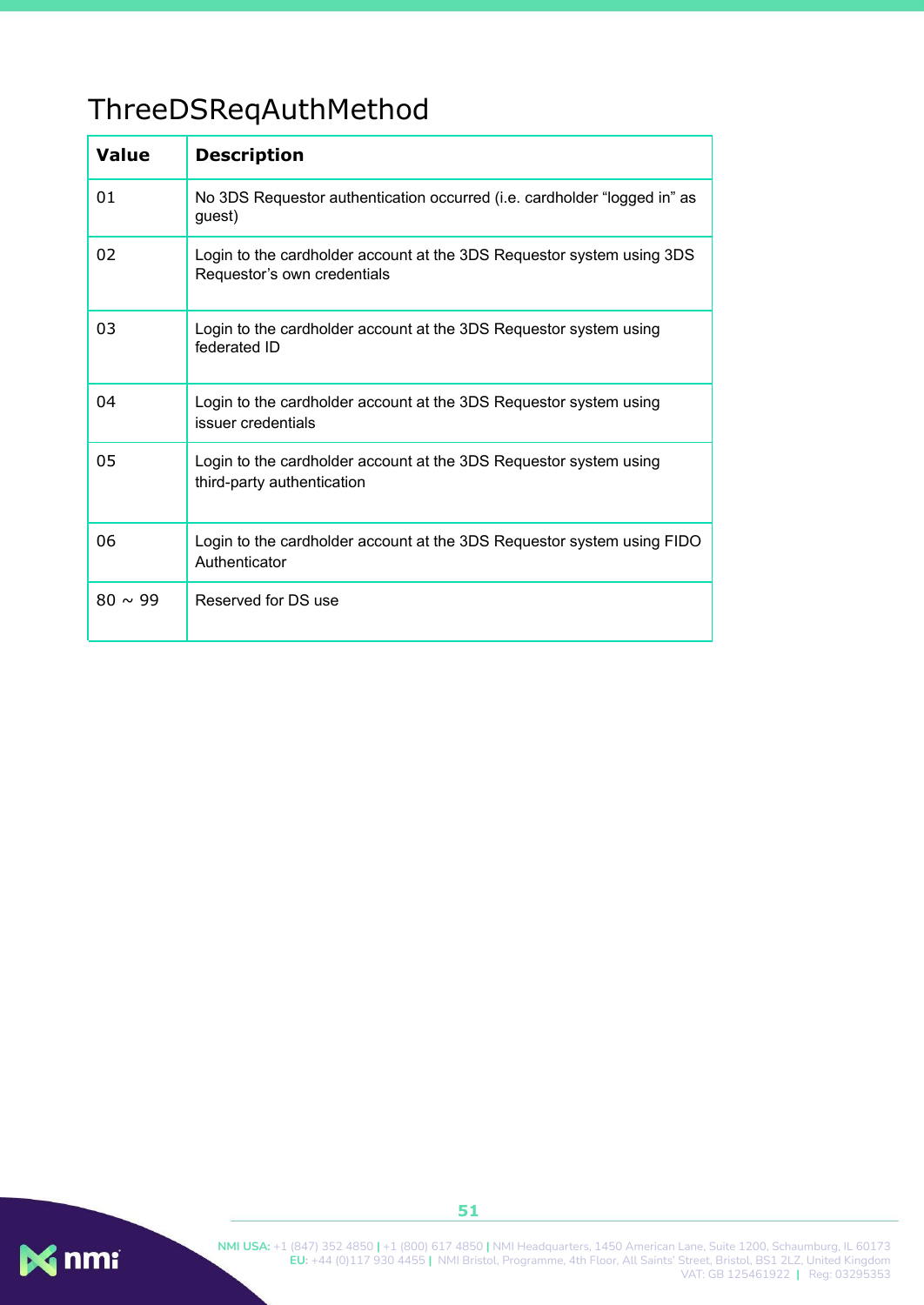# <span id="page-52-0"></span>ShipIndicator

| <b>Value</b> | <b>Description</b>                                                                                        |  |  |
|--------------|-----------------------------------------------------------------------------------------------------------|--|--|
| 01           | Ship to cardholder's billing address                                                                      |  |  |
| 02           | Ship to another verified address on file with merchant                                                    |  |  |
| 03           | Ship to address that is different than the cardholder's billing address                                   |  |  |
| 04           | "Ship to Store" / Pick-up at local store (Store address shall be populated in<br>shipping address fields) |  |  |
| 05           | Digital goods (includes online services, electronic gift cards and<br>redemption codes)                   |  |  |
| 06           | Travel and Event tickets, not shipped                                                                     |  |  |
| 07           | Other (for example, Gaming, digital services not shipped, emedia<br>subscriptions, etc.)                  |  |  |

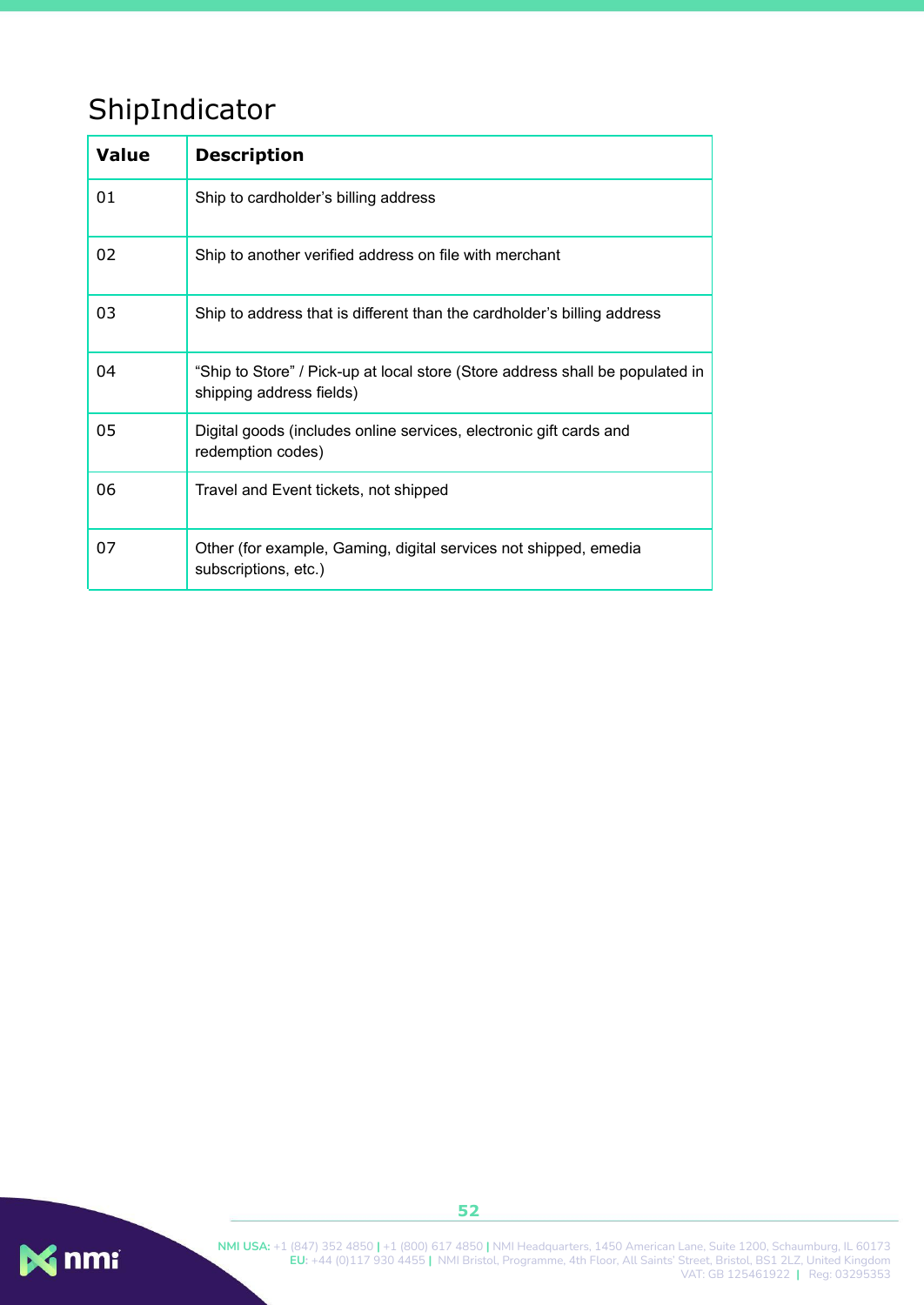# <span id="page-53-0"></span>Error Codes

<span id="page-53-1"></span>3DS Error Codes

| <b>Value</b> | <b>Name</b>                                                                                         | <b>HTTP</b><br>Code | <b>Description</b>                                                                                                                                                                                                                               |
|--------------|-----------------------------------------------------------------------------------------------------|---------------------|--------------------------------------------------------------------------------------------------------------------------------------------------------------------------------------------------------------------------------------------------|
| 101          | MESSAGE RECEIVED<br><b>INVALID</b>                                                                  | 400                 | Received message is invalid. Message<br>is not AReq, ARes, CReq, CRes,<br>PReq, PRes, RReq, or RRes. For<br>example, 3DS Server receives an<br>message from DS as a response to<br>AReq that is not ARes or Erro<br>message.                     |
| 102          | MESSAGE_VERSION_<br>NUMBER_NOT_SUPP<br><b>ORTED</b>                                                 | 400                 | Unsupported message version number.<br>Message Version Number received is<br>not valid for the receiving component.<br>For example, DS sends a<br>messageVersion field set to an invalid<br>value, or value that is not supported by<br>the ACS. |
| 201          | REQUIRED_DATA<br>ELEMENT_MISSING                                                                    | 400                 | A message element required as<br>defined according to the specification is<br>missing. This error code will be<br>returned if any of the fields marked as<br>required is missing in the request.                                                 |
| 202          | CRITICAL_MESSAGE_<br>EXTENSION NOT RE<br><b>COGNISED</b>                                            | 400                 | Message extension that is critical is not<br>present.                                                                                                                                                                                            |
| 203          | FORMAT_OF_ONE_OR<br>MORE_DATA_ELEMEN<br>TS IS INVALID ACCO<br>RDING_TO_THE_SPE<br><b>CIFICATION</b> | 400                 | Data element is not in the required<br>format or value is invalid as defined<br>according to the specification.                                                                                                                                  |
| 204          | DUPLICATE_DATA_<br><b>ELEMENT</b>                                                                   | 400                 | Found duplicate data elements in the<br>request.                                                                                                                                                                                                 |
| 301          | TRANSACTION_ID_NO<br>T RECOGNISED                                                                   | 400                 | Transaction ID received is not valid for<br>the receiving component.                                                                                                                                                                             |
| 302          | DATA_DECRYPTION_F<br><b>AILURE</b>                                                                  | 500                 | Data could not be decrypted by the<br>receiving system due to technical or<br>other reasons.                                                                                                                                                     |

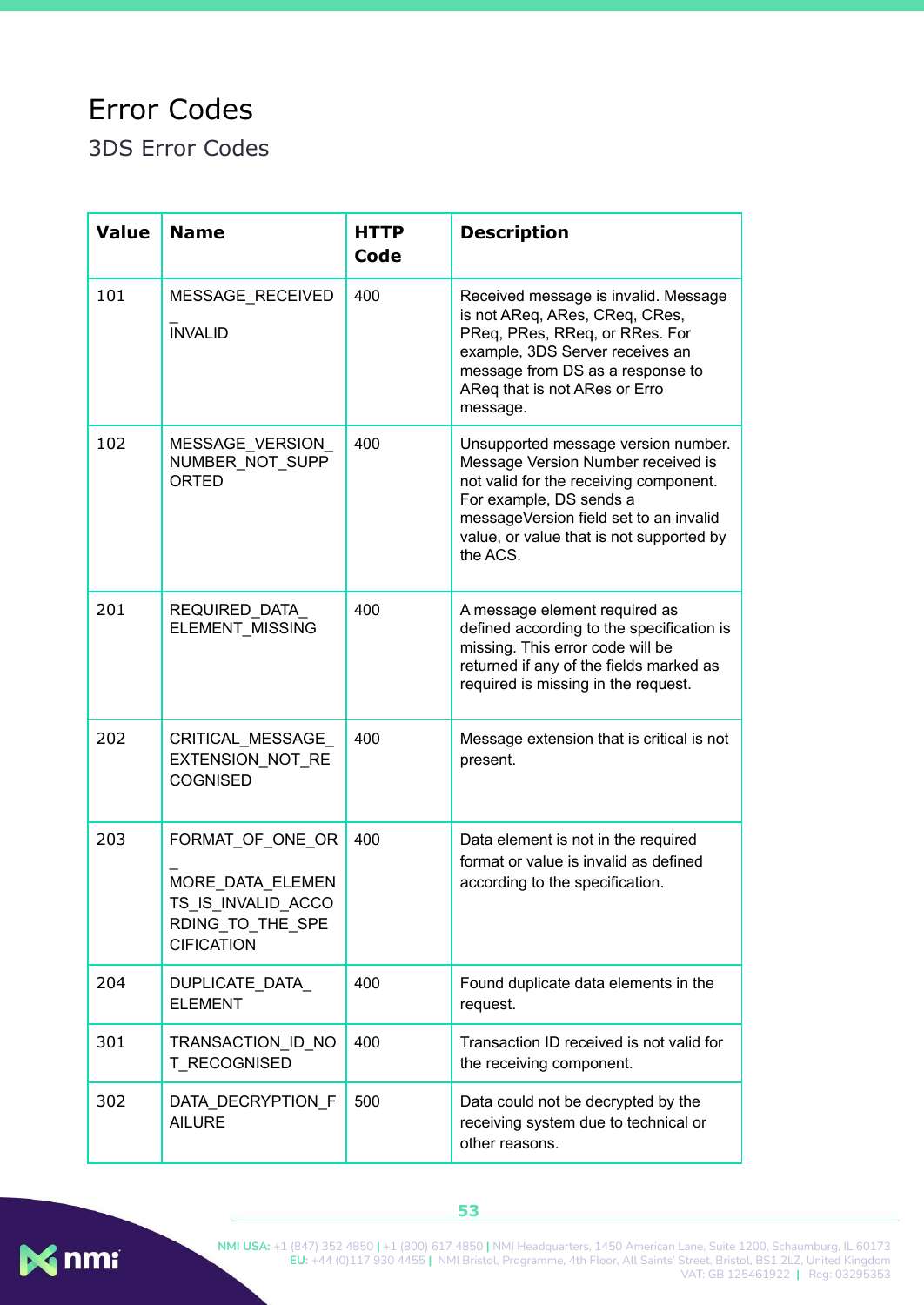| 303 | ACCESS DENIED<br><b>INVALID ENDPOINT</b>                                 | 401 | Endpoint for the API request is invalid.<br>Check the requesting URL.                                                                      |
|-----|--------------------------------------------------------------------------|-----|--------------------------------------------------------------------------------------------------------------------------------------------|
| 304 | ISO_CODE_INVALID                                                         | 400 | ISO code not valid according to ISO<br>tables (for either country or currency).                                                            |
| 305 | TRANSACTION DATA<br>NOT_VALID                                            | 400 | Transaction data is invalid. Please refer<br>to the error description to find out why<br>the transaction data was invalid.                 |
| 306 | MERCHANT CATEGO<br>RY CODE MCC NOT<br>VALID FOR PAYMENT<br><b>SYSTEM</b> | 400 | Merchant category code is invalid.<br>Invalid MCC received in the AReq<br>message and DS may throw this error<br>back to the 3DS Server.   |
| 402 | TRANSACTION_TIMED<br>OUT                                                 | 408 | Transaction has timed out.                                                                                                                 |
| 403 | TRANSIENT SYSTEM<br><b>FAILURE</b>                                       | 500 | System has failed for a short period.<br>For example, a slowly processing<br>back-end system.                                              |
| 404 | PERMANENT SYSTE<br>M<br><b>FAILURE</b>                                   | 500 | System has failed permanently. For<br>example, a critical database cannot be<br>accessed.                                                  |
| 405 | SYSTEM CONNECTIO<br>N,<br><b>FAILURE</b>                                 | 500 | Failed to connect to the system. For<br>example, the sending component is<br>unable to establish connection to the<br>receiving component. |

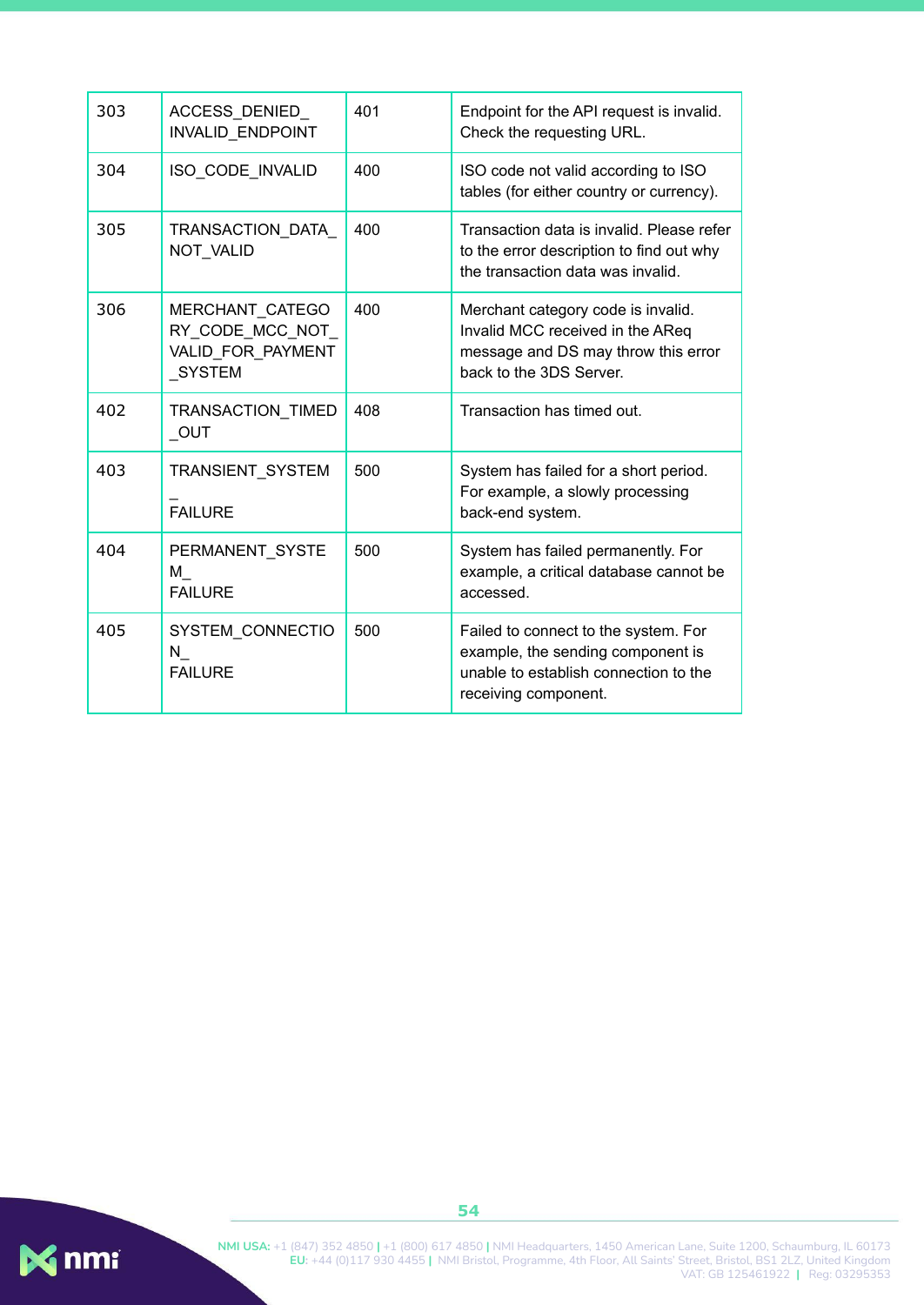### <span id="page-55-0"></span>Transaction Error Codes

| <b>Value</b> | <b>Name</b>                                            | <b>HTTP Code</b> | <b>Description</b>                                                                                      |
|--------------|--------------------------------------------------------|------------------|---------------------------------------------------------------------------------------------------------|
| 1000         | DIRECTORY SERVER<br>NOT_AVAILABLE                      | 500 / 402        | If any errors occurred during the connection<br>to Directory Server this error code may be<br>returned. |
|              |                                                        |                  | Error code 402 is returned instead if the<br>reason for the connection error was because<br>of timeout. |
| 1002         | ERROR_SAVE_<br><b>TRANSACTION</b>                      | 500              | Error occurred while saving transaction.                                                                |
| 1004         | UNHANDLED_EXCEPTION                                    | 500              | An unhandled exception occurred during the<br>transaction. Please report this if encountered.           |
| 1013         | INVALID_TRANSACTION_<br>ID                             | 400              | Transaction ID of 3DS Server is not<br>recognised.                                                      |
| 1014         | INVALID_REQUESTOR_<br>TRANSACTION ID                   | 400              | Transaction ID of 3DS Requestor is not<br>recognised                                                    |
| 1016         | MISSING REQUIRED<br><b>ELEMENT</b>                     | 400              | Required element missing.                                                                               |
| 1020         | ERROR_TRANSMISSION_<br><b>DATA</b>                     | 500              | Thrown when there are errors in data<br>transmission between any two 3DS<br>components.                 |
| 1021         | PRIOR_TRANS_ID_<br>NOT_FOUND                           | 400              | Prior Transaction ID could not be found in the<br>database, or is invalid.                              |
| 1022         | INVALID_FORMAT                                         | 400              | Format of one or more elements is invalid<br>according to the EMV Co specification.                     |
| 1026         | MERCHANT ID<br>THREEDS_REQUESTOR_<br><b>ID INVALID</b> | 400              | Invalid merchantId is given to the<br>authentication request.                                           |

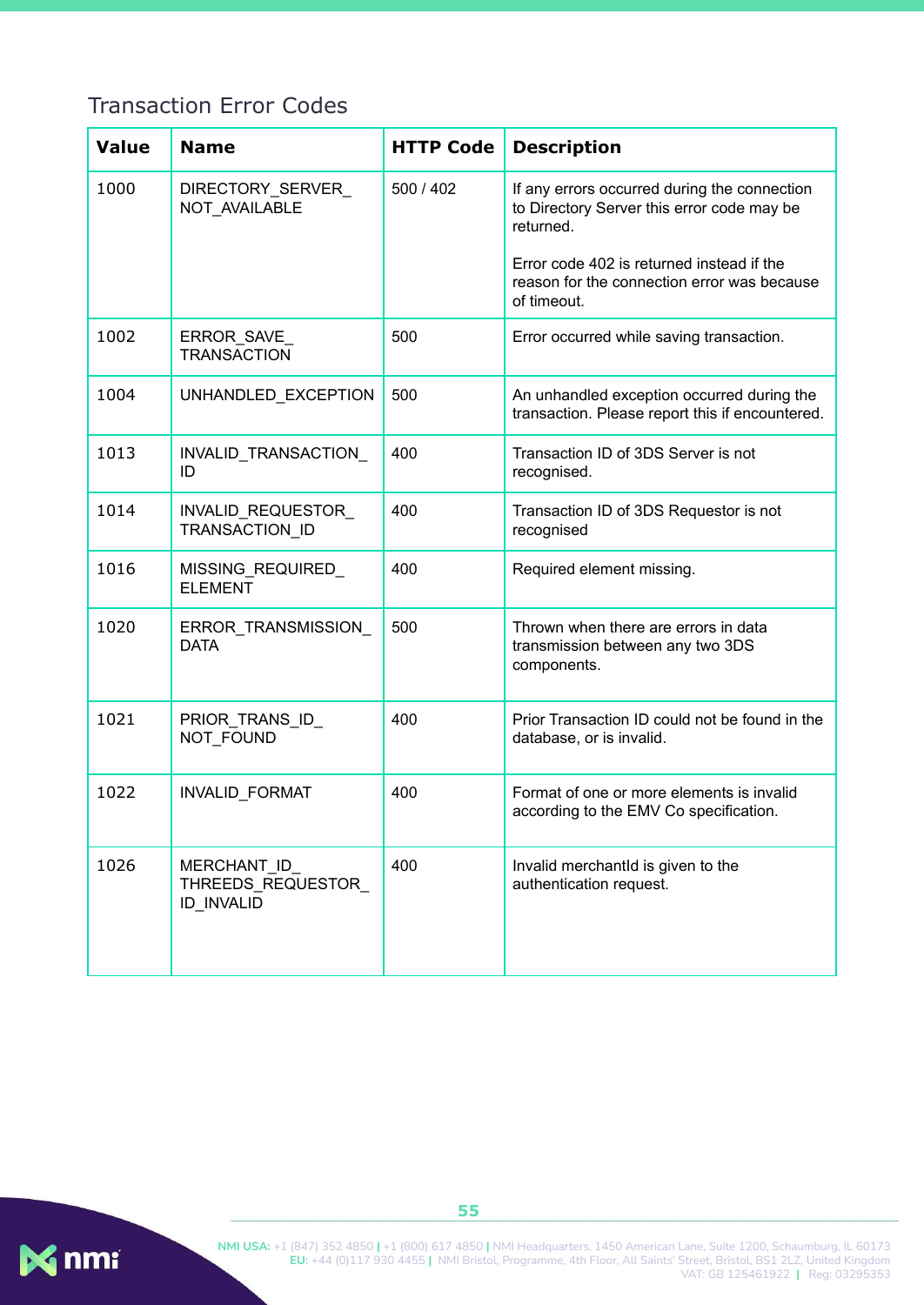### <span id="page-56-0"></span>General Error Codes

| <b>Value</b> | <b>Name</b>                     | <b>HTTP Code</b> | <b>Description</b>                                                                                                      |
|--------------|---------------------------------|------------------|-------------------------------------------------------------------------------------------------------------------------|
| 2002         | VALIDATION_ERROR                | 400              | Invalid Inputs - may be returned if the request<br>is not properly formatted JSON.                                      |
| 2005         | <b>ACCESS DENIED</b>            | 401              | Access is denied - check the error detail for<br>more information.                                                      |
| 2007         | INTERNAL SERVER<br><b>ERROR</b> | 500              | An internal server error has occurred - check<br>the error detail for more information.                                 |
| 2009         | SESSION TIMED OUT               | 408              | Session has timed out. Can be returned if the<br>transaction has already been finished and you<br>re-attempt a request. |

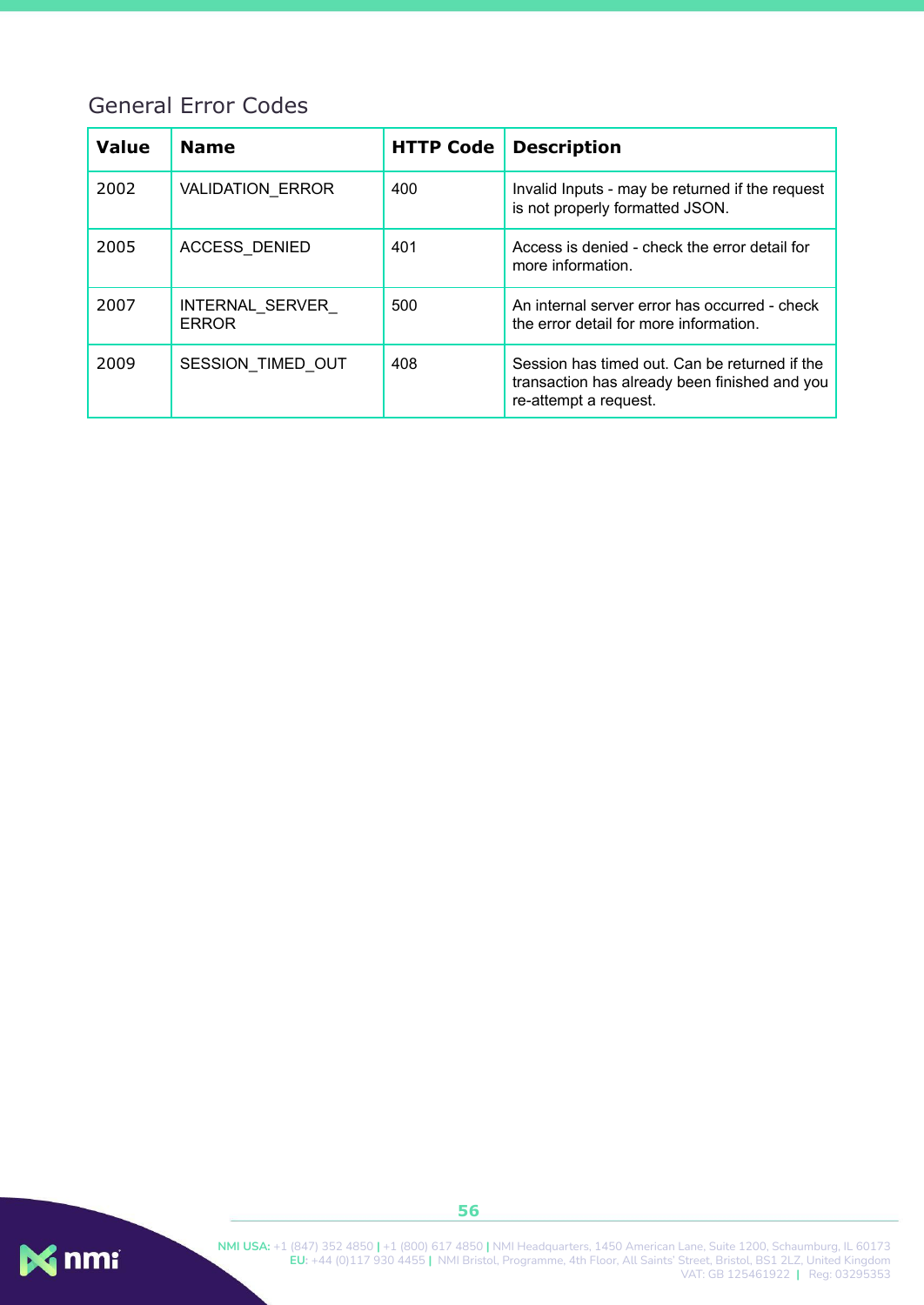# <span id="page-57-0"></span>**Appendix B: Glossary**

| Term                               | <b>Acronym</b> | <b>Description</b>                                                                                                                                                                                                      |
|------------------------------------|----------------|-------------------------------------------------------------------------------------------------------------------------------------------------------------------------------------------------------------------------|
| 3DS Client                         |                | The cardholder / consumer facing component of EMV 3-D<br>Secure (3DS).                                                                                                                                                  |
|                                    |                | In browser based EMV 3DS, this part facilitates interaction<br>between the cardholder / consumer's browser and the 3DS<br>Requestor.                                                                                    |
| 3DS Requestor                      |                | The initiator of the EMV 3-D Secure Authentication Request,<br>known as the AReq message.                                                                                                                               |
|                                    |                | As an example, this may be a hosted payment page or in the<br>case of a direct integrator, it will be the direct integrators<br>website.                                                                                |
| 3DS Server                         | 3DSS           | For the purposes of this documentation, this refers to the<br>CardEase 3DS Server.                                                                                                                                      |
| 3-D Secure                         | 3DS            | This stands for Three Domain Secure.                                                                                                                                                                                    |
|                                    |                | This is a fraud prevention authentication protocol that enables<br>the secure processing of eCommerce payment transactions,<br>and helps ensure that the person performing the payment is<br>entitled to make payments. |
| <b>Access Control</b><br>Server    | <b>ACS</b>     | This is the 3-D Secure component that resides in the issuer<br>domain.                                                                                                                                                  |
|                                    |                | This is the component that verifies whether authentication is<br>available for a specific card number, and also facilitates<br>authentication of specific cardholders / consumers.                                      |
| Authentication                     |                | The process of confirming that the person performing an<br>eCommerce transaction has permission and is entitled to use<br>the payment card before performing any authorisations.                                        |
| Authentication<br>Request Message  | AReq           | One of the EMV 3-D Secure messages sent by the 3DS<br>Server to initiate the authentication process.                                                                                                                    |
|                                    |                | This goes via the DS to the ACS to initiate the EMV 3-D<br>Secure authentication process.                                                                                                                               |
| Authentication<br>Response Message | ARes           | The response message to the AReq message.                                                                                                                                                                               |
|                                    |                | This is returned by the ACS via the DS.                                                                                                                                                                                 |
| <b>Authentication Value</b>        | AV             | This is a cryptographic value generated by the ACS with the<br>purpose of allowing the authorisation system to validate the<br>integrity of the authentication result.                                                  |
|                                    |                | This will be required as a part of your authorisation.                                                                                                                                                                  |
|                                    |                | The algorithm used for this is defined by each Payment<br>System.                                                                                                                                                       |

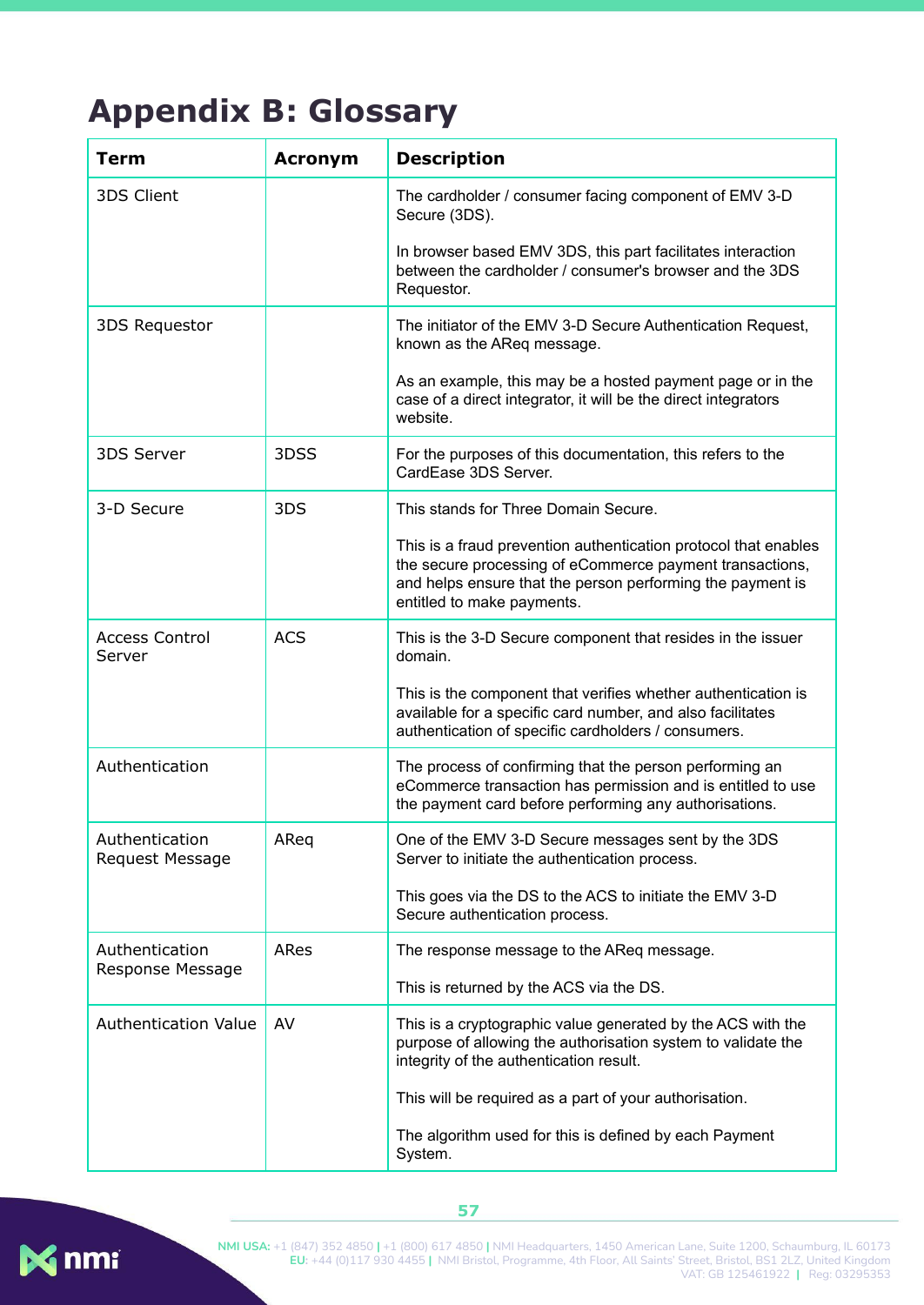| Challenge /<br>Challenge Flow              |                  | This is when the cardholder / consumer is required to<br>authenticate themselves directly with the ACS.                                                                                   |
|--------------------------------------------|------------------|-------------------------------------------------------------------------------------------------------------------------------------------------------------------------------------------|
| Challenge Request<br>Message               | CReq             | The request sent by the 3DS Server to the ACS in order to<br>support the authentication process.                                                                                          |
|                                            |                  | This is where additional information about the cardholder is<br>sent to the ACS in order to help facilitate the 3D Secure<br>process.                                                     |
| Challenge Response<br>Message              | <b>CRes</b>      | The response to the CReq message, sent by the ACS.                                                                                                                                        |
|                                            |                  | This can indicate a successful authentication, or alternatively<br>signal that further cardholder interaction is required in order to<br>complete the authentication via a challenge.     |
| <b>Consumer Device</b>                     |                  | The cardholder device used to conduct authentications and<br>payments.                                                                                                                    |
|                                            |                  | Some examples of a consumer device could be a laptop, or<br>smartphone.                                                                                                                   |
| <b>Directory Server</b>                    | DS               | This is a component that resides in the interoperability domain<br>of the 3-D Secure specification.                                                                                       |
|                                            |                  | It performs a few different functions that includes<br>authentication of the 3DS server, routing messages between<br>the 3DS Server and the different ACS servers operated by<br>issuers. |
|                                            |                  | These tend to be managed by the card schemes                                                                                                                                              |
| Electronic<br>Commerce Indicator           | ECI              | This value is provided by the ACS and indicates the results of<br>the authentication attempt.                                                                                             |
|                                            |                  | This will be required as a part of your authorisation.                                                                                                                                    |
| Frictionless /<br><b>Frictionless Flow</b> |                  | This is when the cardholder / consumer isn't required to<br>explicitly authenticate themselves with the ACS.                                                                              |
|                                            |                  | As there is no cardholder / consumer interaction, this process<br>can happen invisibly to the cardholder / consumer.                                                                      |
| Non-Payment<br>Authentication              | <b>NPA</b>       | EMV 3DS authentication type in which no transaction is<br>attached. Used for identity verification.                                                                                       |
| Results Request<br>Message                 | RReq             | The request sent by the ACS (via the DS) that allows the<br>results of an authentication to reach the 3DS Server.                                                                         |
| Results Response<br>Message                | <b>RRes</b><br>Y | The response to the RReq message sent by the 3DS Server to<br>the ACS (via the DS).                                                                                                       |
|                                            |                  | This allows the 3DS Server to acknowledge receipt of the<br>RReq message.                                                                                                                 |

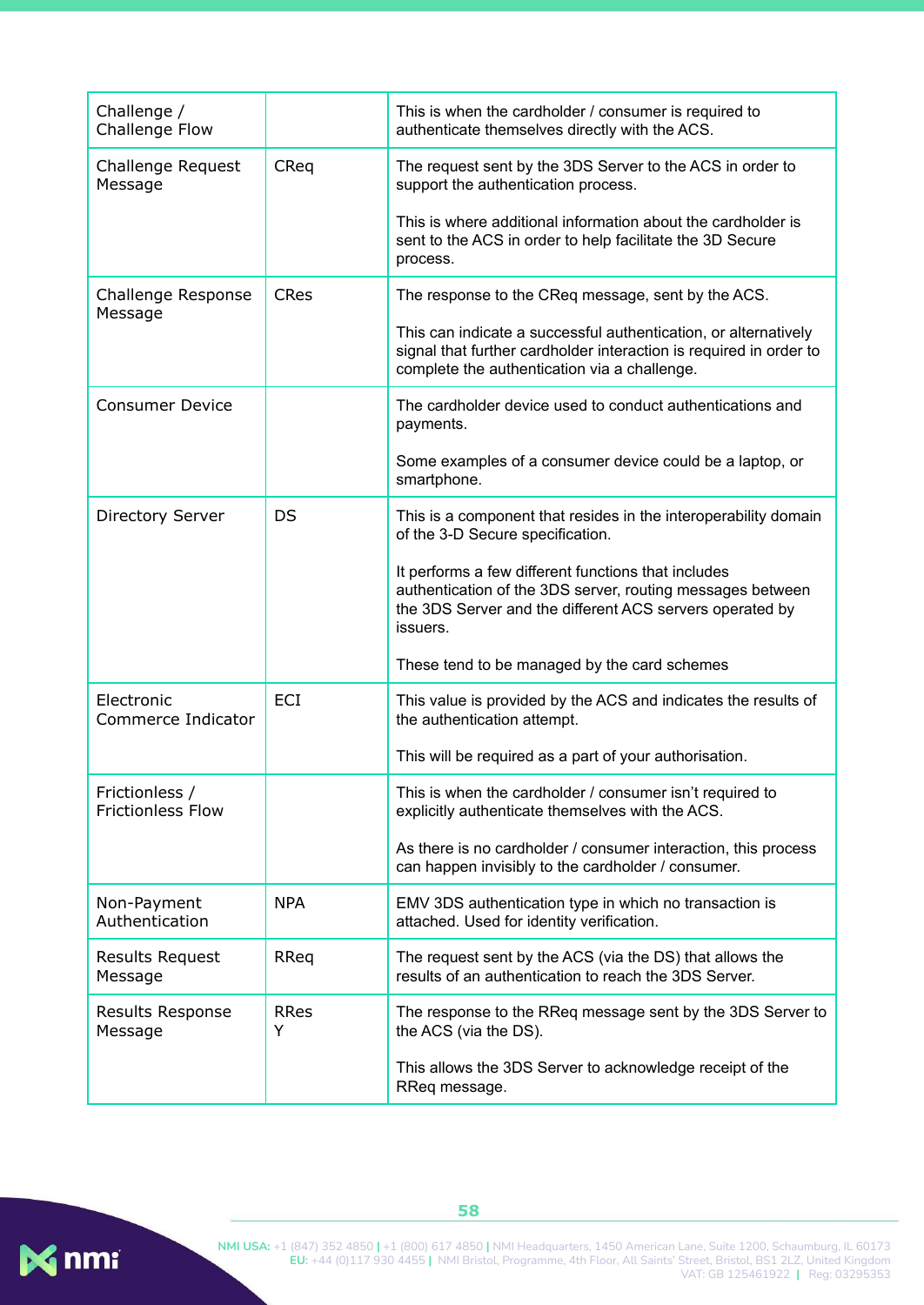# <span id="page-59-0"></span>**Appendix C: Test Platform Details**

## <span id="page-59-1"></span>Test Merchant

On our test platform, only one merchant may be used.

| <b>Merchant ID</b>  |           | Merchant Name   Merchant Token           |
|---------------------|-----------|------------------------------------------|
| 123456789012<br>345 | Test Card | b1cdf956-a4f4-4ce4-ade6-cd8<br>4d68e59f2 |

The Merchant Token is the required value for the **C3DS-Merchant-Token** header.

The Merchant ID should be used with any API requests that have the field **merchantId** as a part of the request.

## <span id="page-59-2"></span>Test Cards

Below are the details of the various test card numbers that can be used to test the different flows and results that can come from an EMV 3DS 2.1 authentication.

#### <span id="page-59-3"></span>Expiry Date / Cardholder Name

The expiry date and cardholder name for all these cards is always the same.

**Important:** These **must** be used otherwise any requests sent to the 3DS Server are likely to fail.

| <b>Expiry Date</b> | <b>Cardholder Name</b> |
|--------------------|------------------------|
| 08/2025            | Test Card              |

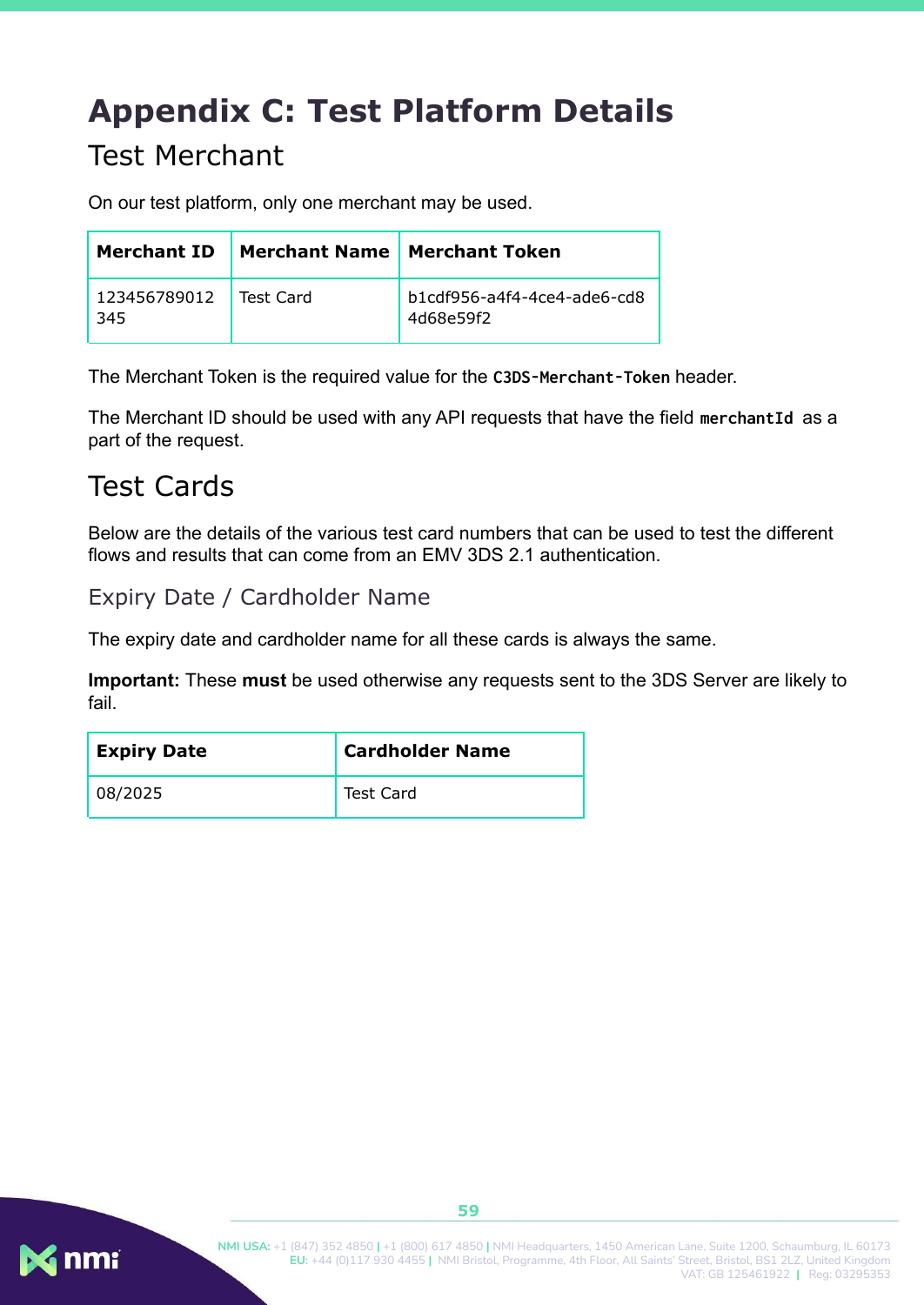### <span id="page-60-0"></span>Successful Frictionless Flow Authentication

| <b>Scheme</b>   | <b>Card Number</b> |
|-----------------|--------------------|
| Amex            | 340000000000108    |
| Discover/Diners | 6440000000000104   |
| Discover/Diners | 3600000000008      |
| Mastercard      | 5100000000000107   |
| Visa            | 4100000000000100   |

3DS authentication will complete successfully without any challenge from the ACS.

#### ARes Result:

- Transaction Status = Y
- $\bullet$  ECI = 05, or 02 (for Mastercard)
- Contains an Authentication Value

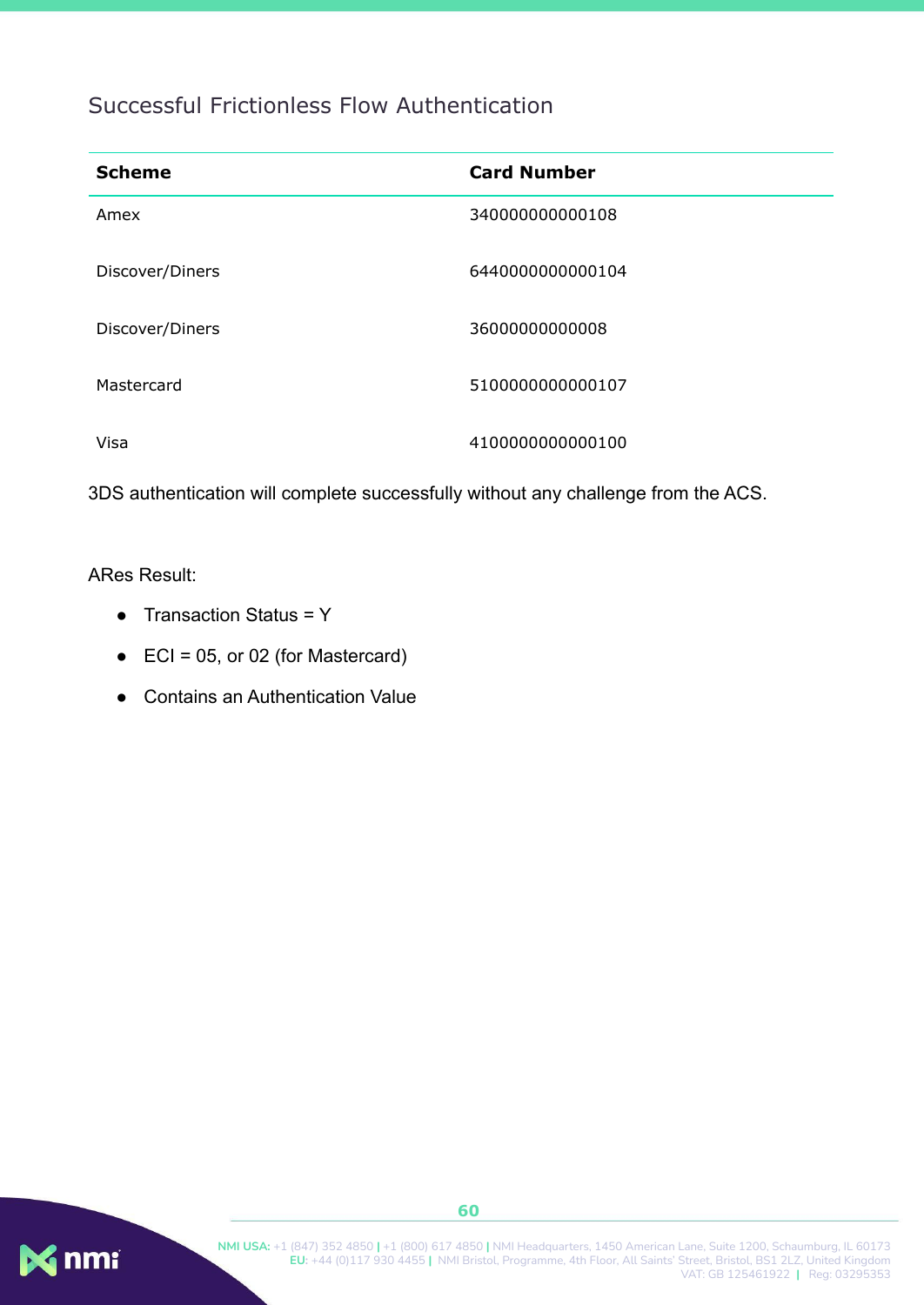### <span id="page-61-0"></span>Successful Challenge Flow Authentication

| <b>Scheme</b>   | <b>Card Number</b> |
|-----------------|--------------------|
| Amex            | 340000000005008    |
| Discover/Diners | 6440000000005004   |
| Discover/Diners | 36000000005007     |
| Mastercard      | 5100000000005007   |
| Visa            | 4100000000005000   |

These card numbers will trigger a step up to a challenge and request the user enter a password.

The password **123456** should be used in order to successfully authenticate the user.

ARes Result:

 $\bullet$  Transaction Status = C

RReq Result:

- Transaction Status = Y
- $\bullet$  ECI = 05, or 02 (for Mastercard)
- **Contains an Authentication Value**

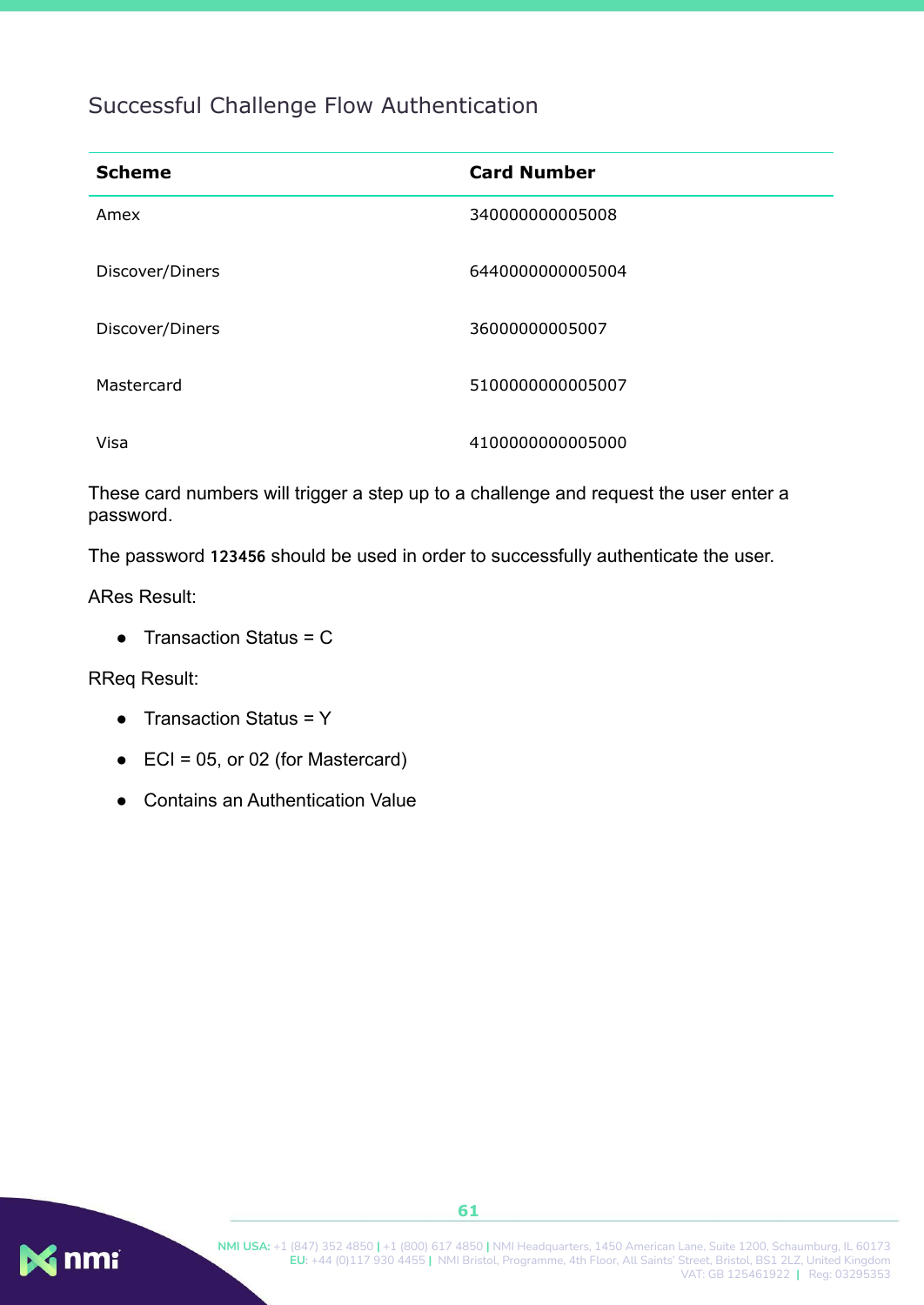## <span id="page-62-0"></span>Authentication Attempted

| <b>Scheme</b>   | <b>Card Number</b> |
|-----------------|--------------------|
| Amex            | 340000000100007    |
| Discover/Diners | 6440000000100003   |
| Discover/Diners | 36000000100006     |
| Mastercard      | 5100000000100006   |
| Visa            | 4100000000100009   |

This transaction will attempt to perform authentication before returning an "Attempted" response.

ARes result:

- $\bullet$  Transaction Status = A
- $\bullet$  ECI = 06 or 01 (Mastercard)
- Contains an Authentication Value

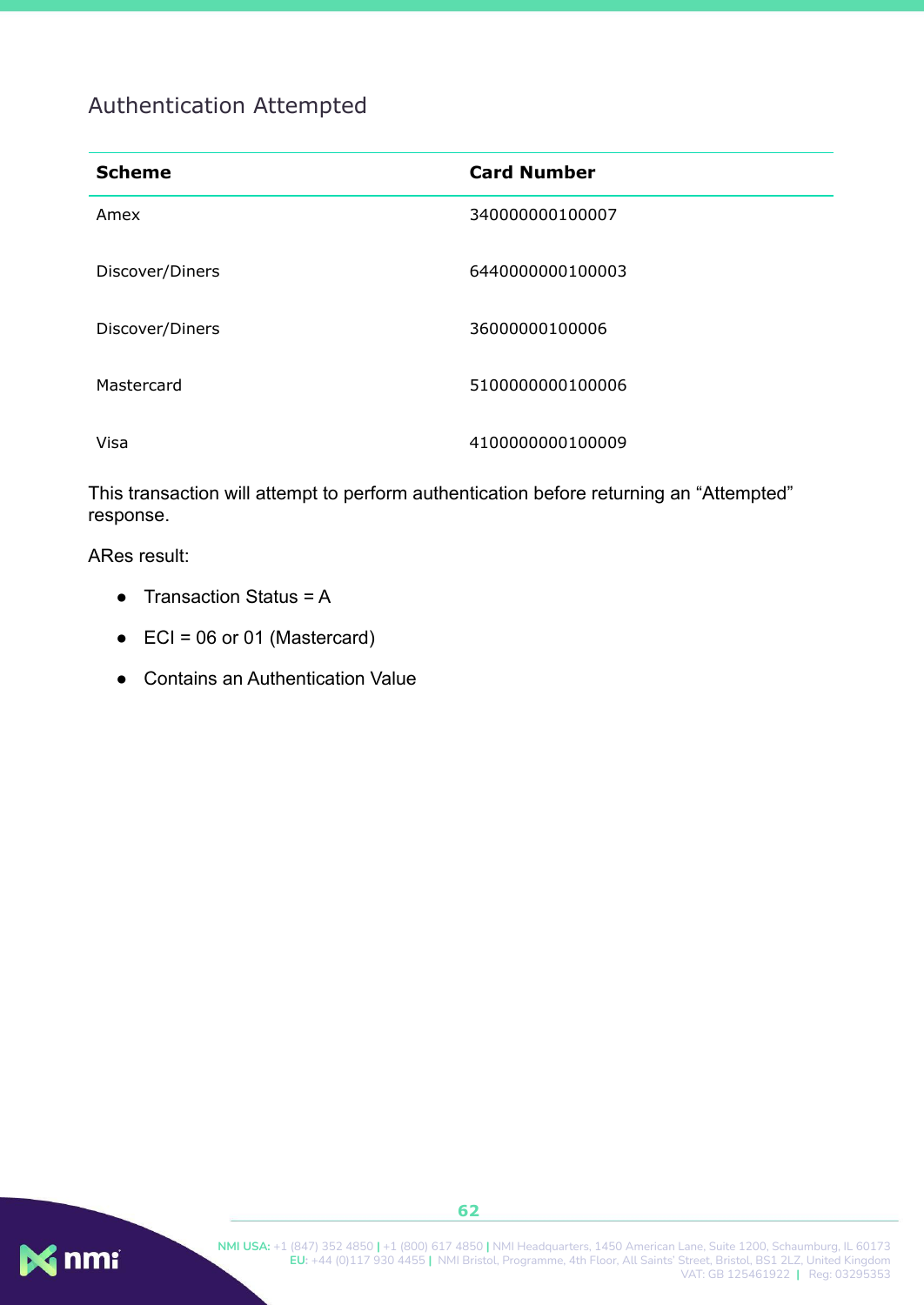### <span id="page-63-0"></span>Authentication Failed

| <b>Scheme</b>   | <b>Card Number</b> |
|-----------------|--------------------|
| Amex            | 340000000300003    |
| Discover/Diners | 6440000000300009   |
| Discover/Diners | 36000000300002     |
| Mastercard      | 5100000000300002   |
| Visa            | 4100000000300005   |

With these test PANs, a Challenge step up will be initiated and the user asked for a password.

The password **111111** should be used in order to successfully trigger the failure case.

ARes Result:

 $\bullet$  Transaction Status = C

RReq Result:

- $\bullet$  Transaction Status = N
- $\bullet$  ECI = 00
- Does not contain an Authentication Value

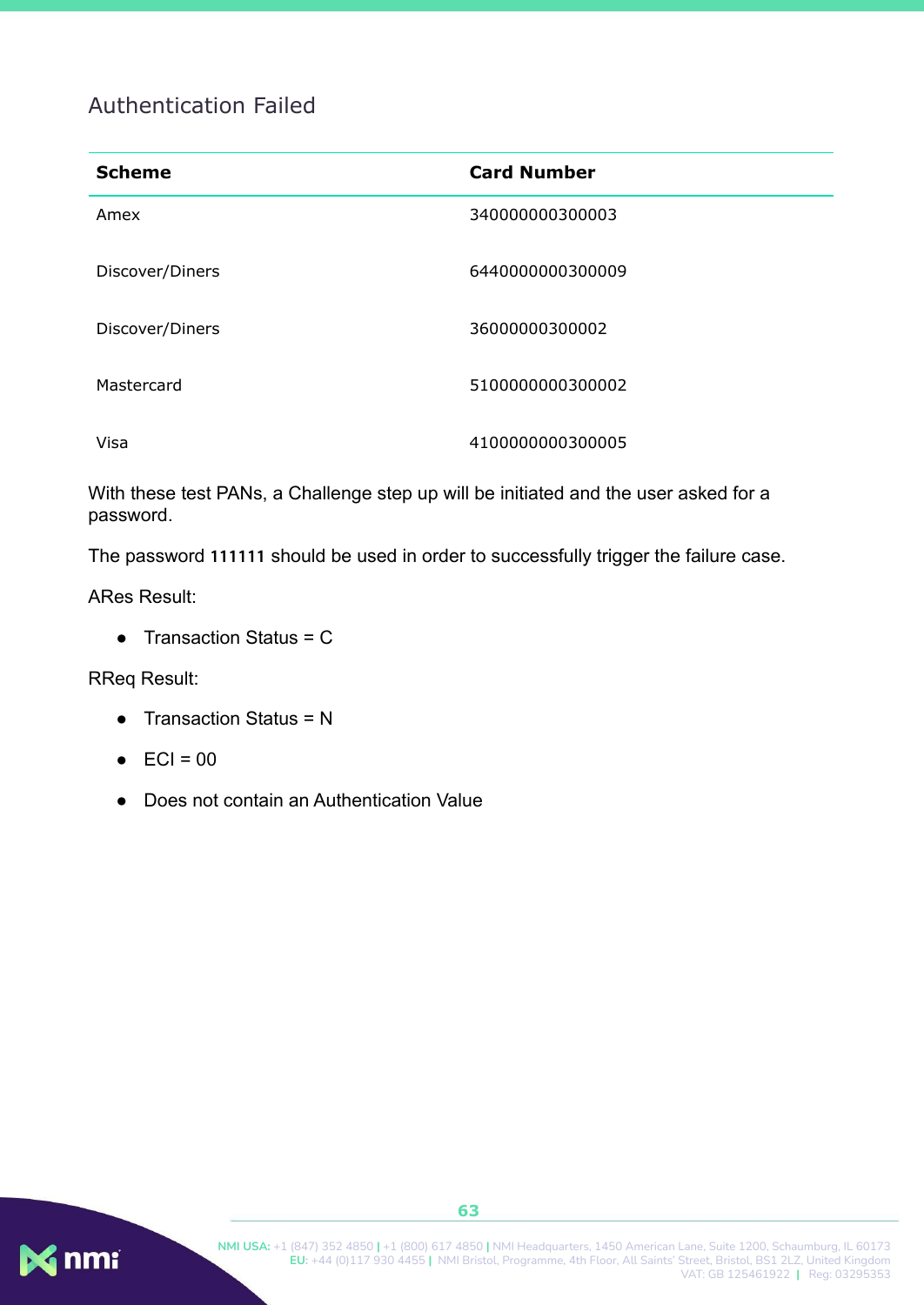### <span id="page-64-0"></span>Authentication Unavailable

| <b>Scheme</b>   | <b>Card Number</b> |
|-----------------|--------------------|
| Amex            | 340000000400001    |
| Discover/Diners | 6440000000400007   |
| Discover/Diners | 36000000400000     |
| Mastercard      | 5100000000400000   |
| Visa            | 4100000000400003   |

Transaction will end with the authentication being rejected by the ACS.

#### ARes result:

- $\bullet$  Transaction Status = U
- ECI is dependant on card scheme specific rules
- Does not contain an Authentication Value